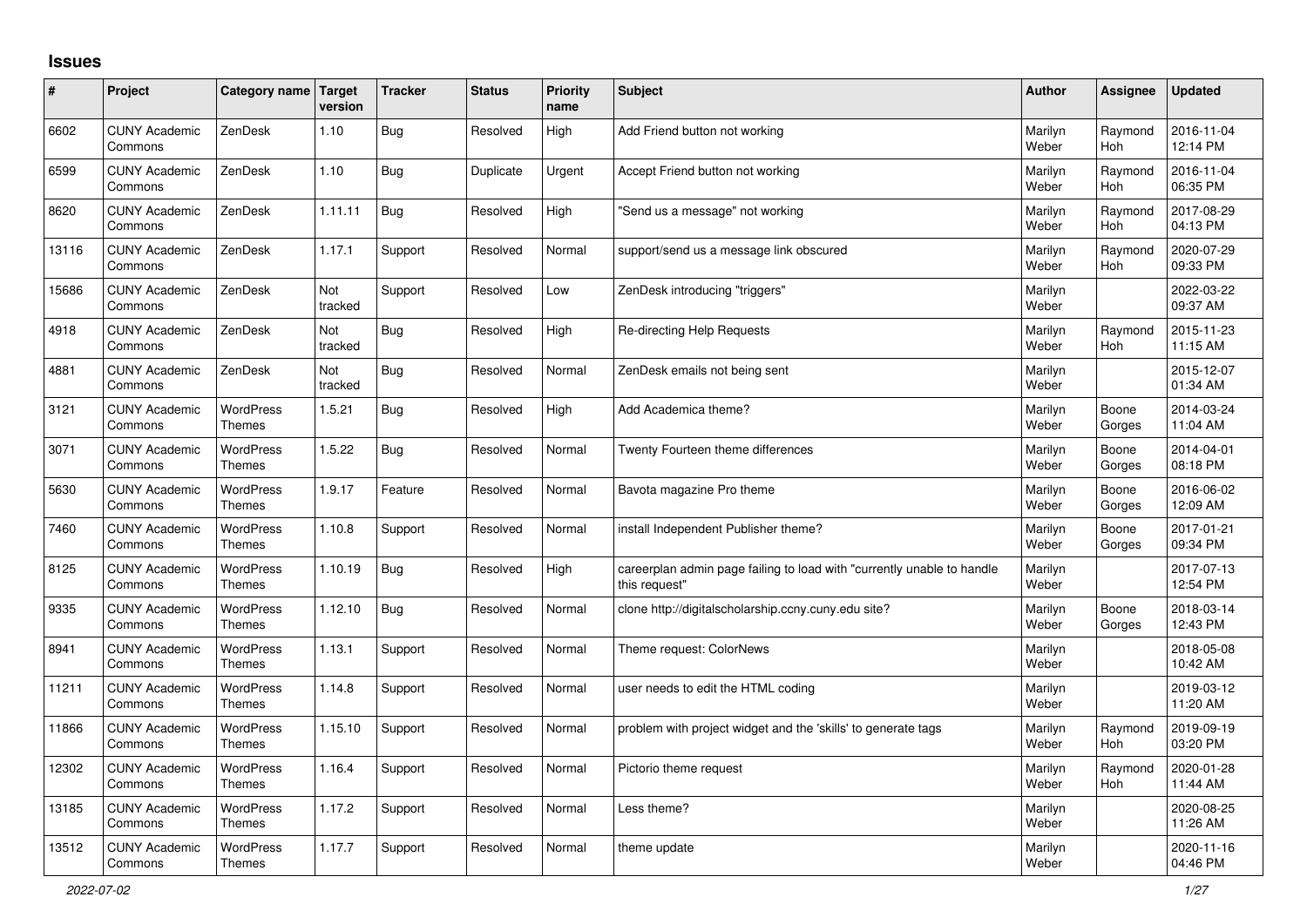| $\sharp$ | Project                         | Category name   Target            | version        | <b>Tracker</b> | <b>Status</b>        | <b>Priority</b><br>name | <b>Subject</b>                                                                             | <b>Author</b>    | Assignee              | <b>Updated</b>         |
|----------|---------------------------------|-----------------------------------|----------------|----------------|----------------------|-------------------------|--------------------------------------------------------------------------------------------|------------------|-----------------------|------------------------|
| 14270    | <b>CUNY Academic</b><br>Commons | <b>WordPress</b><br><b>Themes</b> | 1.18.8         | Support        | Resolved             | Normal                  | arid theme?                                                                                | Marilyn<br>Weber |                       | 2021-04-13<br>11:20 AM |
| 14411    | <b>CUNY Academic</b><br>Commons | <b>WordPress</b><br>Themes        | 1.18.10        | Bug            | Resolved             | Normal                  | logo problems                                                                              | Marilyn<br>Weber |                       | 2021-05-03<br>04:37 PM |
| 14734    | <b>CUNY Academic</b><br>Commons | <b>WordPress</b><br><b>Themes</b> | 1.18.18        | Support        | Resolved             | Normal                  | missing section of Sujatha Fernandes' site                                                 | Marilyn<br>Weber | Raymond<br><b>Hoh</b> | 2021-09-06<br>04:15 PM |
| 14911    | <b>CUNY Academic</b><br>Commons | <b>WordPress</b><br><b>Themes</b> | Not<br>tracked | Support        | <b>New</b>           | Normal                  | Twentytwentyone theme                                                                      | Marilyn<br>Weber |                       | 2021-10-28<br>10:37 AM |
| 12360    | <b>CUNY Academic</b><br>Commons | <b>WordPress</b><br><b>Themes</b> | Not<br>tracked | Bug            | Reporter<br>Feedback | Normal                  | site just says "DANTE We are currently in maintenance mode, please<br>check back shortly." | Marilyn<br>Weber |                       | 2020-02-04<br>12:13 PM |
| 12137    | <b>CUNY Academic</b><br>Commons | WordPress<br><b>Themes</b>        | Not<br>tracked | Support        | Resolved             | Normal                  | media player problem                                                                       | Marilyn<br>Weber |                       | 2019-12-12<br>08:52 PM |
| 11976    | <b>CUNY Academic</b><br>Commons | <b>WordPress</b><br><b>Themes</b> | Not<br>tracked | Support        | Resolved             | Normal                  | ColorMag request                                                                           | Marilyn<br>Weber |                       | 2021-02-01<br>10:25 AM |
| 10059    | <b>CUNY Academic</b><br>Commons | <b>WordPress</b><br><b>Themes</b> | Not<br>tracked | Support        | Resolved             | Normal                  | Magazine Premium theme for new site                                                        | Marilyn<br>Weber |                       | 2020-02-17<br>03:39 PM |
| 4965     | <b>CUNY Academic</b><br>Commons | <b>WordPress</b><br><b>Themes</b> | Not<br>tracked | Feature        | Resolved             | Normal                  | Theme requested                                                                            | Marilyn<br>Weber | Boone<br>Gorges       | 2016-02-24<br>09:46 PM |
| 4542     | <b>CUNY Academic</b><br>Commons | WordPress<br>Plugins              | 1.8.10         | Bug            | Resolved             | Normal                  | Emailing group users problem                                                               | Marilyn<br>Weber | Boone<br>Gorges       | 2015-09-11<br>11:16 AM |
| 5036     | <b>CUNY Academic</b><br>Commons | WordPress<br>Plugins              | 1.9.1.1        | Feature        | Resolved             | Normal                  | Embeds request                                                                             | Marilyn<br>Weber | Boone<br>Gorges       | 2015-12-18<br>10:12 PM |
| 4997     | <b>CUNY Academic</b><br>Commons | <b>WordPress</b><br>Plugins       | 1.9.4          | Feature        | Resolved             | Normal                  | ability to embed maps from StoryMapJS?                                                     | Marilyn<br>Weber | Boone<br>Gorges       | 2016-01-07<br>12:34 PM |
| 5083     | <b>CUNY Academic</b><br>Commons | <b>WordPress</b><br>Plugins       | 1.9.5          | Support        | Rejected             | Normal                  | creating a shortcode for the iframe code of the google form                                | Marilyn<br>Weber | Marilyn<br>Weber      | 2016-01-12<br>04:25 PM |
| 5302     | <b>CUNY Academic</b><br>Commons | <b>WordPress</b><br>Plugins       | 1.9.10         | Feature        | Resolved             | Normal                  | request for WP Gallery Custom Links plug-in                                                | Marilyn<br>Weber | Boone<br>Gorges       | 2016-03-11<br>09:20 PM |
| 5522     | <b>CUNY Academic</b><br>Commons | <b>WordPress</b><br>Plugins       | 1.9.15         | Feature        | Resolved             | Normal                  | plugin request                                                                             | Marilyn<br>Weber | Boone<br>Gorges       | 2016-05-09<br>10:36 AM |
| 5621     | <b>CUNY Academic</b><br>Commons | <b>WordPress</b><br>Plugins       | 1.9.17         | Feature        | Resolved             | Normal                  | Taxonomy plugin request                                                                    | Marilyn<br>Weber | Boone<br>Gorges       | 2016-06-01<br>11:28 PM |
| 5657     | <b>CUNY Academic</b><br>Commons | WordPress<br>Plugins              | 1.9.18         | Feature        | Resolved             | Normal                  | Plugin Request - Instagram Feed WD                                                         | Marilyn<br>Weber | Boone<br>Gorges       | 2016-06-08<br>12:36 PM |
| 7100     | <b>CUNY Academic</b><br>Commons | WordPress<br>Plugins              | 1.10.5         | Bug            | Resolved             | High                    | Cincopa plugin problem                                                                     | Marilyn<br>Weber | Boone<br>Gorges       | 2016-12-19<br>10:32 AM |
| 7745     | <b>CUNY Academic</b><br>Commons | WordPress<br>Plugins              | 1.10.13        | Support        | Resolved             | Normal                  | Featured Video Plus plugin requested                                                       | Marilyn<br>Weber |                       | 2017-03-03<br>01:51 PM |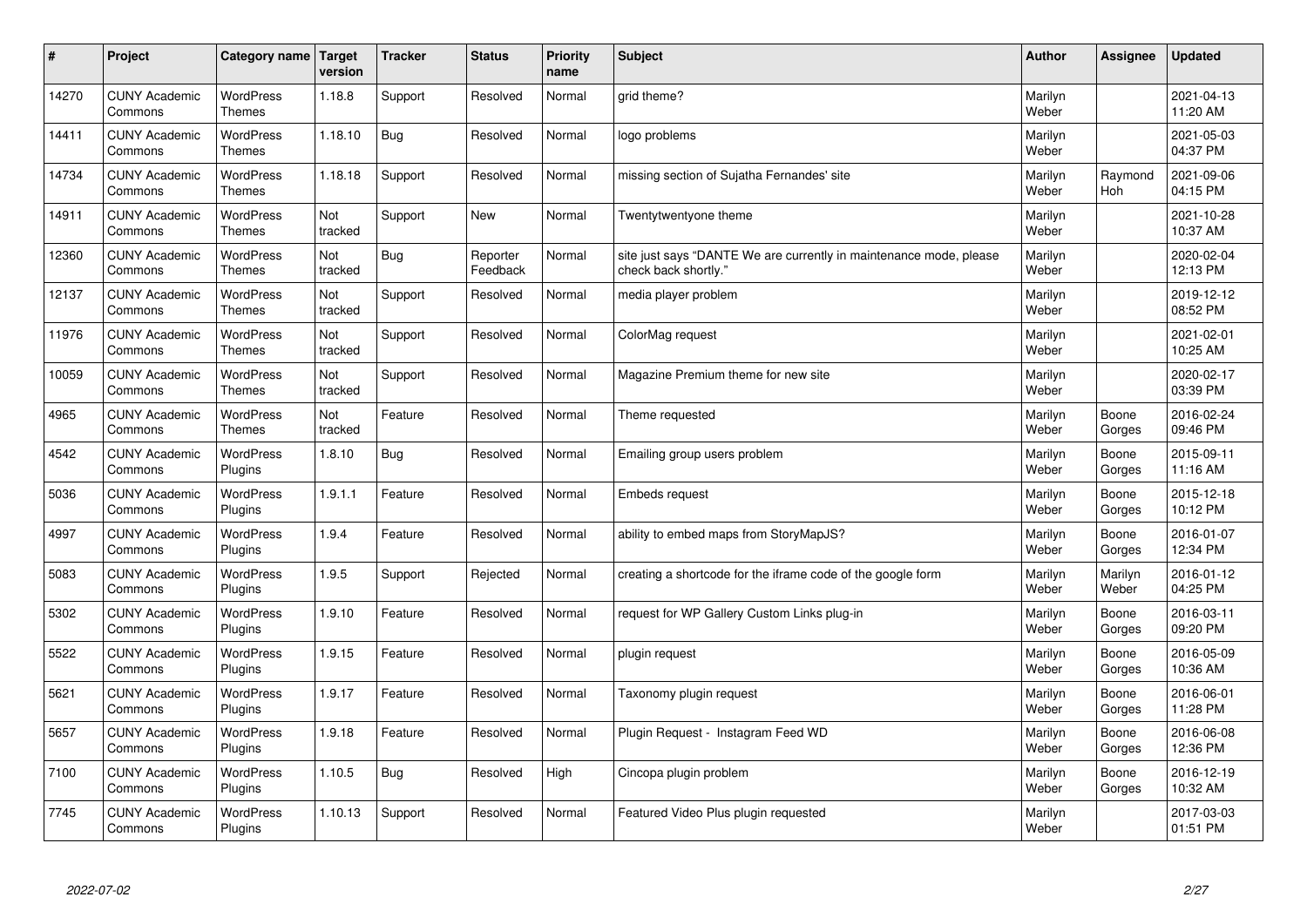| $\sharp$ | Project                         | Category name Target        | version | <b>Tracker</b> | <b>Status</b> | <b>Priority</b><br>name | <b>Subject</b>                                      | <b>Author</b>    | Assignee              | <b>Updated</b>         |
|----------|---------------------------------|-----------------------------|---------|----------------|---------------|-------------------------|-----------------------------------------------------|------------------|-----------------------|------------------------|
| 8131     | <b>CUNY Academic</b><br>Commons | <b>WordPress</b><br>Plugins | 1.11    | Bug            | Resolved      | Normal                  | Newsletters plug-in                                 | Marilyn<br>Weber | Boone<br>Gorges       | 2017-05-11<br>09:42 PM |
| 8552     | <b>CUNY Academic</b><br>Commons | <b>WordPress</b><br>Plugins | 1.11.10 | Bug            | Resolved      | Normal                  | Events Calendar problem                             | Marilyn<br>Weber |                       | 2017-08-18<br>04:36 PM |
| 8576     | <b>CUNY Academic</b><br>Commons | <b>WordPress</b><br>Plugins | 1.11.11 | Support        | Resolved      | Normal                  | Digital Measures plugin request                     | Marilyn<br>Weber |                       | 2017-09-01<br>03:44 PM |
| 8721     | <b>CUNY Academic</b><br>Commons | <b>WordPress</b><br>Plugins | 1.11.13 | Bug            | Resolved      | Normal                  | more problems with Events calendar                  | Marilyn<br>Weber |                       | 2017-09-21<br>10:35 AM |
| 8446     | <b>CUNY Academic</b><br>Commons | <b>WordPress</b><br>Plugins | 1.11.14 | Support        | Resolved      | Normal                  | request for multiple accordion menu plugins         | Marilyn<br>Weber |                       | 2018-05-07<br>09:57 PM |
| 8908     | <b>CUNY Academic</b><br>Commons | WordPress<br>Plugins        | 1.12.2  | Support        | Resolved      | Normal                  | Plugin request from Steve Brier                     | Marilyn<br>Weber |                       | 2017-11-27<br>11:39 AM |
| 8924     | <b>CUNY Academic</b><br>Commons | <b>WordPress</b><br>Plugins | 1.12.4  | <b>Bug</b>     | Resolved      | Normal                  | auto-remove feature on http://pcp.gc.cuny.edu       | Marilyn<br>Weber | Matt Gold             | 2017-12-04<br>10:18 AM |
| 9026     | <b>CUNY Academic</b><br>Commons | WordPress<br>Plugins        | 1.12.6  | Support        | Resolved      | Normal                  | plugin request from Carlos Guevara                  | Marilyn<br>Weber |                       | 2018-01-03<br>09:33 AM |
| 9087     | <b>CUNY Academic</b><br>Commons | <b>WordPress</b><br>Plugins | 1.12.7  | Support        | Resolved      | Normal                  | request for WP Social Sharing                       | Marilyn<br>Weber |                       | 2018-01-23<br>11:17 AM |
| 9078     | <b>CUNY Academic</b><br>Commons | WordPress<br>Plugins        | 1.12.7  | Support        | Resolved      | Normal                  | arcgis web maps?                                    | Marilyn<br>Weber | Raymond<br>Hoh        | 2018-01-23<br>11:11 AM |
| 9192     | <b>CUNY Academic</b><br>Commons | WordPress<br>Plugins        | 1.12.8  | Bug            | Resolved      | Normal                  | problems with the Leaflet plug -in                  | Marilyn<br>Weber | Boone<br>Gorges       | 2018-02-13<br>11:07 AM |
| 9340     | <b>CUNY Academic</b><br>Commons | <b>WordPress</b><br>Plugins | 1.12.10 | <b>Bug</b>     | Resolved      | Normal                  | change the web preview?                             | Marilyn<br>Weber | Raymond<br>Hoh        | 2018-03-13<br>11:50 AM |
| 9330     | <b>CUNY Academic</b><br>Commons | WordPress<br>Plugins        | 1.12.10 | Bug            | Resolved      | Normal                  | part 2 of problems with the Leaflet plug -in        | Marilyn<br>Weber |                       | 2018-03-04<br>05:58 PM |
| 9500     | <b>CUNY Academic</b><br>Commons | <b>WordPress</b><br>Plugins | 1.12.12 | Support        | Resolved      | Normal                  | PowerPoint in the media library?                    | Marilyn<br>Weber | Raymond<br><b>Hoh</b> | 2018-04-12<br>02:28 PM |
| 9888     | <b>CUNY Academic</b><br>Commons | <b>WordPress</b><br>Plugins | 1.13.3  | Support        | Resolved      | Normal                  | Business directory Plug-in request                  | Marilyn<br>Weber |                       | 2018-06-12<br>11:52 AM |
| 9965     | <b>CUNY Academic</b><br>Commons | <b>WordPress</b><br>Plugins | 1.13.4  | Support        | Resolved      | Normal                  | plug-in request for OneTone Companion               | Marilyn<br>Weber | Raymond<br><b>Hoh</b> | 2018-06-26<br>12:00 PM |
| 9955     | <b>CUNY Academic</b><br>Commons | WordPress<br>Plugins        | 1.13.4  | Support        | Rejected      | Normal                  | docx converter plugin?                              | Marilyn<br>Weber |                       | 2018-06-26<br>11:39 AM |
| 10240    | <b>CUNY Academic</b><br>Commons | WordPress<br>Plugins        | 1.13.8  | Support        | Resolved      | Normal                  | require-featured-image plug-in request              | Marilyn<br>Weber |                       | 2018-08-29<br>05:15 PM |
| 11813    | <b>CUNY Academic</b><br>Commons | WordPress<br>Plugins        | 1.15.9  | Support        | Resolved      | Normal                  | 'Change Password Protected Message" plugin requests | Marilyn<br>Weber |                       | 2019-09-10<br>05:57 PM |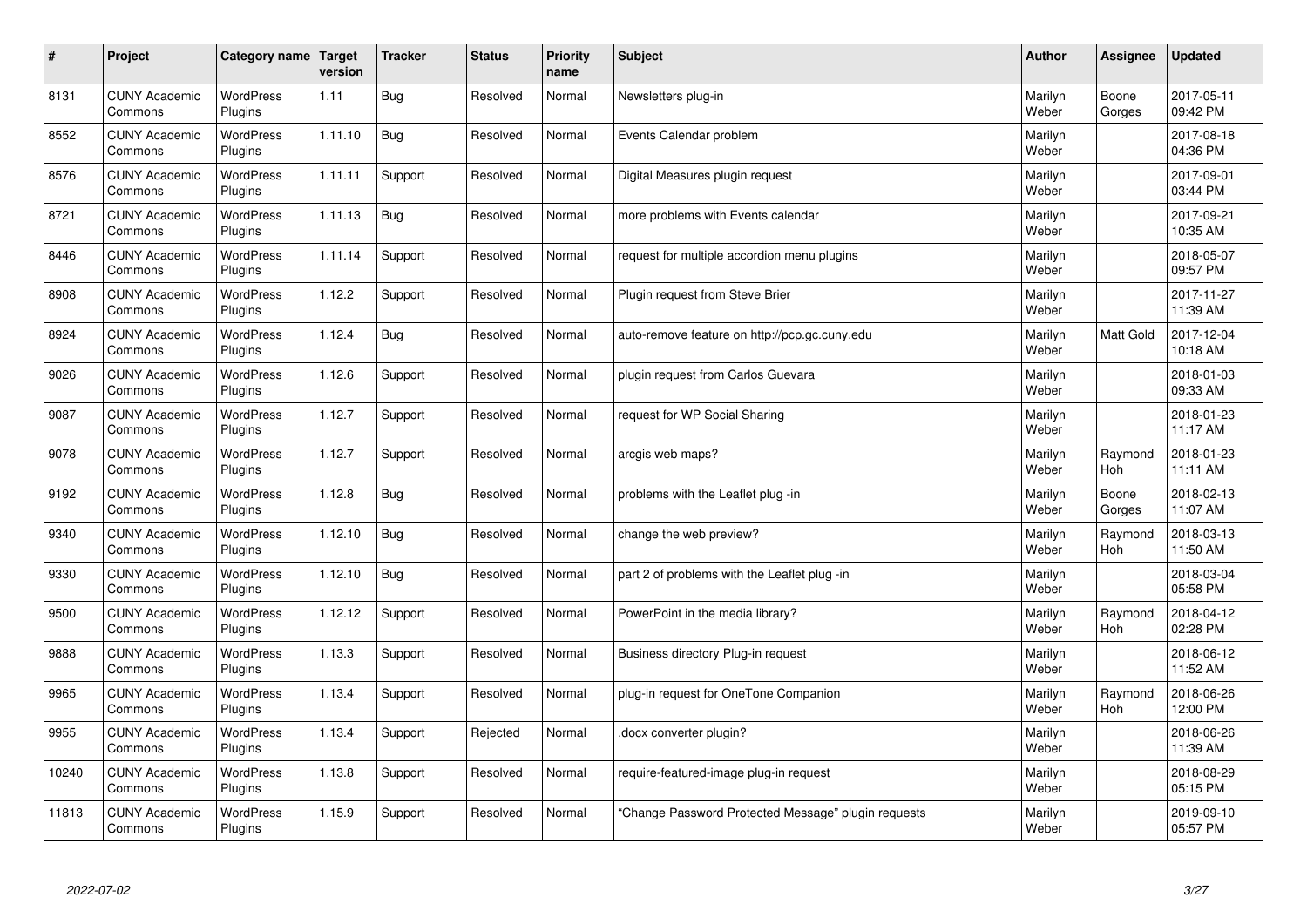| $\sharp$ | Project                         | Category name   Target      | version | <b>Tracker</b> | <b>Status</b> | <b>Priority</b><br>name | <b>Subject</b>                                                                          | <b>Author</b>    | Assignee              | <b>Updated</b>         |
|----------|---------------------------------|-----------------------------|---------|----------------|---------------|-------------------------|-----------------------------------------------------------------------------------------|------------------|-----------------------|------------------------|
| 11832    | <b>CUNY Academic</b><br>Commons | <b>WordPress</b><br>Plugins | 1.15.11 | Support        | Resolved      | Normal                  | Yoast SEO premium for sexgenlab.org                                                     | Marilyn<br>Weber |                       | 2019-10-08<br>11:22 AM |
| 12363    | <b>CUNY Academic</b><br>Commons | <b>WordPress</b><br>Plugins | 1.16.5  | Bug            | Resolved      | Urgent                  | more bbPress problems - now students unable to post either a new<br>thread or a comment | Marilyn<br>Weber | Raymond<br>Hoh        | 2020-03-17<br>03:07 PM |
| 12354    | <b>CUNY Academic</b><br>Commons | <b>WordPress</b><br>Plugins | 1.16.5  | Bug            | Resolved      | Urgent                  | sites (including Net-Art) are reporting critical issues                                 | Marilyn<br>Weber | Raymond<br><b>Hoh</b> | 2020-02-02<br>03:16 PM |
| 12676    | <b>CUNY Academic</b><br>Commons | <b>WordPress</b><br>Plugins | 1.16.10 | Support        | Resolved      | Normal                  | request for Require Post Category plug-in                                               | Marilyn<br>Weber |                       | 2020-04-28<br>11:03 AM |
| 13184    | <b>CUNY Academic</b><br>Commons | <b>WordPress</b><br>Plugins | 1.17.2  | Support        | Resolved      | Normal                  | google translate plugin                                                                 | Marilyn<br>Weber |                       | 2020-08-25<br>11:36 AM |
| 13846    | <b>CUNY Academic</b><br>Commons | WordPress<br>Plugins        | 1.18.3  | Support        | Resolved      | Normal                  | Yoast SEO plugin problem                                                                | Marilyn<br>Weber |                       | 2021-01-19<br>05:34 PM |
| 13841    | <b>CUNY Academic</b><br>Commons | WordPress<br>Plugins        | 1.18.3  | Support        | Resolved      | Normal                  | Folders plugin request                                                                  | Marilyn<br>Weber | Boone<br>Gorges       | 2021-01-26<br>04:43 PM |
| 13741    | <b>CUNY Academic</b><br>Commons | WordPress<br>Plugins        | 1.18.3  | Support        | Resolved      | Normal                  | Ensemble Video Plugin                                                                   | Marilyn<br>Weber |                       | 2021-01-26<br>04:43 PM |
| 13947    | <b>CUNY Academic</b><br>Commons | <b>WordPress</b><br>Plugins | 1.18.4  | Bug            | Resolved      | Normal                  | Elementor plugin problem                                                                | Marilyn<br>Weber | Raymond<br><b>Hoh</b> | 2021-02-08<br>09:34 PM |
| 13944    | <b>CUNY Academic</b><br>Commons | WordPress<br>Plugins        | 1.18.4  | Support        | Resolved      | Normal                  | 3D FlipBook request                                                                     | Marilyn<br>Weber |                       | 2021-02-09<br>11:05 AM |
| 13935    | <b>CUNY Academic</b><br>Commons | WordPress<br>Plugins        | 1.18.4  | Support        | Resolved      | Low                     | Add Users sidebar widget not working                                                    | Marilyn<br>Weber |                       | 2021-02-09<br>11:05 AM |
| 14019    | <b>CUNY Academic</b><br>Commons | <b>WordPress</b><br>Plugins | 1.18.5  | Bug            | Resolved      | Normal                  | smorales.commons.gc.cuny.edu                                                            | Marilyn<br>Weber | Boone<br>Gorges       | 2021-02-23<br>11:06 AM |
| 14012    | <b>CUNY Academic</b><br>Commons | <b>WordPress</b><br>Plugins | 1.18.5  | Support        | Resolved      | Normal                  | Open External Links in a New Window plugin?                                             | Marilyn<br>Weber | Boone<br>Gorges       | 2021-03-02<br>02:07 PM |
| 14077    | <b>CUNY Academic</b><br>Commons | WordPress<br>Plugins        | 1.18.7  | Support        | Resolved      | Normal                  | Elementor Pro plugin for the slider                                                     | Marilyn<br>Weber | Raymond<br><b>Hoh</b> | 2021-03-23<br>11:43 AM |
| 14265    | <b>CUNY Academic</b><br>Commons | <b>WordPress</b><br>Plugins | 1.18.10 | Support        | Resolved      | Normal                  | separate the tag cloud in the blog sidebar                                              | Marilyn<br>Weber | Boone<br>Gorges       | 2021-05-12<br>05:19 PM |
| 14534    | <b>CUNY Academic</b><br>Commons | <b>WordPress</b><br>Plugins | 1.18.12 | Support        | Resolved      | Normal                  | Share This Image plugin?                                                                | Marilyn<br>Weber |                       | 2021-06-08<br>11:50 AM |
| 14509    | <b>CUNY Academic</b><br>Commons | WordPress<br>Plugins        | 1.18.12 | Bug            | Resolved      | Normal                  | Elementor Editor problem                                                                | Marilyn<br>Weber |                       | 2021-06-08<br>09:55 AM |
| 14885    | <b>CUNY Academic</b><br>Commons | WordPress<br>Plugins        | 1.18.22 | Bug            | Resolved      | Normal                  | Long Loading Times -- Wordpress Admin Site                                              | Marilyn<br>Weber | Raymond<br>Hoh        | 2021-10-26<br>12:28 PM |
| 15545    | <b>CUNY Academic</b><br>Commons | WordPress<br>Plugins        | 1.19.5  | Feature        | Resolved      | Normal                  | 'ZI Hide Featured Image" plugin request                                                 | Marilyn<br>Weber | Boone<br>Gorges       | 2022-03-09<br>10:09 AM |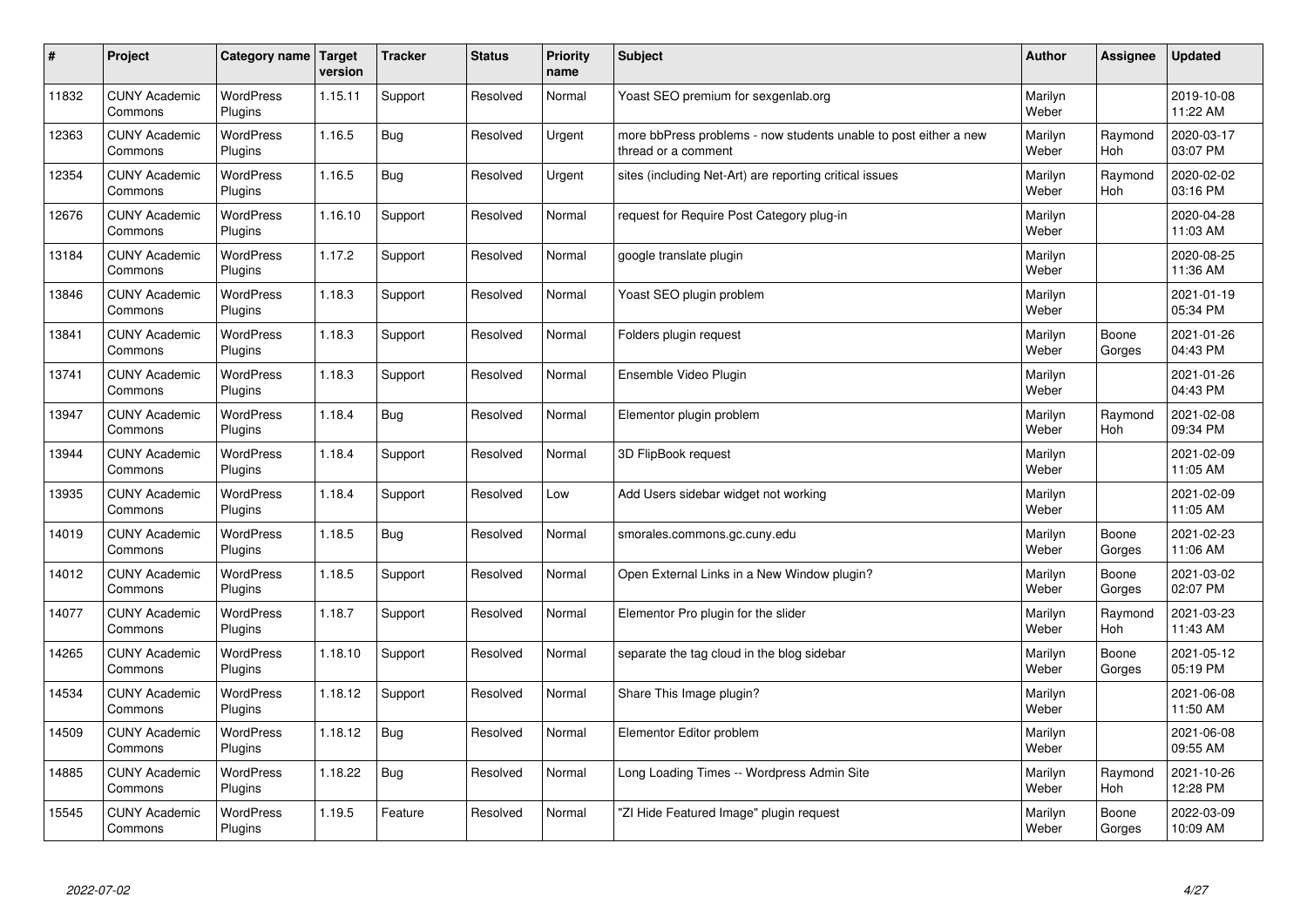| $\sharp$ | Project                         | Category name                     | <b>Target</b><br>version | <b>Tracker</b> | <b>Status</b>        | <b>Priority</b><br>name | <b>Subject</b>                                           | <b>Author</b>    | Assignee          | Updated                |
|----------|---------------------------------|-----------------------------------|--------------------------|----------------|----------------------|-------------------------|----------------------------------------------------------|------------------|-------------------|------------------------|
| 15654    | <b>CUNY Academic</b><br>Commons | <b>WordPress</b><br>Plugins       | 1.19.6                   | Support        | Resolved             | Normal                  | Numerous Copies of Events showing up                     | Marilyn<br>Weber | Boone<br>Gorges   | 2022-03-22<br>11:30 AM |
| 8693     | <b>CUNY Academic</b><br>Commons | <b>WordPress</b><br>Plugins       |                          | Support        | Resolved             | Normal                  | Existing blog wants to replace Mailpoet with Newsletters | Marilyn<br>Weber |                   | 2017-09-12<br>02:24 PM |
| 7668     | <b>CUNY Academic</b><br>Commons | <b>WordPress</b><br>Plugins       |                          | Support        | Rejected             | Normal                  | Iframes question                                         | Marilyn<br>Weber |                   | 2017-04-11<br>09:29 PM |
| 3136     | <b>CUNY Academic</b><br>Commons | <b>WordPress</b><br>Plugins       |                          | Bug            | Rejected             | Normal                  | The Easy Rotator                                         | Marilyn<br>Weber | Boone<br>Gorges   | 2014-04-01<br>10:26 PM |
| 3093     | <b>CUNY Academic</b><br>Commons | <b>WordPress</b><br>Plugins       |                          | <b>Bug</b>     | Rejected             | Normal                  | Custom Google Maps                                       | Marilyn<br>Weber | Boone<br>Gorges   | 2014-05-02<br>10:52 AM |
| 6533     | <b>CUNY Academic</b><br>Commons | <b>WordPress</b><br>Plugins       | Future<br>release        | Support        | Duplicate            | Low                     | very old plugins?                                        | Marilyn<br>Weber | <b>Tahir Butt</b> | 2018-10-04<br>12:27 PM |
| 15610    | <b>CUNY Academic</b><br>Commons | <b>WordPress</b><br>Plugins       | Not<br>tracked           | Support        | Rejected             | Normal                  | Loops & Logic plugin                                     | Marilyn<br>Weber | Raymond<br>Hoh    | 2022-03-19<br>11:16 AM |
| 14075    | <b>CUNY Academic</b><br>Commons | WordPress<br>Plugins              | Not<br>tracked           | Bug            | Resolved             | Normal                  | sludigitalportfolios.commons.gc.cuny.edu                 | Marilyn<br>Weber | Boone<br>Gorges   | 2021-03-01<br>10:46 AM |
| 12741    | <b>CUNY Academic</b><br>Commons | WordPress<br>Plugins              | Not<br>tracked           | Support        | Reporter<br>Feedback | Normal                  | Tableau Public Viz Block                                 | Marilyn<br>Weber | Raymond<br>Hoh    | 2020-05-12<br>11:00 AM |
| 11205    | <b>CUNY Academic</b><br>Commons | WordPress<br>Plugins              | Not<br>tracked           | Support        | Resolved             | Normal                  | problems with Google calendar                            | Marilyn<br>Weber | Raymond<br>Hoh    | 2019-03-11<br>02:17 PM |
| 9726     | <b>CUNY Academic</b><br>Commons | <b>WordPress</b><br>Plugins       | Not<br>tracked           | Support        | Abandoned            | Normal                  | technical error on Contact page                          | Marilyn<br>Weber |                   | 2018-12-10<br>03:53 PM |
| 8308     | <b>CUNY Academic</b><br>Commons | <b>WordPress</b><br>Plugins       | Not<br>tracked           | Support        | Resolved             | Normal                  | WP Migration plugin                                      | Marilyn<br>Weber |                   | 2017-11-15<br>01:27 PM |
| 8071     | <b>CUNY Academic</b><br>Commons | <b>WordPress</b><br>Plugins       | Not<br>tracked           | Support        | Rejected             | Normal                  | Anthologize                                              | Marilyn<br>Weber |                   | 2017-05-10<br>10:15 AM |
| 7770     | <b>CUNY Academic</b><br>Commons | <b>WordPress</b><br>Plugins       | Not<br>tracked           | Bug            | Abandoned            | Normal                  | Timeline.js problem                                      | Marilyn<br>Weber |                   | 2017-11-15<br>01:43 PM |
| 7328     | <b>CUNY Academic</b><br>Commons | <b>WordPress</b><br>Plugins       | Not<br>tracked           | Bug            | Resolved             | Normal                  | technical issue with the Events Manager plugin           | Marilyn<br>Weber | Raymond<br>Hoh    | 2017-11-15<br>06:19 PM |
| 5875     | <b>CUNY Academic</b><br>Commons | WordPress<br>Plugins              | Not<br>tracked           | Bug            | Resolved             | Normal                  | Events Calendar garbled in IE                            | Marilyn<br>Weber | Marilyn<br>Weber  | 2017-11-15<br>05:45 PM |
| 3116     | <b>CUNY Academic</b><br>Commons | <b>WordPress</b><br>(Permissions) |                          | <b>Bug</b>     | Resolved             | Normal                  | Updating the FAQ page                                    | Marilyn<br>Weber | Boone<br>Gorges   | 2014-04-01<br>10:12 PM |
| 3592     | <b>CUNY Academic</b><br>Commons | <b>WordPress</b><br>(Permissions) | Not<br>tracked           | Publicity      | Resolved             | Normal                  | Oops - Announcing 1.6!                                   | Marilyn<br>Weber | Boone<br>Gorges   | 2014-10-22<br>03:03 PM |
| 7994     | <b>CUNY Academic</b><br>Commons | <b>WordPress</b><br>(misc)        | 1.10.17                  | Bug            | Resolved             | Urgent                  | Comments not appearing                                   | Marilyn<br>Weber |                   | 2017-04-20<br>11:16 AM |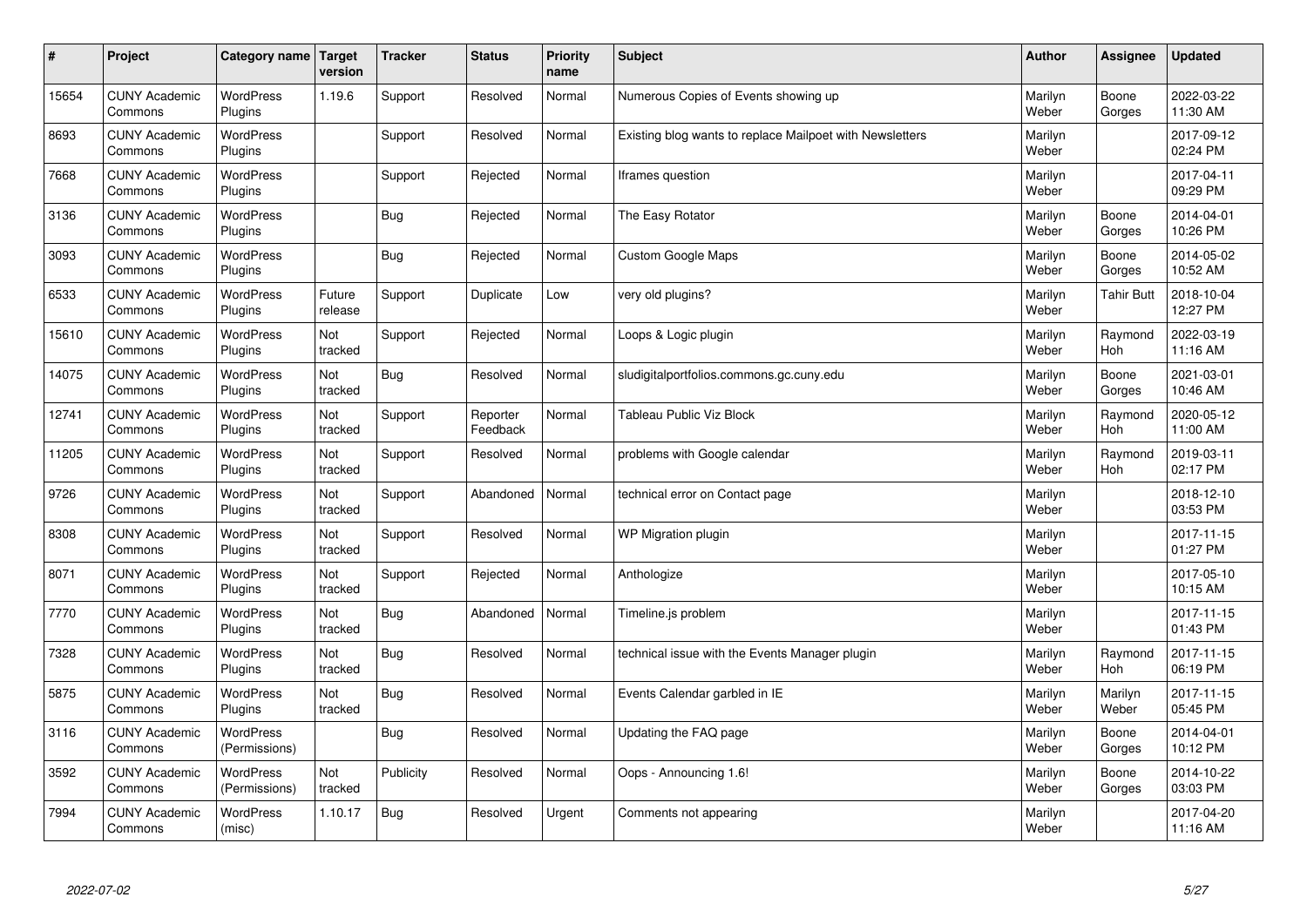| $\pmb{\#}$ | Project                         | Category name              | Target<br>version | <b>Tracker</b> | <b>Status</b>        | <b>Priority</b><br>name | <b>Subject</b>                                                                 | <b>Author</b>    | Assignee              | <b>Updated</b>         |
|------------|---------------------------------|----------------------------|-------------------|----------------|----------------------|-------------------------|--------------------------------------------------------------------------------|------------------|-----------------------|------------------------|
| 10810      | <b>CUNY Academic</b><br>Commons | <b>WordPress</b><br>(misc) | 1.14.2            | Bug            | Resolved             | Normal                  | Sites set as public are becoming private                                       | Marilyn<br>Weber |                       | 2018-12-11<br>10:15 AM |
| 11453      | <b>CUNY Academic</b><br>Commons | <b>WordPress</b><br>(misc) | 1.15.2            | <b>Bug</b>     | Resolved             | Normal                  | 403 error on Firefox                                                           | Marilyn<br>Weber | Raymond<br>Hoh        | 2019-05-28<br>11:46 AM |
| 16172      | <b>CUNY Academic</b><br>Commons | <b>WordPress</b><br>(misc) | 2.0.2             | <b>Bug</b>     | Resolved             | Normal                  | 'Lost your password" link not in error messge                                  | Marilyn<br>Weber | Raymond<br><b>Hoh</b> | 2022-06-14<br>09:21 PM |
| 13012      | <b>CUNY Academic</b><br>Commons | <b>WordPress</b><br>(misc) |                   | Support        | Rejected             | Normal                  | icon image associated with the teaching template's Creative Commons<br>License | Marilyn<br>Weber | Raymond<br><b>Hoh</b> | 2020-08-25<br>10:56 AM |
| 12393      | <b>CUNY Academic</b><br>Commons | <b>WordPress</b><br>(misc) |                   | Support        | Resolved             | High                    | size limit for files                                                           | Marilyn<br>Weber |                       | 2020-02-18<br>10:13 AM |
| 14606      | <b>CUNY Academic</b><br>Commons | WordPress<br>(misc)        | Not<br>tracked    | Support        | Rejected             | Normal                  | calendar wrong month                                                           | Marilyn<br>Weber |                       | 2021-07-23<br>12:11 PM |
| 14074      | <b>CUNY Academic</b><br>Commons | <b>WordPress</b><br>(misc) | Not<br>tracked    | Support        | Reporter<br>Feedback | Normal                  | page password protection problem                                               | Marilyn<br>Weber |                       | 2021-03-02<br>11:03 AM |
| 11634      | <b>CUNY Academic</b><br>Commons | <b>WordPress</b><br>(misc) | Not<br>tracked    | <b>Bug</b>     | Rejected             | Normal                  | 'Insert Read More Tag" working oddly                                           | Marilyn<br>Weber | Raymond<br>Hoh        | 2019-07-15<br>11:48 PM |
| 10133      | <b>CUNY Academic</b><br>Commons | <b>WordPress</b><br>(misc) | Not<br>tracked    | Support        | Resolved             | Normal                  | two Commons sites to be migrated elsewhere                                     | Marilyn<br>Weber |                       | 2018-12-10<br>03:54 PM |
| 9541       | <b>CUNY Academic</b><br>Commons | WordPress<br>(misc)        | Not<br>tracked    | Support        | Resolved             | Normal                  | repeating header banner                                                        | Marilyn<br>Weber | Raymond<br>Hoh        | 2018-04-06<br>12:33 PM |
| 9499       | <b>CUNY Academic</b><br>Commons | WordPress<br>(misc)        | Not<br>tracked    | Support        | Resolved             | Normal                  | tiny question - preventing dates on posts?                                     | Marilyn<br>Weber | Raymond<br>Hoh        | 2018-04-04<br>03:55 PM |
| 7607       | <b>CUNY Academic</b><br>Commons | <b>WordPress</b><br>(misc) | Not<br>tracked    | Feature        | Resolved             | Normal                  | mp4 files                                                                      | Marilyn<br>Weber |                       | 2017-02-15<br>07:37 PM |
| 5753       | <b>CUNY Academic</b><br>Commons | WordPress<br>(misc)        | Not<br>tracked    | Support        | Resolved             | Normal                  | merging blogs and groups                                                       | Marilyn<br>Weber | Boone<br>Gorges       | 2016-08-29<br>03:09 PM |
| 5713       | <b>CUNY Academic</b><br>Commons | WordPress<br>(misc)        | Not<br>tracked    | <b>Bug</b>     | Abandoned            | High                    | Site freezing                                                                  | Marilyn<br>Weber | Boone<br>Gorges       | 2017-11-15<br>10:58 AM |
| 3001       | <b>CUNY Academic</b><br>Commons | <b>WordPress</b><br>(misc) | Not<br>tracked    | Support        | Resolved             | Normal                  | shortlink requested                                                            | Marilyn<br>Weber | Boone<br>Gorges       | 2014-01-30<br>01:26 PM |
| 2777       | <b>CUNY Academic</b><br>Commons | <b>WordPress</b><br>(misc) | Not<br>tracked    | <b>Bug</b>     | Resolved             | Normal                  | Hero slide access                                                              | Marilyn<br>Weber | Boone<br>Gorges       | 2013-09-07<br>12:26 PM |
| 4340       | <b>CUNY Academic</b><br>Commons | WordPress -<br>Media       | 1.8.14            | Feature        | Resolved             | Normal                  | embedding a video                                                              | Marilyn<br>Weber | Daniel<br>Jones       | 2015-10-20<br>12:01 AM |
| 13238      | <b>CUNY Academic</b><br>Commons | WordPress -<br>Media       | 1.17.3            | Support        | Resolved             | Normal                  | allow ppsx file?                                                               | Marilyn<br>Weber | Raymond<br>Hoh        | 2020-09-10<br>11:46 AM |
| 15978      | <b>CUNY Academic</b><br>Commons | WordPress -<br>Media       | 2.0.2             | Support        | Resolved             | Normal                  | tex files?                                                                     | Marilyn<br>Weber | Raymond<br>Hoh        | 2022-06-28<br>09:09 PM |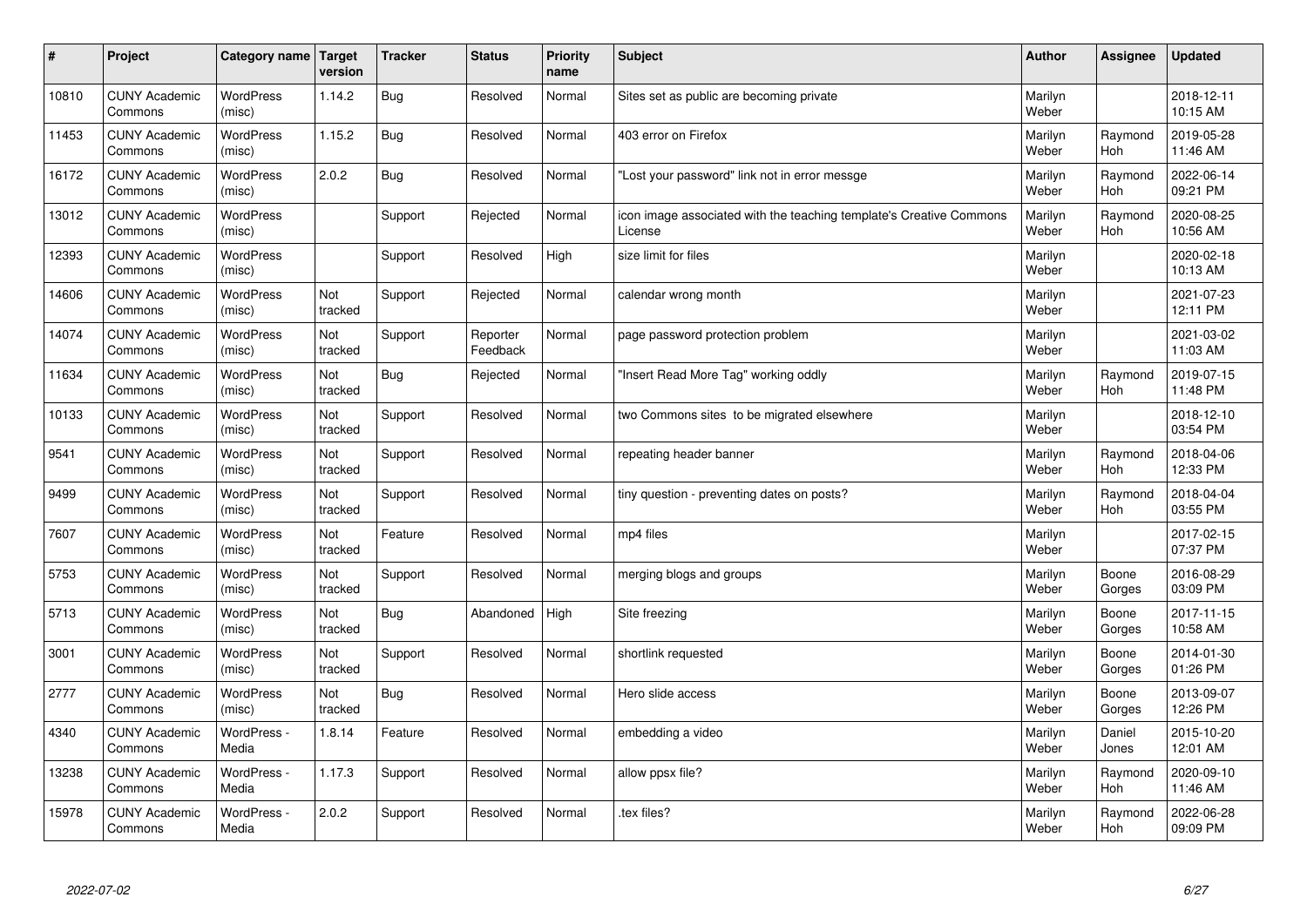| $\vert$ # | Project                         | Category name Target    | version           | <b>Tracker</b> | <b>Status</b> | <b>Priority</b><br>name | <b>Subject</b>                                                                                                                                  | <b>Author</b>    | Assignee              | <b>Updated</b>         |
|-----------|---------------------------------|-------------------------|-------------------|----------------|---------------|-------------------------|-------------------------------------------------------------------------------------------------------------------------------------------------|------------------|-----------------------|------------------------|
| 14369     | <b>CUNY Academic</b><br>Commons | WordPress -<br>Media    | Not<br>tracked    | Support        | Resolved      | Normal                  | renewed problem with ppsx files                                                                                                                 | Marilyn<br>Weber |                       | 2021-04-27<br>12:44 PM |
| 6860      | <b>CUNY Academic</b><br>Commons | User<br>Onboarding      | 1.12              | Bug            | Resolved      | Normal                  | Invitation to join a group is appearing as an invitiation to join the site!                                                                     | Marilyn<br>Weber | Boone<br>Gorges       | 2017-10-30<br>10:03 AM |
| 4102      | <b>CUNY Academic</b><br>Commons | User<br>Experience      | 1.8.1             | Design/UX      | Resolved      | Normal                  | Username rules                                                                                                                                  | Marilyn<br>Weber | Samantha<br>Raddatz   | 2015-06-01<br>01:23 PM |
| 5177      | <b>CUNY Academic</b><br>Commons | Toolbar                 | 1.9.6             | <b>Bug</b>     | Resolved      | Normal                  | No "My Papers" tab                                                                                                                              | Marilyn<br>Weber | Raymond<br><b>Hoh</b> | 2016-01-29<br>08:37 AM |
| 5346      | <b>CUNY Academic</b><br>Commons | Toolbar                 | 1.9.11            | Bug            | Resolved      | Normal                  | possible dynamic HTML code bug?                                                                                                                 | Marilyn<br>Weber | Boone<br>Gorges       | 2016-03-22<br>10:53 AM |
| 5988      | <b>CUNY Academic</b><br>Commons | Support                 |                   | Support        | Rejected      | Normal                  | Forbidden error when trying to join                                                                                                             | Marilyn<br>Weber | Boone<br>Gorges       | 2016-09-08<br>01:42 PM |
| 6656      | <b>CUNY Academic</b><br>Commons | Support                 | Not<br>tracked    | Support        | Resolved      | Normal                  | Remove user profile                                                                                                                             | Marilyn<br>Weber | <b>Matt Gold</b>      | 2016-11-10<br>02:18 PM |
| 5985      | <b>CUNY Academic</b><br>Commons | Support                 | Not<br>tracked    | Support        | Resolved      | Normal                  | change user's email address (she cannot access old)                                                                                             | Marilyn<br>Weber | Boone<br>Gorges       | 2016-09-07<br>01:43 PM |
| 11908     | <b>CUNY Academic</b><br>Commons | Spam/Spam<br>Prevention | 1.17.7            | Support        | Resolved      | Normal                  | overeager spam filter                                                                                                                           | Marilyn<br>Weber | Raymond<br><b>Hoh</b> | 2020-11-05<br>04:36 PM |
| 12395     | <b>CUNY Academic</b><br>Commons | Spam/Spam<br>Prevention | Not<br>tracked    | Support        | Resolved      | Normal                  | comments again being blocked                                                                                                                    | Marilyn<br>Weber | Raymond<br>Hoh        | 2020-03-10<br>11:13 AM |
| 5345      | <b>CUNY Academic</b><br>Commons | Social Paper            | 1.9.17            | Feature        | Rejected      | Normal                  | Plus symbol problem in SP                                                                                                                       | Marilyn<br>Weber | Christian<br>Wach     | 2016-05-27<br>04:26 AM |
| 8893      | <b>CUNY Academic</b><br>Commons | Social Paper            | 1.12.1            | Support        | Resolved      | Normal                  | Social paper won't connect to group?                                                                                                            | Marilyn<br>Weber |                       | 2017-12-11<br>01:16 PM |
| 5184      | <b>CUNY Academic</b><br>Commons | Social Paper            |                   | Bug            | Rejected      | Normal                  | Problem linking SP to a group                                                                                                                   | Marilyn<br>Weber | Boone<br>Gorges       | 2016-02-21<br>12:27 PM |
| 5051      | <b>CUNY Academic</b><br>Commons | Social Paper            |                   | Feature        | Rejected      | Low                     | Visual cues for comments (SP suggestion #2)                                                                                                     | Marilyn<br>Weber | Samantha<br>Raddatz   | 2016-02-10<br>10:01 AM |
| 5397      | <b>CUNY Academic</b><br>Commons | Social Paper            | Future<br>release | Feature        | <b>New</b>    | Normal                  | frustrating to have to enable/disable in SP                                                                                                     | Marilyn<br>Weber | Samantha<br>Raddatz   | 2016-04-20<br>03:39 PM |
| 5282      | <b>CUNY Academic</b><br>Commons | Social Paper            | Future<br>release | <b>Bug</b>     | <b>New</b>    | Normal                  | Replying via email directs to paper but not individual comment.                                                                                 | Marilyn<br>Weber | Raymond<br>Hoh        | 2016-03-02<br>01:48 PM |
| 5205      | <b>CUNY Academic</b><br>Commons | Social Paper            | Future<br>release | Feature        | <b>New</b>    | Normal                  | Social Paper folders                                                                                                                            | Marilyn<br>Weber |                       | 2016-02-11<br>10:24 PM |
| 5199      | <b>CUNY Academic</b><br>Commons | Social Paper            | Future<br>release | Feature        | <b>New</b>    | Normal                  | add tables to the SP editor                                                                                                                     | Marilyn<br>Weber |                       | 2016-10-24<br>11:27 AM |
| 5058      | <b>CUNY Academic</b><br>Commons | Social Paper            | Future<br>release | Feature        | <b>New</b>    | Low                     | Can there be a clearer signal that even when comments have already<br>been made you add comments by clicking on the side? (SP suggestion<br>#5) | Marilyn<br>Weber | Samantha<br>Raddatz   | 2016-02-11<br>10:24 PM |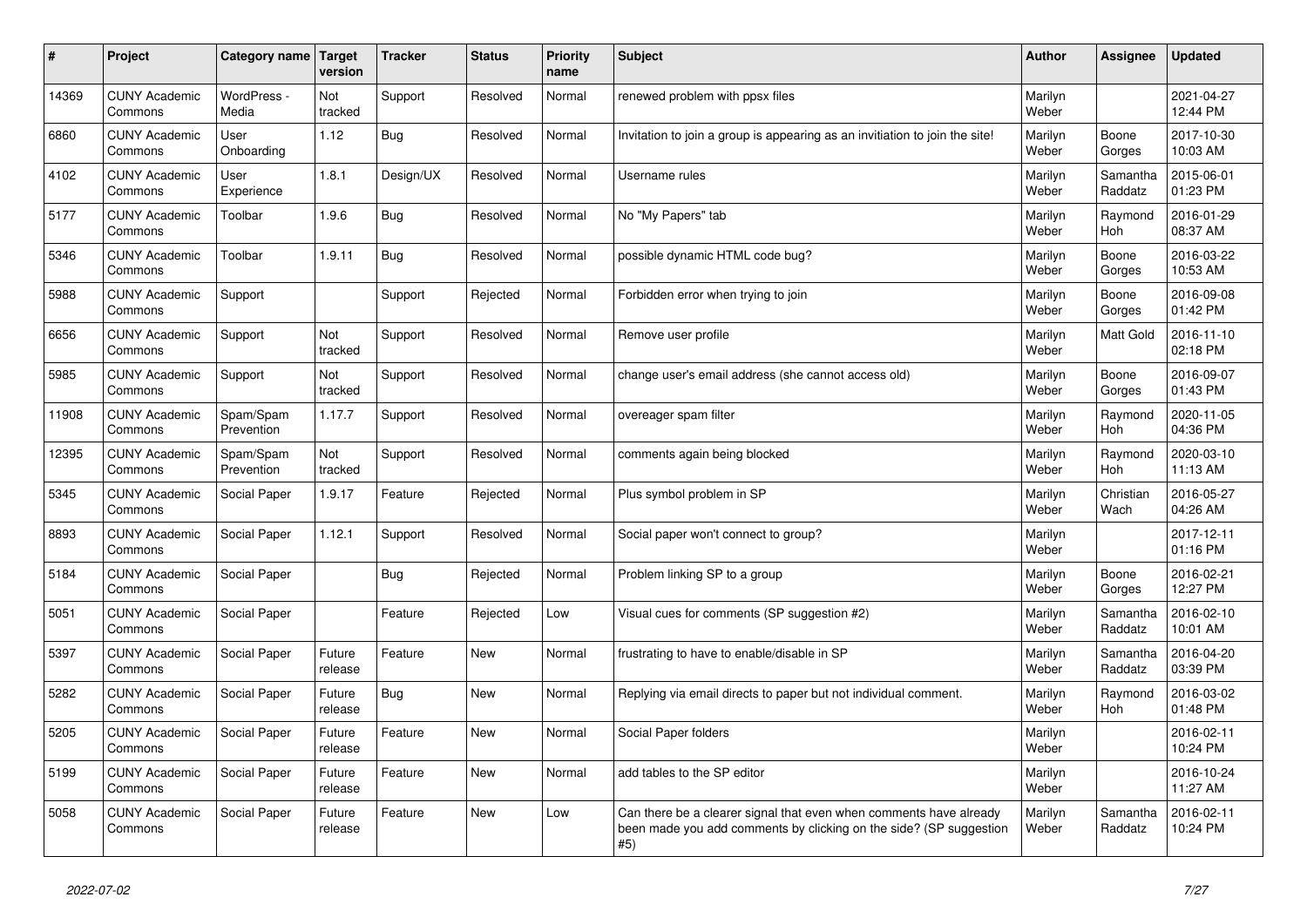| #     | Project                         | Category name            | <b>Target</b><br>version | <b>Tracker</b> | <b>Status</b>        | <b>Priority</b><br>name | <b>Subject</b>                                                              | <b>Author</b>    | Assignee            | <b>Updated</b>         |
|-------|---------------------------------|--------------------------|--------------------------|----------------|----------------------|-------------------------|-----------------------------------------------------------------------------|------------------|---------------------|------------------------|
| 5053  | <b>CUNY Academic</b><br>Commons | Social Paper             | Future<br>release        | Feature        | <b>New</b>           | Low                     | Scrollable menu to add readers (SP suggestion #4)                           | Marilyn<br>Weber | Samantha<br>Raddatz | 2016-04-21<br>05:21 PM |
| 5052  | <b>CUNY Academic</b><br>Commons | Social Paper             | Future<br>release        | Feature        | <b>New</b>           | Low                     | Sentence by sentence or line by line comments (SP suggestion #3)            | Marilyn<br>Weber | Boone<br>Gorges     | 2016-02-11<br>10:24 PM |
| 5050  | <b>CUNY Academic</b><br>Commons | Social Paper             | Future<br>release        | Feature        | <b>New</b>           | Low                     | Making comments visible in SP editing mode (SP suggestion #1)               | Marilyn<br>Weber | Samantha<br>Raddatz | 2019-09-17<br>11:10 PM |
| 13975 | <b>CUNY Academic</b><br>Commons | Social Paper             | Not<br>tracked           | Support        | Reporter<br>Feedback | Normal                  | can't approve comments on Social Paper paper                                | Marilyn<br>Weber |                     | 2021-02-12<br>09:33 AM |
| 7836  | <b>CUNY Academic</b><br>Commons | Social Paper             | Not<br>tracked           | Support        | Resolved             | Normal                  | missing Social Paper                                                        | Marilyn<br>Weber |                     | 2017-11-15<br>01:31 PM |
| 13134 | <b>CUNY Academic</b><br>Commons | Site cloning             | 1.17.1                   | Support        | Resolved             | Normal                  | New site (a clone) point to old dashboard                                   | Marilyn<br>Weber |                     | 2020-08-12<br>03:22 PM |
| 16291 | <b>CUNY Academic</b><br>Commons | Site cloning             | 2.0.2                    | Support        | Resolved             | Normal                  | Images coming up blank in Media Library                                     | Marilyn<br>Weber | Raymond<br>Hoh      | 2022-06-29<br>11:31 AM |
| 13016 | <b>CUNY Academic</b><br>Commons | Shortcodes and<br>embeds | 1.16.15                  | Support        | Resolved             | Normal                  | possible to run code examples, like in Jupyter Notebooks?                   | Marilyn<br>Weber |                     | 2020-07-16<br>11:52 AM |
| 6106  | <b>CUNY Academic</b><br>Commons | Server                   | Not<br>tracked           | <b>Bug</b>     | Resolved             | Normal                  | 504 error                                                                   | Marilyn<br>Weber |                     | 2017-11-15<br>01:55 PM |
| 5872  | <b>CUNY Academic</b><br>Commons | Server                   | Not<br>tracked           | Bug            | Resolved             | Immediate               | Whole Commons is down                                                       | Marilyn<br>Weber | Boone<br>Gorges     | 2016-08-12<br>12:04 AM |
| 3530  | <b>CUNY Academic</b><br>Commons | Server                   | Not<br>tracked           | <b>Bug</b>     | Resolved             | High                    | Commons running very slowly/ "connection lost"                              | Marilyn<br>Weber | Matt Gold           | 2014-10-08<br>09:34 AM |
| 6025  | <b>CUNY Academic</b><br>Commons | Search                   | Not<br>tracked           | Bug            | Resolved             | Normal                  | Search function not working                                                 | Marilyn<br>Weber | Boone<br>Gorges     | 2016-10-12<br>09:41 AM |
| 7684  | <b>CUNY Academic</b><br>Commons | Reply By Email           | 1.10.12                  | <b>Bug</b>     | Resolved             | High                    | trying to post too often error                                              | Marilyn<br>Weber | Raymond<br>Hoh      | 2017-02-28<br>12:43 PM |
| 8934  | <b>CUNY Academic</b><br>Commons | Reply By Email           | 1.12.4                   | Support        | Resolved             | High                    | RBE "could not post" email should have info about attempted From<br>address | Marilyn<br>Weber | Raymond<br>Hoh      | 2017-12-12<br>11:25 AM |
| 3593  | <b>CUNY Academic</b><br>Commons | Registration             | 1.7.2                    | Bug            | Resolved             | High                    | registration problems                                                       | Marilyn<br>Weber | Boone<br>Gorges     | 2014-11-01<br>02:57 PM |
| 5969  | <b>CUNY Academic</b><br>Commons | Registration             | 1.9.27                   | Bug            | Resolved             | Normal                  | Queens students unable to join                                              | Marilyn<br>Weber | Boone<br>Gorges     | 2016-09-04<br>09:41 PM |
| 14526 | <b>CUNY Academic</b><br>Commons | Registration             | 1.18.12                  | <b>Bug</b>     | Resolved             | High                    | registration interface won't show a space to enter nonCUNY code             | Marilyn<br>Weber |                     | 2021-06-03<br>04:02 PM |
| 9787  | <b>CUNY Academic</b><br>Commons | Registration             |                          | Support        | Resolved             | Normal                  | email change request                                                        | Marilyn<br>Weber | Matt Gold           | 2018-05-16<br>09:55 PM |
| 10273 | <b>CUNY Academic</b><br>Commons | Registration             | Not<br>tracked           | Support        | Reporter<br>Feedback | Normal                  | users combining CF and campus address                                       | Marilyn<br>Weber |                     | 2019-09-18<br>10:58 AM |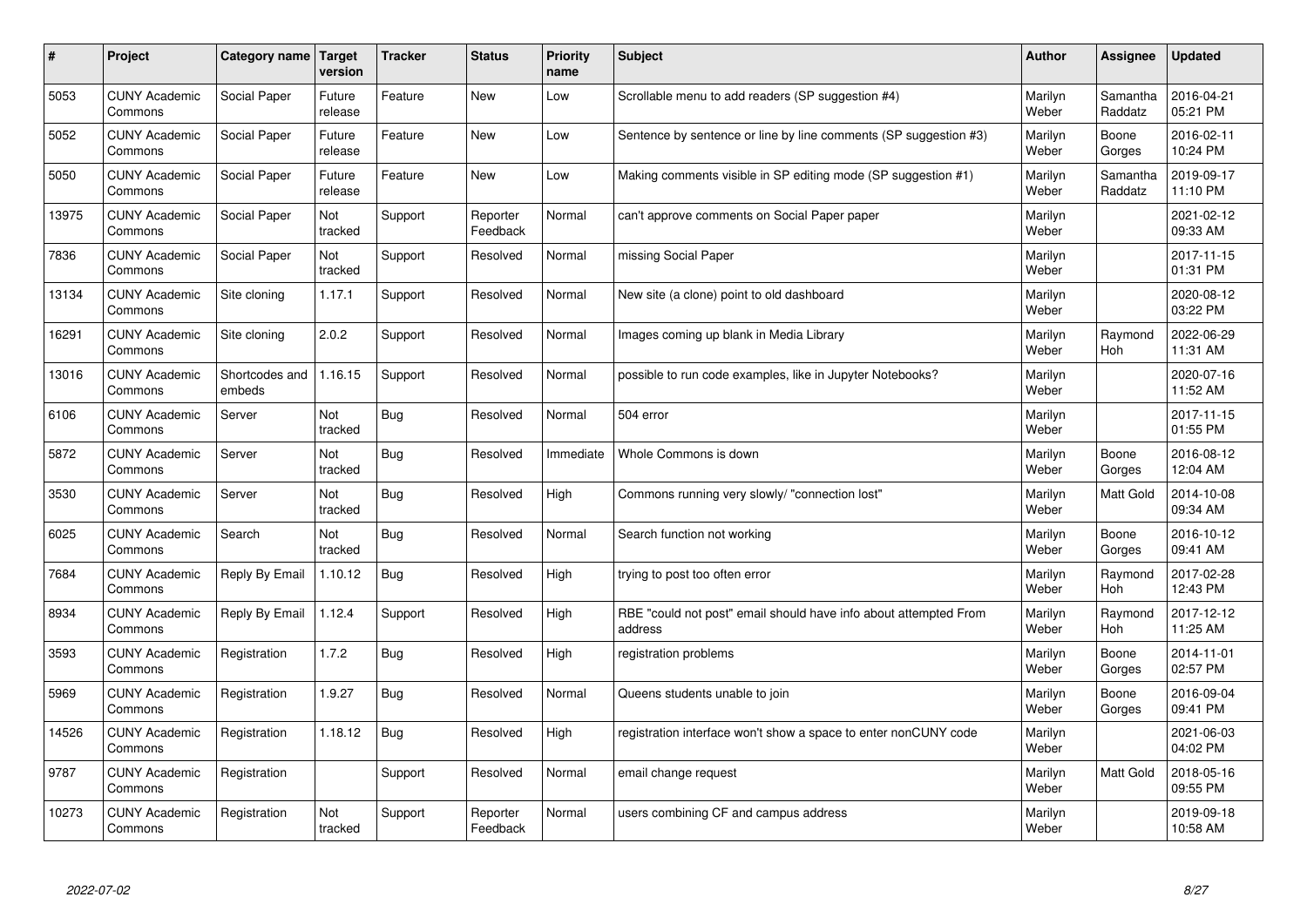| $\sharp$ | Project                         | Category name   Target  | version        | <b>Tracker</b> | <b>Status</b> | <b>Priority</b><br>name | <b>Subject</b>                                             | <b>Author</b>    | Assignee         | <b>Updated</b>         |
|----------|---------------------------------|-------------------------|----------------|----------------|---------------|-------------------------|------------------------------------------------------------|------------------|------------------|------------------------|
| 9767     | <b>CUNY Academic</b><br>Commons | Registration            | Not<br>tracked | Support        | Resolved      | Normal                  | user deleted account but now needs one                     | Marilyn<br>Weber |                  | 2018-05-11<br>02:39 PM |
| 9162     | <b>CUNY Academic</b><br>Commons | Registration            | Not<br>tracked | Support        | Resolved      | Normal                  | email change due to user error                             | Marilyn<br>Weber | <b>Matt Gold</b> | 2018-02-13<br>11:11 AM |
| 7613     | <b>CUNY Academic</b><br>Commons | Registration            | Not<br>tracked | Support        | Resolved      | Normal                  | non-matriculated students                                  | Marilyn<br>Weber | Boone<br>Gorges  | 2017-11-15<br>11:03 AM |
| 7608     | <b>CUNY Academic</b><br>Commons | Registration            | Not<br>tracked | Feature        | Resolved      | Normal                  | create an account                                          | Marilyn<br>Weber |                  | 2017-02-15<br>10:45 PM |
| 7226     | <b>CUNY Academic</b><br>Commons | Registration            | Not<br>tracked | Bug            | Abandoned     | Normal                  | Community college student cannot register?                 | Marilyn<br>Weber |                  | 2017-11-15<br>01:55 PM |
| 5037     | <b>CUNY Academic</b><br>Commons | Registration            | Not<br>tracked | Support        | Resolved      | Normal                  | Another Forgotten password for user with new email address | Marilyn<br>Weber | Boone<br>Gorges  | 2015-12-22<br>05:24 PM |
| 5019     | <b>CUNY Academic</b><br>Commons | Registration            | Not<br>tracked | Support        | Resolved      | Normal                  | Forgotten password for user with new email address         | Marilyn<br>Weber | Marilyn<br>Weber | 2015-12-11<br>04:18 PM |
| 4649     | <b>CUNY Academic</b><br>Commons | Registration            | Not<br>tracked | Bug            | Resolved      | Urgent                  | Submit button has disappeared                              | Marilyn<br>Weber | Boone<br>Gorges  | 2015-09-22<br>11:47 AM |
| 4577     | <b>CUNY Academic</b><br>Commons | Registration            | Not<br>tracked | Bug            | Resolved      | Normal                  | New users are not getting their email verification         | Marilyn<br>Weber | Boone<br>Gorges  | 2016-01-26<br>03:30 PM |
| 12346    | <b>CUNY Academic</b><br>Commons | Redmine                 |                | Support        | Resolved      | Normal                  | another Redmine request                                    | Marilyn<br>Weber | Matt Gold        | 2020-01-30<br>08:20 PM |
| 15269    | <b>CUNY Academic</b><br>Commons | Redmine                 | Not<br>tracked | Support        | Resolved      | Normal                  | Segal Theater sites                                        | Marilyn<br>Weber |                  | 2022-02-07<br>04:11 PM |
| 8906     | <b>CUNY Academic</b><br>Commons | Redmine                 | Not<br>tracked | Support        | Resolved      | Normal                  | Redmine access?                                            | Marilyn<br>Weber | <b>Matt Gold</b> | 2017-11-13<br>06:02 PM |
| 6851     | <b>CUNY Academic</b><br>Commons | Redmine                 | Not<br>tracked | Support        | Resolved      | Normal                  | How do I help users join Redmine?                          | Marilyn<br>Weber | Matt Gold        | 2016-11-28<br>10:16 AM |
| 4831     | <b>CUNY Academic</b><br>Commons | Public Portfolio        | 1.9.4          | Bug            | Resolved      | Normal                  | User cannot update profile                                 | Marilyn<br>Weber | Boone<br>Gorges  | 2016-01-11<br>10:46 PM |
| 5176     | <b>CUNY Academic</b><br>Commons | <b>Public Portfolio</b> | 1.9.6          | <b>Bug</b>     | Resolved      | Normal                  | Widgets in Profile not saving                              | Marilyn<br>Weber | Boone<br>Gorges  | 2016-02-01<br>11:07 AM |
| 5667     | <b>CUNY Academic</b><br>Commons | <b>Public Portfolio</b> | 1.9.18         | Bug            | Resolved      | Normal                  | publication section on my public portfolio won't update    | Marilyn<br>Weber | Boone<br>Gorges  | 2016-06-12<br>10:19 AM |
| 5629     | <b>CUNY Academic</b><br>Commons | Public Portfolio        | 1.10.4         | Support        | Resolved      | Normal                  | Title field in profile can't be edited                     | Marilyn<br>Weber |                  | 2016-12-13<br>11:19 AM |
| 11907    | <b>CUNY Academic</b><br>Commons | <b>Public Portfolio</b> | 1.15.13        | Support        | Resolved      | Normal                  | more publications problems (in profile)                    | Marilyn<br>Weber |                  | 2019-11-04<br>11:16 AM |
| 6101     | <b>CUNY Academic</b><br>Commons | <b>Public Portfolio</b> |                | <b>Bug</b>     | Resolved      | High                    | Profile update problems                                    | Marilyn<br>Weber | Boone<br>Gorges  | 2016-12-01<br>03:50 PM |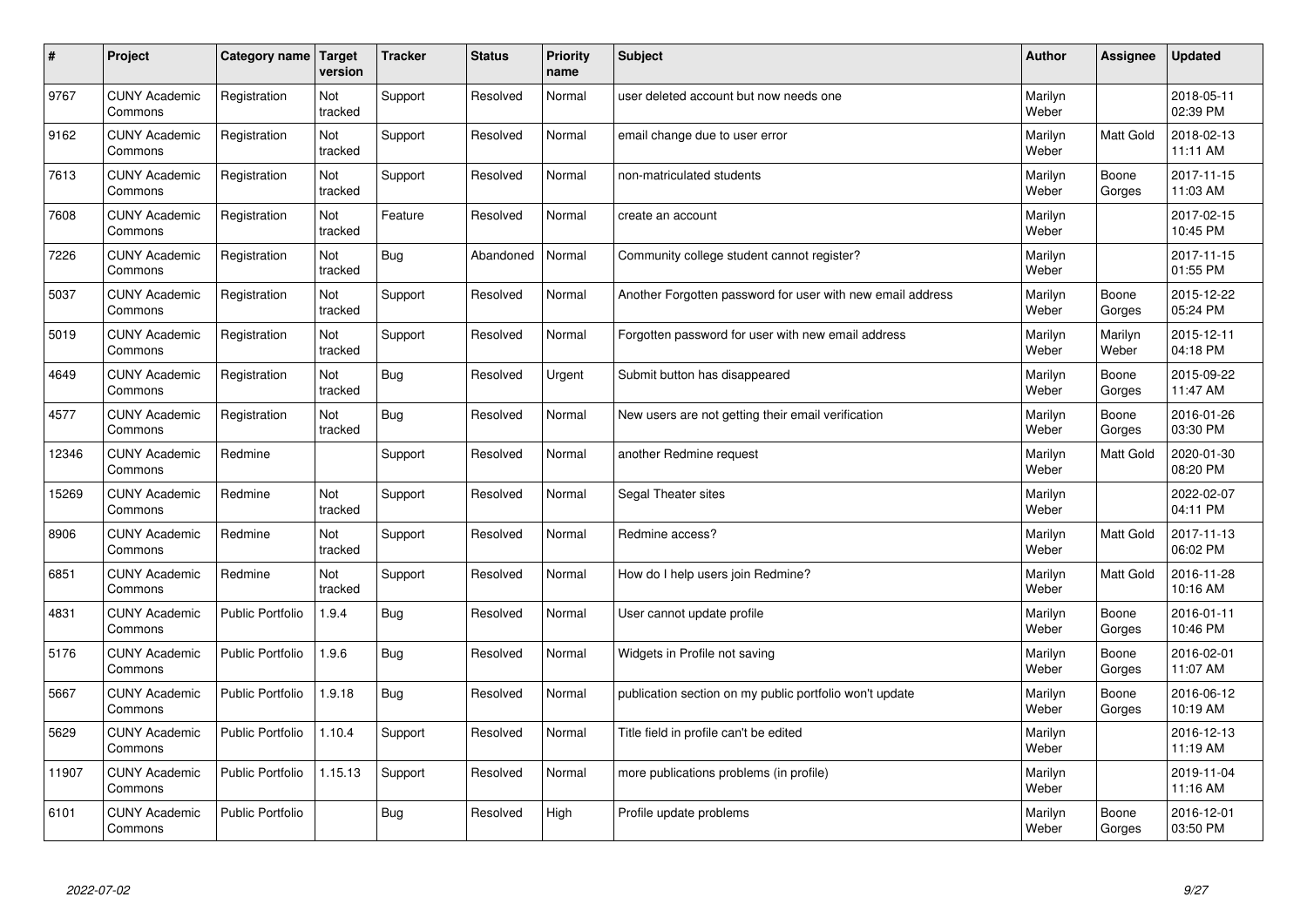| $\sharp$ | Project                         | Category name   Target  | version        | <b>Tracker</b> | <b>Status</b> | <b>Priority</b><br>name | <b>Subject</b>                                                    | <b>Author</b>    | Assignee              | Updated                |
|----------|---------------------------------|-------------------------|----------------|----------------|---------------|-------------------------|-------------------------------------------------------------------|------------------|-----------------------|------------------------|
| 12543    | <b>CUNY Academic</b><br>Commons | <b>Public Portfolio</b> | Not<br>tracked | Support        | Resolved      | Normal                  | User cannot find profile edit button                              | Marilyn<br>Weber | scott voth            | 2020-03-22<br>02:49 PM |
| 8098     | <b>CUNY Academic</b><br>Commons | <b>Public Portfolio</b> | Not<br>tracked | Bug            | Abandoned     | Normal                  | Widget in profile not working                                     | Marilyn<br>Weber |                       | 2017-11-15<br>01:28 PM |
| 14448    | <b>CUNY Academic</b><br>Commons | Password<br>Reset       | Not<br>tracked | Bug            | Rejected      | Normal                  | password reset weirdness                                          | Marilyn<br>Weber | Raymond<br><b>Hoh</b> | 2021-05-12<br>01:34 PM |
| 7685     | <b>CUNY Academic</b><br>Commons | Password<br>Reset       | Not<br>tracked | Support        | Resolved      | Normal                  | temporary password                                                | Marilyn<br>Weber | Boone<br>Gorges       | 2017-02-15<br>07:36 PM |
| 6815     | <b>CUNY Academic</b><br>Commons | Password<br>Reset       | Not<br>tracked | Support        | Resolved      | Normal                  | password reset requested                                          | Marilyn<br>Weber | <b>Matt Gold</b>      | 2016-11-22<br>10:30 AM |
| 4880     | <b>CUNY Academic</b><br>Commons | Password<br>Reset       | Not<br>tracked | Support        | Resolved      | High                    | CUNY Central person having password trouble                       | Marilyn<br>Weber |                       | 2015-11-10<br>12:40 PM |
| 11865    | <b>CUNY Academic</b><br>Commons | Onboarding              | 1.15.10        | <b>Bug</b>     | Resolved      | Normal                  | Site name not appearing in "Membership" lists of Invitation modal | Marilyn<br>Weber | Boone<br>Gorges       | 2019-09-24<br>11:09 AM |
| 13521    | <b>CUNY Academic</b><br>Commons | Onboarding              | 1.17.7         | Support        | Resolved      | Normal                  | sent invitations page                                             | Marilyn<br>Weber | Raymond<br>Hoh        | 2020-11-10<br>10:31 AM |
| 14129    | <b>CUNY Academic</b><br>Commons | Onboarding              | 1.18.6         | Support        | Resolved      | Normal                  | can only see some invites sent                                    | Marilyn<br>Weber | Raymond<br><b>Hoh</b> | 2021-04-09<br>09:00 AM |
| 15241    | <b>CUNY Academic</b><br>Commons | Onboarding              | 1.19.3         | Design/UX      | Resolved      | Normal                  | white on gray                                                     | Marilyn<br>Weber | Boone<br>Gorges       | 2022-02-08<br>02:38 PM |
| 3466     | <b>CUNY Academic</b><br>Commons | Membership              | 1.6.16         | Feature        | Resolved      | Normal                  | restricting undergrad registration                                | Marilyn<br>Weber | Boone<br>Gorges       | 2014-09-18<br>12:02 AM |
| 6039     | <b>CUNY Academic</b><br>Commons | Membership              | 1.9.28         | Bug            | Resolved      | High                    | User cannot change her email                                      | Marilyn<br>Weber |                       | 2016-09-19<br>03:03 PM |
| 12382    | <b>CUNY Academic</b><br>Commons | Membership              | Not<br>tracked | Support        | New           | Normal                  | Email request change                                              | Marilyn<br>Weber | Marilyn<br>Weber      | 2020-02-06<br>12:56 PM |
| 11961    | <b>CUNY Academic</b><br>Commons | Membership              | Not<br>tracked | Support        | Resolved      | Normal                  | switch email for student user                                     | Marilyn<br>Weber |                       | 2019-10-09<br>01:56 PM |
| 11922    | <b>CUNY Academic</b><br>Commons | Membership              | Not<br>tracked | Support        | Resolved      | Normal                  | https://commons.gc.cuny.edu/members/cunyhealthequity/             | Marilyn<br>Weber |                       | 2019-10-02<br>04:05 PM |
| 11516    | <b>CUNY Academic</b><br>Commons | Membership              | Not<br>tracked | Support        | Resolved      | Normal                  | request for email change                                          | Marilyn<br>Weber |                       | 2019-06-04<br>01:48 PM |
| 11217    | <b>CUNY Academic</b><br>Commons | Membership              | Not<br>tracked | Support        | Resolved      | Normal                  | Another email update                                              | Marilyn<br>Weber |                       | 2019-03-12<br>03:37 PM |
| 11210    | <b>CUNY Academic</b><br>Commons | Membership              | Not<br>tracked | Support        | Resolved      | Normal                  | Please change the email                                           | Marilyn<br>Weber |                       | 2019-03-11<br>04:16 PM |
| 11147    | <b>CUNY Academic</b><br>Commons | Membership              | Not<br>tracked | Support        | Resolved      | Normal                  | employee email change                                             | Marilyn<br>Weber |                       | 2019-03-12<br>03:58 PM |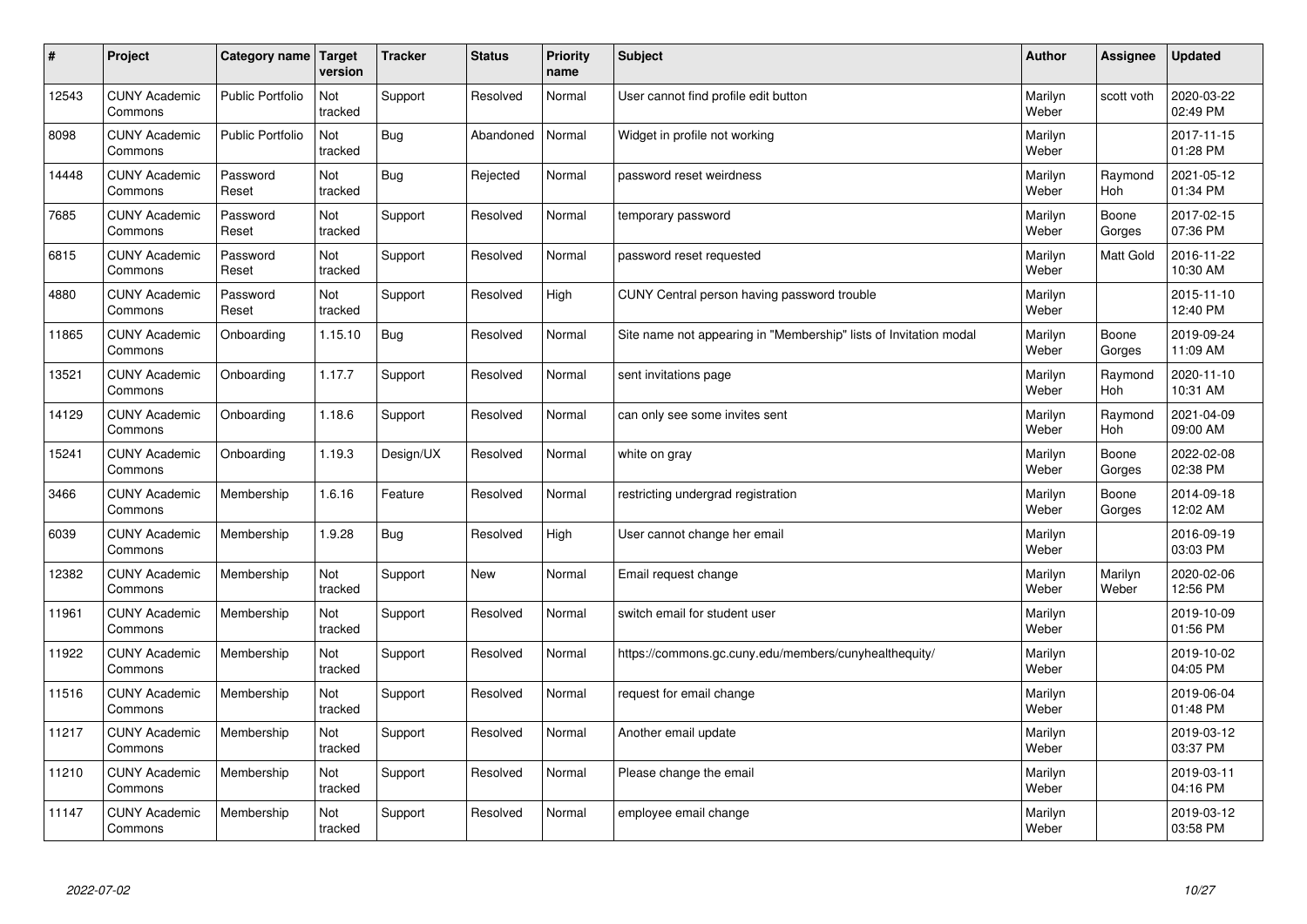| $\pmb{\#}$ | Project                         | <b>Category name</b> | <b>Target</b><br>version | <b>Tracker</b> | <b>Status</b> | <b>Priority</b><br>name | <b>Subject</b>                                             | <b>Author</b>    | Assignee        | <b>Updated</b>         |
|------------|---------------------------------|----------------------|--------------------------|----------------|---------------|-------------------------|------------------------------------------------------------|------------------|-----------------|------------------------|
| 11127      | <b>CUNY Academic</b><br>Commons | Membership           | Not<br>tracked           | Support        | Resolved      | Normal                  | user with new campus affiliation                           | Marilyn<br>Weber |                 | 2019-02-19<br>02:09 PM |
| 10941      | <b>CUNY Academic</b><br>Commons | Membership           | Not<br>tracked           | Support        | Resolved      | Normal                  | update user email                                          | Marilyn<br>Weber |                 | 2019-02-13<br>02:24 PM |
| 10910      | <b>CUNY Academic</b><br>Commons | Membership           | Not<br>tracked           | Support        | Resolved      | Normal                  | request to be an admin to a prof's site                    | Marilyn<br>Weber |                 | 2019-01-04<br>10:45 AM |
| 10387      | <b>CUNY Academic</b><br>Commons | Membership           | Not<br>tracked           | Support        | Resolved      | Normal                  | remove user page                                           | Marilyn<br>Weber |                 | 2018-09-28<br>02:26 PM |
| 10257      | <b>CUNY Academic</b><br>Commons | Membership           | Not<br>tracked           | Support        | Resolved      | Normal                  | change the email from @login.cuny.edu to campu email       | Marilyn<br>Weber |                 | 2018-12-10<br>03:55 PM |
| 10066      | <b>CUNY Academic</b><br>Commons | Membership           | Not<br>tracked           | Support        | Resolved      | Normal                  | add me as an admin to https://pkms.commons.gc.cuny.edu/    | Marilyn<br>Weber |                 | 2018-07-26<br>11:54 AM |
| 10006      | <b>CUNY Academic</b><br>Commons | Membership           | Not<br>tracked           | Support        | Resolved      | Normal                  | another email change request                               | Marilyn<br>Weber |                 | 2018-07-13<br>12:36 PM |
| 9996       | <b>CUNY Academic</b><br>Commons | Membership           | Not<br>tracked           | Support        | Rejected      | Normal                  | user email change request                                  | Marilyn<br>Weber |                 | 2018-07-16<br>10:49 AM |
| 9927       | <b>CUNY Academic</b><br>Commons | Membership           | Not<br>tracked           | Support        | Resolved      | Normal                  | wrong email used                                           | Marilyn<br>Weber | Matt Gold       | 2018-06-14<br>10:21 AM |
| 9779       | <b>CUNY Academic</b><br>Commons | Membership           | Not<br>tracked           | Support        | Resolved      | Normal                  | user not sure if she is registered.                        | Marilyn<br>Weber |                 | 2018-12-10<br>03:53 PM |
| 9134       | <b>CUNY Academic</b><br>Commons | Membership           | Not<br>tracked           | Support        | Abandoned     | Normal                  | former user                                                | Marilyn<br>Weber | Matt Gold       | 2019-09-18<br>10:26 AM |
| 9004       | <b>CUNY Academic</b><br>Commons | Membership           | Not<br>tracked           | Support        | Resolved      | Normal                  | email change request                                       | Marilyn<br>Weber |                 | 2017-12-14<br>12:27 PM |
| 8630       | <b>CUNY Academic</b><br>Commons | Membership           | Not<br>tracked           | Support        | Resolved      | Normal                  | Change in email/campus                                     | Marilyn<br>Weber |                 | 2017-08-30<br>03:48 PM |
| 8577       | <b>CUNY Academic</b><br>Commons | Membership           | Not<br>tracked           | Support        | Resolved      | Normal                  | another user email change                                  | Marilyn<br>Weber |                 | 2017-08-25<br>10:23 AM |
| 8566       | <b>CUNY Academic</b><br>Commons | Membership           | Not<br>tracked           | Support        | Resolved      | Normal                  | user email change                                          | Marilyn<br>Weber |                 | 2017-11-15<br>01:27 PM |
| 8531       | <b>CUNY Academic</b><br>Commons | Membership           | Not<br>tracked           | Support        | Resolved      | Normal                  | admin of https://admissions.commons.gc.cuny.edu            | Marilyn<br>Weber |                 | 2017-08-15<br>04:20 PM |
| 8481       | <b>CUNY Academic</b><br>Commons | Membership           | Not<br>tracked           | Support        | Resolved      | Normal                  | admin of http://swipanalytic.org/organizers/               | Marilyn<br>Weber |                 | 2019-02-19<br>01:58 PM |
| 8429       | <b>CUNY Academic</b><br>Commons | Membership           | Not<br>tracked           | Support        | Resolved      | Normal                  | Please make me an admin of https://arc.commons.gc.cuny.edu | Marilyn<br>Weber | Boone<br>Gorges | 2017-07-24<br>03:33 PM |
| 8401       | <b>CUNY Academic</b><br>Commons | Membership           | Not<br>tracked           | Support        | Resolved      | Normal                  | add me as an admin                                         | Marilyn<br>Weber | Boone<br>Gorges | 2017-07-11<br>11:40 AM |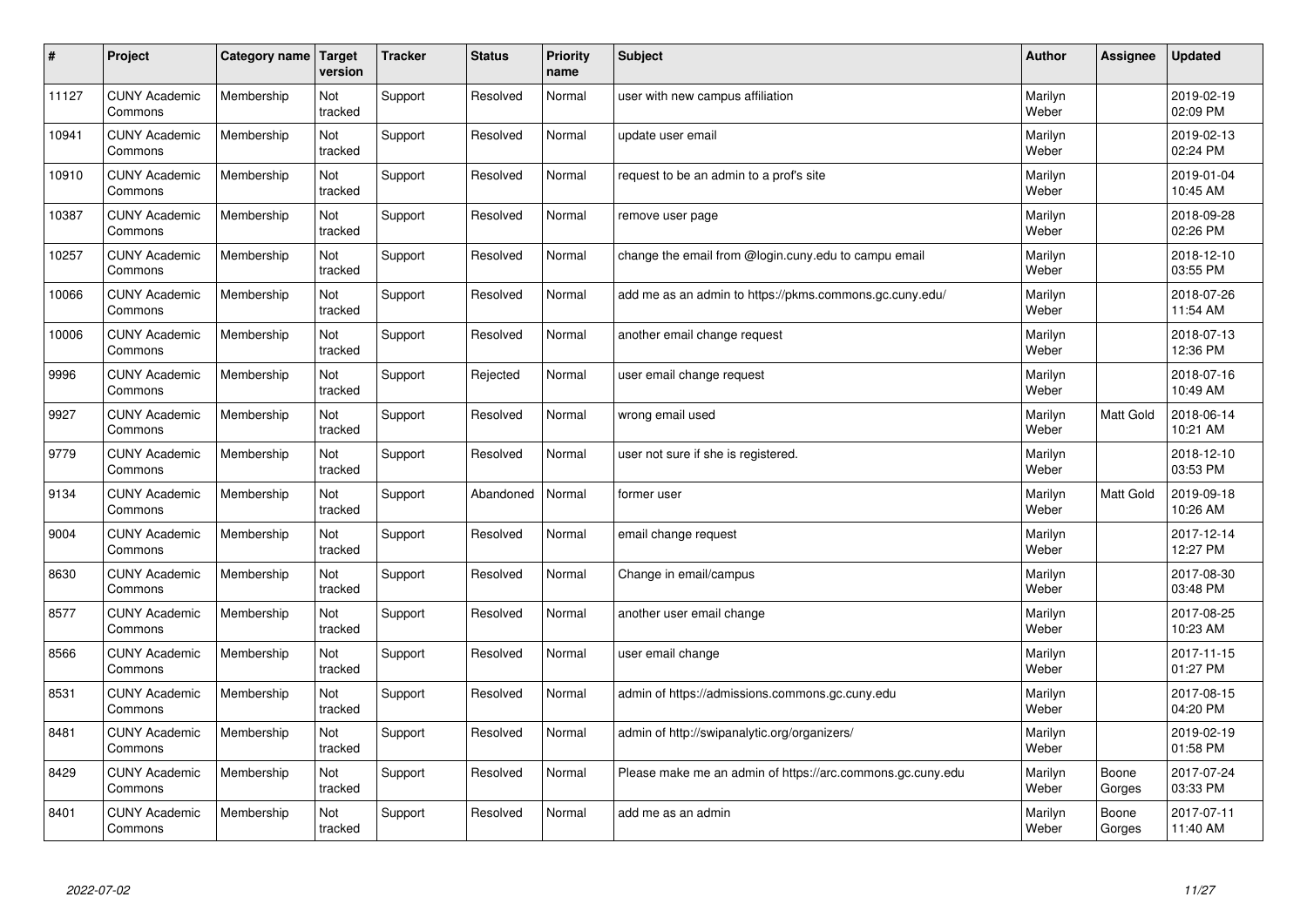| $\#$  | Project                         | Category name   Target | version        | <b>Tracker</b> | <b>Status</b> | Priority<br>name | <b>Subject</b>                                                       | <b>Author</b>    | <b>Assignee</b>       | <b>Updated</b>         |
|-------|---------------------------------|------------------------|----------------|----------------|---------------|------------------|----------------------------------------------------------------------|------------------|-----------------------|------------------------|
| 8222  | <b>CUNY Academic</b><br>Commons | Membership             | Not<br>tracked | Support        | Resolved      | Normal           | Admin for iletc.commons.gc.cuny.edu                                  | Marilyn<br>Weber | Boone<br>Gorges       | 2017-06-08<br>10:06 AM |
| 8120  | <b>CUNY Academic</b><br>Commons | Membership             | Not<br>tracked | Support        | Resolved      | Normal           | add me as an admin to https://nyslavery.commons.gc.cuny.edu          | Marilyn<br>Weber |                       | 2017-05-10<br>02:19 PM |
| 7922  | <b>CUNY Academic</b><br>Commons | Membership             | Not<br>tracked | Support        | Resolved      | Normal           | add me as an admin to the MALs alumni site?                          | Marilyn<br>Weber |                       | 2017-04-06<br>05:19 PM |
| 7775  | <b>CUNY Academic</b><br>Commons | Membership             | Not<br>tracked | Support        | Resolved      | Normal           | Email change                                                         | Marilyn<br>Weber |                       | 2017-03-08<br>10:09 PM |
| 7771  | <b>CUNY Academic</b><br>Commons | Membership             | Not<br>tracked | Support        | Resolved      | Normal           | User would like to be uncoupled from sites                           | Marilyn<br>Weber | Boone<br>Gorges       | 2017-03-09<br>12:38 PM |
| 7619  | <b>CUNY Academic</b><br>Commons | Membership             | Not<br>tracked | Support        | Resolved      | Normal           | outside users for a site that isn't a class?                         | Marilyn<br>Weber | <b>Matt Gold</b>      | 2017-11-15<br>06:18 PM |
| 7486  | <b>CUNY Academic</b><br>Commons | Membership             | Not<br>tracked | Support        | Resolved      | Normal           | changed email address                                                | Marilyn<br>Weber |                       | 2017-01-24<br>10:00 PM |
| 7349  | <b>CUNY Academic</b><br>Commons | Membership             | Not<br>tracked | Bug            | Resolved      | Normal           | <b>LACUNY</b> Institute website                                      | Marilyn<br>Weber | Boone<br>Gorges       | 2017-01-11<br>04:26 PM |
| 7337  | <b>CUNY Academic</b><br>Commons | Membership             | Not<br>tracked | <b>Bug</b>     | Resolved      | Normal           | User with new email                                                  | Marilyn<br>Weber |                       | 2017-01-06<br>11:05 AM |
| 7223  | <b>CUNY Academic</b><br>Commons | Membership             | Not<br>tracked | <b>Bug</b>     | Resolved      | Normal           | User with two profiles would like to merge them                      | Marilyn<br>Weber | Boone<br>Gorges       | 2017-01-10<br>02:07 PM |
| 5968  | <b>CUNY Academic</b><br>Commons | Membership             | Not<br>tracked | Bug            | Resolved      | Normal           | Deleting account without knowing password                            | Marilyn<br>Weber | <b>Matt Gold</b>      | 2017-11-15<br>06:19 PM |
| 5772  | <b>CUNY Academic</b><br>Commons | Membership             | Not<br>tracked | Support        | Resolved      | Normal           | User email change and forgotten password                             | Marilyn<br>Weber | Matt Gold             | 2017-11-15<br>06:18 PM |
| 9163  | <b>CUNY Academic</b><br>Commons | Layout                 | 1.12.8         | Support        | Resolved      | Normal           | Mobile responsiveness issues                                         | Marilyn<br>Weber | Raymond<br>Hoh        | 2018-02-13<br>10:49 AM |
| 11964 | <b>CUNY Academic</b><br>Commons | Layout                 | 1.15.12        | <b>Bug</b>     | Resolved      | Normal           | https://commons.gc.cuny.edu/create/ not displaying correctly in Edge | Marilyn<br>Weber | Raymond<br><b>Hoh</b> | 2019-10-22<br>11:54 AM |
| 15252 | <b>CUNY Academic</b><br>Commons | Layout                 | Not<br>tracked | Bug            | Resolved      | Normal           | visual glitch with the Segal Center webpage                          | Marilyn<br>Weber | Raymond<br>Hoh        | 2022-02-03<br>04:56 PM |
| 9130  | <b>CUNY Academic</b><br>Commons | Homepage<br>Slides     | Not<br>tracked | Bug            | Resolved      | Normal           | too many redirects                                                   | Marilyn<br>Weber |                       | 2018-01-29<br>10:27 AM |
| 3197  | <b>CUNY Academic</b><br>Commons | Groups (misc)          | 1.6.4          | Bug            | Resolved      | Normal           | trying to set up a hidden group blog with no RSS feed                | Marilyn<br>Weber | Boone<br>Gorges       | 2014-05-21<br>09:39 PM |
| 10772 | <b>CUNY Academic</b><br>Commons | Groups (misc)          | 1.14.2         | <b>Bug</b>     | Resolved      | Normal           | can't create groups                                                  | Marilyn<br>Weber |                       | 2018-12-04<br>10:42 AM |
| 11006 | <b>CUNY Academic</b><br>Commons | Groups (misc)          | 1.14.6         | Support        | Resolved      | Normal           | removing members from a group isn't working                          | Marilyn<br>Weber |                       | 2019-01-24<br>03:18 PM |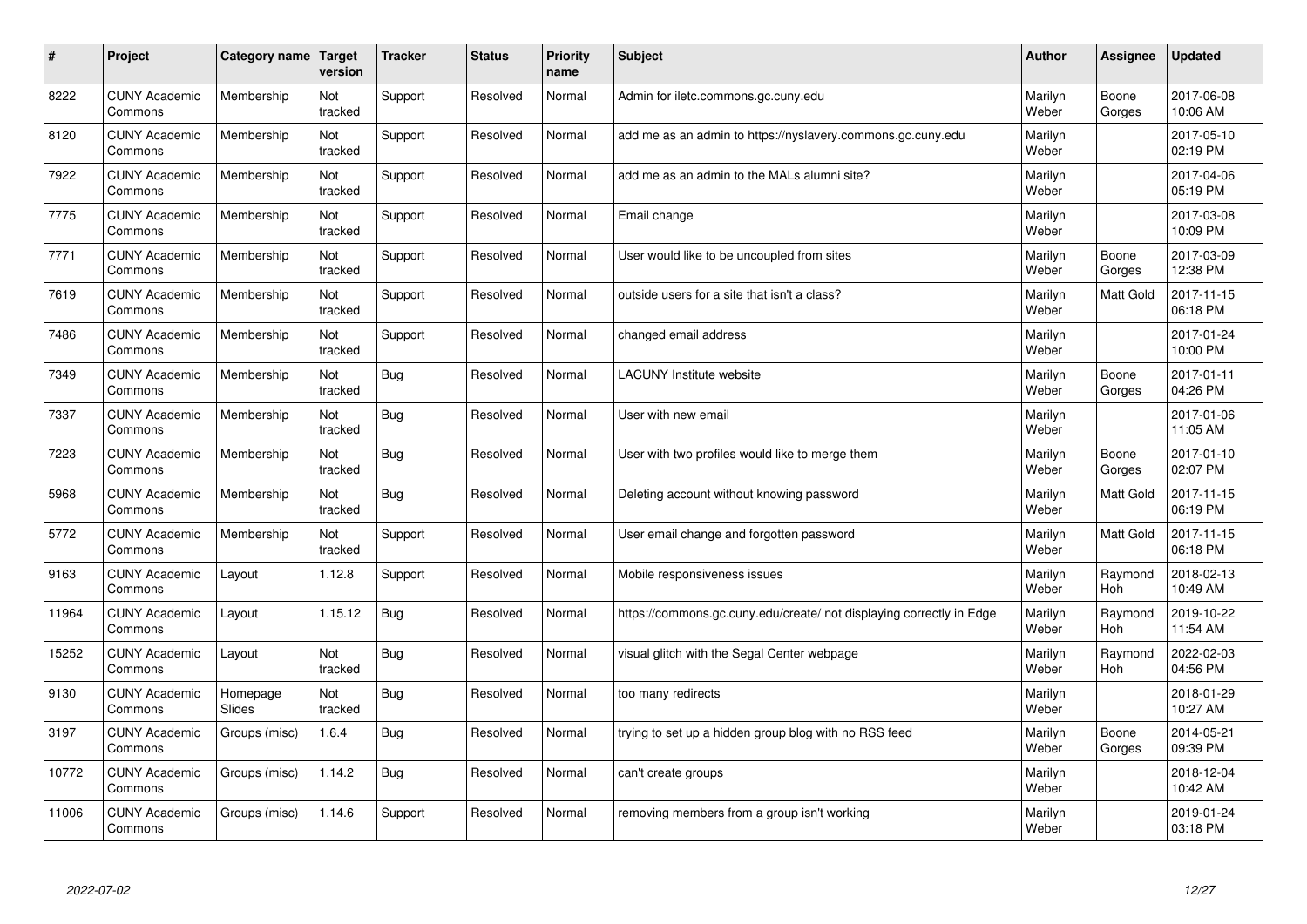| $\vert$ # | Project                         | Category name   Target | version        | <b>Tracker</b> | <b>Status</b> | <b>Priority</b><br>name | <b>Subject</b>                                                              | <b>Author</b>    | Assignee              | <b>Updated</b>         |
|-----------|---------------------------------|------------------------|----------------|----------------|---------------|-------------------------|-----------------------------------------------------------------------------|------------------|-----------------------|------------------------|
| 6575      | <b>CUNY Academic</b><br>Commons | Groups (misc)          |                | <b>Bug</b>     | Rejected      | Normal                  | No papers link for the group "social paper"                                 | Marilyn<br>Weber |                       | 2016-11-02<br>10:39 PM |
| 6313      | <b>CUNY Academic</b><br>Commons | Groups (misc)          |                | Bug            | Duplicate     | Normal                  | group member no longer in group, can't rejoin.                              | Marilyn<br>Weber |                       | 2016-10-14<br>09:27 PM |
| 8978      | <b>CUNY Academic</b><br>Commons | Groups (misc)          | Not<br>tracked | Support        | Resolved      | Normal                  | removing old groups                                                         | Marilyn<br>Weber |                       | 2018-12-10<br>03:52 PM |
| 8200      | <b>CUNY Academic</b><br>Commons | Groups (misc)          | Not<br>tracked | <b>Bug</b>     | Resolved      | Normal                  | Announcements has disappeared                                               | Marilyn<br>Weber | Boone<br>Gorges       | 2017-05-26<br>04:04 PM |
| 7678      | <b>CUNY Academic</b><br>Commons | Groups (misc)          | Not<br>tracked | Support        | Resolved      | Normal                  | add admin to student group                                                  | Marilyn<br>Weber | Boone<br>Gorges       | 2017-02-15<br>11:58 AM |
| 6286      | <b>CUNY Academic</b><br>Commons | Groups (misc)          | Not<br>tracked | Bug            | Resolved      | Immediate               | Groups pages not displaying at all!                                         | Marilyn<br>Weber | Boone<br>Gorges       | 2017-11-15<br>10:57 AM |
| 3620      | <b>CUNY Academic</b><br>Commons | Groups (misc)          | Not<br>tracked | <b>Bug</b>     | Resolved      | Normal                  | admins of The Group for Group Admins                                        | Marilyn<br>Weber |                       | 2014-11-03<br>08:38 AM |
| 13173     | <b>CUNY Academic</b><br>Commons | Group Library          | 1.17.1         | Support        | Resolved      | High                    | all uploads to the library are silent                                       | Marilyn<br>Weber |                       | 2020-08-10<br>04:12 PM |
| 13227     | <b>CUNY Academic</b><br>Commons | Group Library          | 1.17.2         | Bug            | Resolved      | High                    | folder not appearing in library                                             | Marilyn<br>Weber |                       | 2020-08-21<br>04:22 PM |
| 13675     | <b>CUNY Academic</b><br>Commons | Group Library          | 1.18.1         | Bug            | Resolved      | High                    | broken Library                                                              | Marilyn<br>Weber |                       | 2020-12-09<br>05:02 PM |
| 14304     | <b>CUNY Academic</b><br>Commons | Group Library          | 1.18.8         | <b>Bug</b>     | Resolved      | Normal                  | Library items change folders when adding subsequent items in new<br>folders | Marilyn<br>Weber | Boone<br>Gorges       | 2021-04-13<br>11:21 AM |
| 13159     | <b>CUNY Academic</b><br>Commons | Group Library          | Not<br>tracked | Support        | Resolved      | Normal                  | changing folder names?                                                      | Marilyn<br>Weber | Boone<br>Gorges       | 2020-08-27<br>08:59 AM |
| 13138     | <b>CUNY Academic</b><br>Commons | Group Library          | Not<br>tracked | Support        | Resolved      | Normal                  | moving Library contents for Steve Brier                                     | Marilyn<br>Weber |                       | 2020-08-03<br>04:00 PM |
| 3533      | <b>CUNY Academic</b><br>Commons | Group<br>Invitations   | 1.7.8          | <b>Bug</b>     | Resolved      | Low                     | Trying to invite member to a new group                                      | Marilyn<br>Weber | Boone<br>Gorges       | 2015-04-01<br>09:13 PM |
| 12006     | <b>CUNY Academic</b><br>Commons | Group<br>Invitations   | 1.15.13        | Bug            | Resolved      | Immediate               | Invite system is broken.                                                    | Marilyn<br>Weber | Boone<br>Gorges       | 2019-10-23<br>10:16 AM |
| 6091      | <b>CUNY Academic</b><br>Commons | Group<br>Invitations   | Not<br>tracked | <b>Bug</b>     | Resolved      | Normal                  | User cannot re-join a group                                                 | Marilyn<br>Weber | Boone<br>Gorges       | 2016-09-28<br>01:47 PM |
| 4657      | <b>CUNY Academic</b><br>Commons | Group Forums           | 1.8.18         | Bug            | Resolved      | High                    | Submit button disappears in new post mode in forum                          | Marilyn<br>Weber | Raymond<br><b>Hoh</b> | 2015-12-01<br>11:15 PM |
| 9282      | <b>CUNY Academic</b><br>Commons | Group Forums           | 1.12.9         | Bug            | Resolved      | Normal                  | "Forum ID is missing" error?                                                | Marilyn<br>Weber |                       | 2018-02-27<br>10:32 AM |
| 10361     | <b>CUNY Academic</b><br>Commons | Group Forums           | 1.13.10        | <b>Bug</b>     | Resolved      | Normal                  | forum post pending oddity                                                   | Marilyn<br>Weber |                       | 2018-09-25<br>10:45 AM |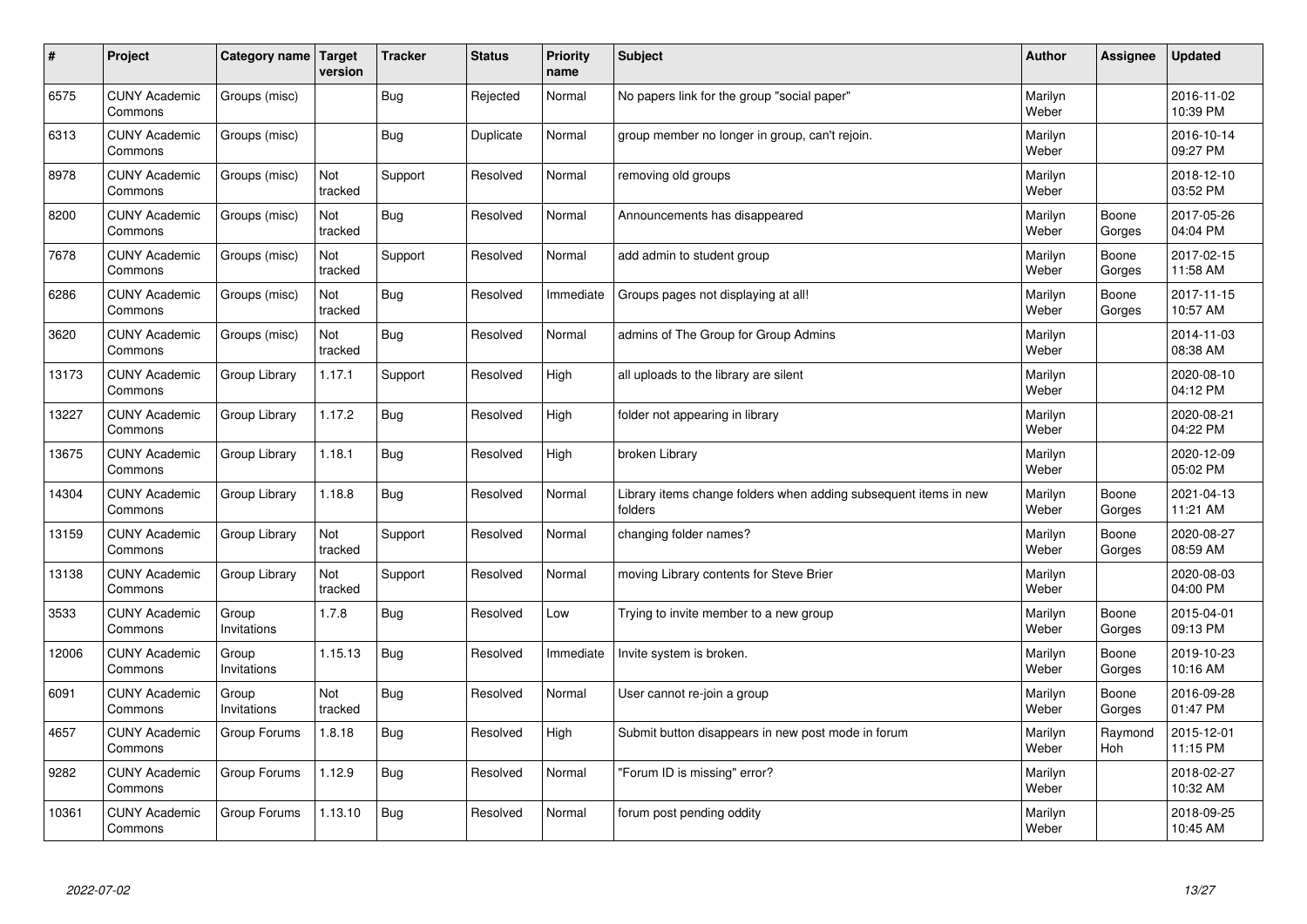| $\pmb{\sharp}$ | Project                         | Category name         | Target<br>version | <b>Tracker</b> | <b>Status</b>        | <b>Priority</b><br>name | <b>Subject</b>                                                                        | <b>Author</b>    | Assignee              | <b>Updated</b>         |
|----------------|---------------------------------|-----------------------|-------------------|----------------|----------------------|-------------------------|---------------------------------------------------------------------------------------|------------------|-----------------------|------------------------|
| 12487          | <b>CUNY Academic</b><br>Commons | Group Forums          | 1.16.7            | <b>Bug</b>     | Resolved             | Normal                  | group posting problems?                                                               | Marilyn<br>Weber | Raymond<br><b>Hoh</b> | 2020-03-10<br>11:40 AM |
| 13341          | <b>CUNY Academic</b><br>Commons | Group Forums          | 1.17.4            | <b>Bug</b>     | Resolved             | Normal                  | Forum reply problems                                                                  | Marilyn<br>Weber | Raymond<br>Hoh        | 2020-09-22<br>12:08 PM |
| 13827          | <b>CUNY Academic</b><br>Commons | Group Forums          | 1.18.3            | <b>Bug</b>     | Resolved             | Normal                  | more forum post problems                                                              | Marilyn<br>Weber | Raymond<br><b>Hoh</b> | 2021-01-22<br>08:19 PM |
| 6893           | <b>CUNY Academic</b><br>Commons | Group Forums          |                   | <b>Bug</b>     | Resolved             | Normal                  | Forum for CUNY Academic Commons Team is gone                                          | Marilyn<br>Weber | Boone<br>Gorges       | 2016-12-01<br>08:08 AM |
| 9835           | <b>CUNY Academic</b><br>Commons | Group Forums          | Future<br>release | <b>Bug</b>     | Assigned             | Normal                  | add a "like" function?                                                                | Marilyn<br>Weber | Erik<br>Trainer       | 2018-06-05<br>01:49 PM |
| 13328          | <b>CUNY Academic</b><br>Commons | Group Forums          | Not<br>tracked    | <b>Bug</b>     | Reporter<br>Feedback | Normal                  | cross-posting in two related groups                                                   | Marilyn<br>Weber | Raymond<br>Hoh        | 2020-09-15<br>10:39 PM |
| 6626           | <b>CUNY Academic</b><br>Commons | Group Files           | 1.10.1            | <b>Bug</b>     | Resolved             | Normal                  | Files from non-member showing up in private group                                     | Marilyn<br>Weber | Boone<br>Gorges       | 2016-11-07<br>03:54 PM |
| 8917           | <b>CUNY Academic</b><br>Commons | Group Files           | 1.12.3            | Bug            | Resolved             | High                    | Files not downloading from Groups properly                                            | Marilyn<br>Weber | Boone<br>Gorges       | 2017-11-29<br>10:04 PM |
| 9224           | <b>CUNY Academic</b><br>Commons | Group Files           | 1.13              | Feature        | Resolved             | Normal                  | attachments to forum posts clutter up Files area                                      | Marilyn<br>Weber | Boone<br>Gorges       | 2018-03-22<br>03:34 PM |
| 11567          | <b>CUNY Academic</b><br>Commons | <b>Group Files</b>    | 1.15.4            | Bug            | Resolved             | Normal                  | Group files pagination doesn't work properly in folders                               | Marilyn<br>Weber | Boone<br>Gorges       | 2019-06-25<br>04:22 PM |
| 5684           | <b>CUNY Academic</b><br>Commons | Group Files           | Not<br>tracked    | <b>Bug</b>     | Resolved             | Normal                  | Making Group files appear as Blog entries                                             | Marilyn<br>Weber | Boone<br>Gorges       | 2017-11-20<br>03:28 PM |
| 13878          | <b>CUNY Academic</b><br>Commons | Group cloning         | 1.18.4            | Support        | Resolved             | High                    | When creating Group + Site and choosing 'Clone existing', cannot<br>advance to step 2 | Marilyn<br>Weber | Jeremy<br>Felt        | 2021-02-02<br>11:02 AM |
| 8638           | <b>CUNY Academic</b><br>Commons | Group Blogs           | 1.11.11           | <b>Bug</b>     | Resolved             | Normal                  | members not syncing from group to site                                                | Marilyn<br>Weber |                       | 2017-09-01<br>03:50 PM |
| 11088          | <b>CUNY Academic</b><br>Commons | Group Blogs           | Not<br>tracked    | <b>Bug</b>     | Resolved             | Normal                  | no notification for comments                                                          | Marilyn<br>Weber |                       | 2019-02-15<br>03:30 PM |
| 8661           | <b>CUNY Academic</b><br>Commons | Group Blogs           | Not<br>tracked    | <b>Bug</b>     | Resolved             | Normal                  | new group, old site, can't link?                                                      | Marilyn<br>Weber |                       | 2017-11-15<br>01:26 PM |
| 3041           | <b>CUNY Academic</b><br>Commons | <b>Ground Control</b> | Not<br>tracked    | Publicity      | Resolved             | Normal                  | <b>Ground Control</b>                                                                 | Marilyn<br>Weber | Chris Stein           | 2016-01-26<br>04:52 PM |
| 3040           | <b>CUNY Academic</b><br>Commons | <b>Ground Control</b> | Not<br>tracked    | Publicity      | Resolved             | Normal                  | <b>Ground Control</b>                                                                 | Marilyn<br>Weber | Micki<br>Kaufman      | 2016-01-26<br>05:16 PM |
| 3039           | <b>CUNY Academic</b><br>Commons | <b>Ground Control</b> | Not<br>tracked    | Publicity      | Resolved             | Normal                  | <b>Ground Control</b>                                                                 | Marilyn<br>Weber | Sarah<br>Morgano      | 2016-01-26<br>05:19 PM |
| 3038           | <b>CUNY Academic</b><br>Commons | <b>Ground Control</b> | Not<br>tracked    | Publicity      | Resolved             | Normal                  | <b>Ground Control</b>                                                                 | Marilyn<br>Weber | Matt Gold             | 2016-01-26<br>05:10 PM |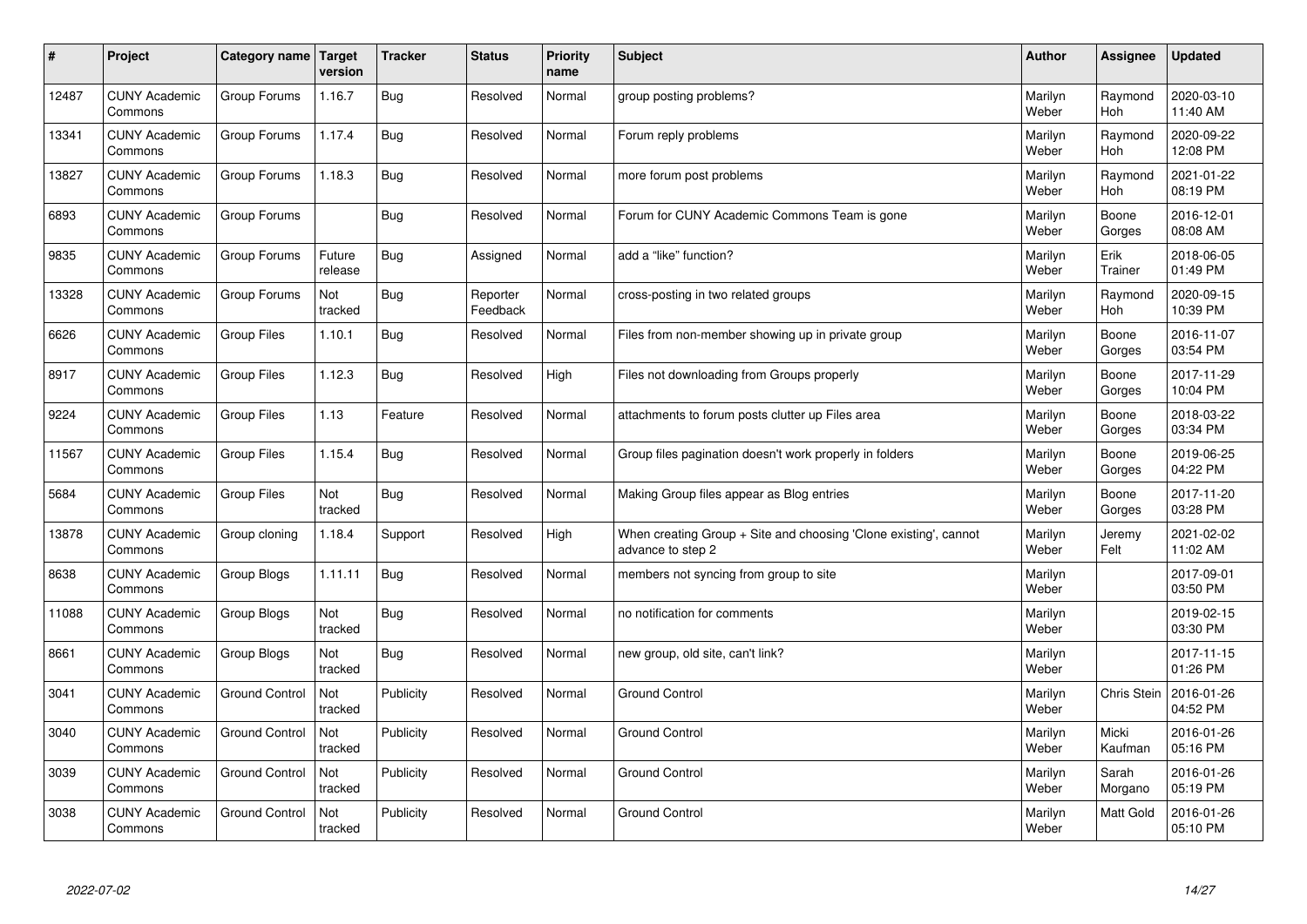| $\vert$ # | Project                         | Category name   Target        | version           | <b>Tracker</b> | <b>Status</b>        | <b>Priority</b><br>name | <b>Subject</b>                                                                           | <b>Author</b>    | Assignee              | Updated                |
|-----------|---------------------------------|-------------------------------|-------------------|----------------|----------------------|-------------------------|------------------------------------------------------------------------------------------|------------------|-----------------------|------------------------|
| 3037      | <b>CUNY Academic</b><br>Commons | <b>Ground Control</b>         | Not<br>tracked    | Publicity      | Resolved             | Normal                  | <b>Ground Control</b>                                                                    | Marilyn<br>Weber | scott voth            | 2016-01-26<br>05:23 PM |
| 3036      | <b>CUNY Academic</b><br>Commons | <b>Ground Control</b>         | Not<br>tracked    | Publicity      | Deferred             | Normal                  | <b>Ground Control</b>                                                                    | Marilyn<br>Weber | Dominic<br>Giglio     | 2015-03-21<br>09:10 PM |
| 3035      | <b>CUNY Academic</b><br>Commons | <b>Ground Control</b>         | Not<br>tracked    | Publicity      | Deferred             | Normal                  | Ground Control article                                                                   | Marilyn<br>Weber | Marilyn<br>Weber      | 2015-03-21<br>08:54 PM |
| 4962      | <b>CUNY Academic</b><br>Commons | Events                        | 1.8.18            | Bug            | Resolved             | High                    | Problems with text entry field in the Events Calendar                                    | Marilyn<br>Weber | Raymond<br>Hoh        | 2015-12-01<br>06:57 PM |
| 9154      | <b>CUNY Academic</b><br>Commons | Events                        | 1.12.8            | Bug            | Resolved             | Normal                  | problem with group calendar                                                              | Marilyn<br>Weber | Raymond<br>Hoh        | 2018-02-13<br>10:49 AM |
| 14889     | <b>CUNY Academic</b><br>Commons | Events                        | 1.19.0            | Support        | Resolved             | Normal                  | events in group - can they be edited by all admins?                                      | Marilyn<br>Weber | Raymond<br>Hoh        | 2021-12-13<br>03:31 PM |
| 5448      | <b>CUNY Academic</b><br>Commons | Email<br><b>Notifications</b> | 1.10.2            | <b>Bug</b>     | Rejected             | Normal                  | garbled CAC activity digests                                                             | Marilyn<br>Weber | Raymond<br>Hoh        | 2016-11-20<br>02:38 AM |
| 6818      | <b>CUNY Academic</b><br>Commons | Email<br>Notifications        | 1.10.3            | Support        | Resolved             | Normal                  | No more email notifications?                                                             | Marilyn<br>Weber |                       | 2016-11-22<br>02:51 PM |
| 10245     | <b>CUNY Academic</b><br>Commons | Email<br>Notifications        | 1.13.8            | Support        | Resolved             | Urgent                  | Placeholders in action emails (activation, password reset) not being<br>properly swapped | Marilyn<br>Weber | Raymond<br><b>Hoh</b> | 2018-08-30<br>04:02 PM |
| 7376      | <b>CUNY Academic</b><br>Commons | Email<br><b>Notifications</b> |                   | Bug            | Rejected             | Normal                  | automatic forwarding of blog posts not working                                           | Marilyn<br>Weber | Boone<br>Gorges       | 2017-05-01<br>10:36 PM |
| 11971     | <b>CUNY Academic</b><br>Commons | Email<br>Notifications        | Future<br>release | Bug            | Reporter<br>Feedback | Low                     | Pictures obscured in emailed post notifications                                          | Marilyn<br>Weber | Raymond<br>Hoh        | 2019-11-21<br>01:14 PM |
| 5992      | <b>CUNY Academic</b><br>Commons | Email<br>Notifications        | Future<br>release | Feature        | <b>New</b>           | Normal                  | Changing the From line of autogenerated blog emails                                      | Marilyn<br>Weber |                       | 2018-09-27<br>05:19 PM |
| 5991      | <b>CUNY Academic</b><br>Commons | Email<br>Notifications        | Future<br>release | Support        | Resolved             | Normal                  | change format of autogenerated blog emails                                               | Marilyn<br>Weber | Paige<br>Dupont       | 2018-01-12<br>02:55 PM |
| 9828      | <b>CUNY Academic</b><br>Commons | Domain<br>Mapping             | 1.13.3            | Bug            | Resolved             | High                    | redirecting problem                                                                      | Marilyn<br>Weber | Raymond<br><b>Hoh</b> | 2018-05-24<br>02:39 PM |
| 14344     | <b>CUNY Academic</b><br>Commons | Domain<br>Mapping             | Not<br>tracked    | Support        | Resolved             | Normal                  | arabstages.org site down                                                                 | Marilyn<br>Weber | Raymond<br><b>Hoh</b> | 2021-04-19<br>01:42 PM |
| 13768     | <b>CUNY Academic</b><br>Commons | Domain<br>Mapping             | Not<br>tracked    | Bug            | Resolved             | Normal                  | patricksweeney.commons.gc.cuny.edu down                                                  | Marilyn<br>Weber | Raymond<br>Hoh        | 2021-01-12<br>10:47 AM |
| 13085     | <b>CUNY Academic</b><br>Commons | Domain<br>Mapping             | Not<br>tracked    | Support        | Resolved             | Normal                  | domain mapping request                                                                   | Marilyn<br>Weber | Matt Gold             | 2020-07-28<br>03:33 PM |
| 7995      | <b>CUNY Academic</b><br>Commons | Domain<br>Mapping             | Not<br>tracked    | Bug            | Resolved             | Urgent                  | http://on.socialpaper.gc.cuny.edu down?                                                  | Marilyn<br>Weber |                       | 2017-04-21<br>11:07 AM |
| 10176     | <b>CUNY Academic</b><br>Commons | Documentation                 | Not<br>tracked    | Bug            | Resolved             | Normal                  | domain mapping requests                                                                  | Marilyn<br>Weber | scott voth            | 2018-08-29<br>05:30 PM |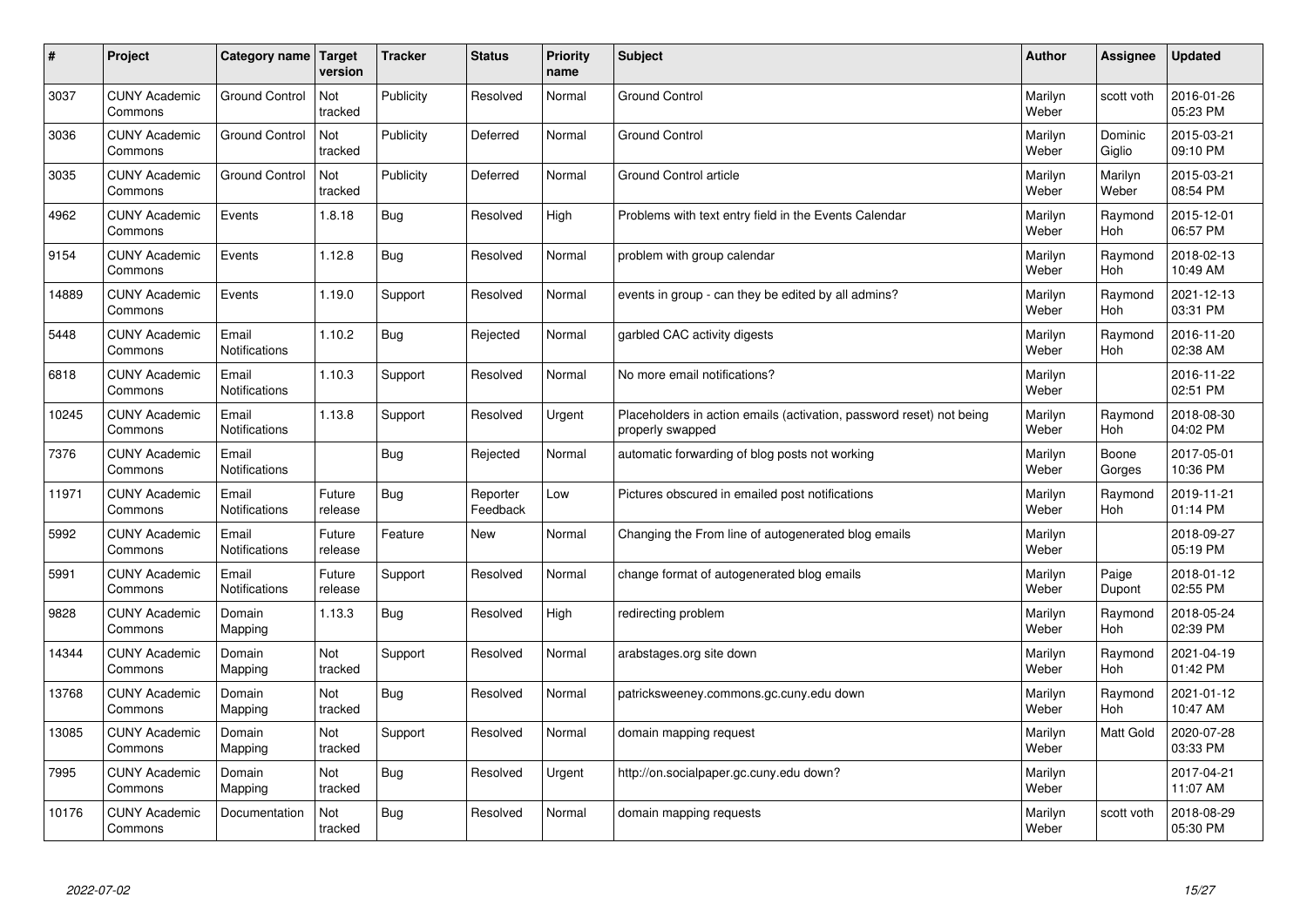| $\sharp$ | Project                         | Category name   Target       | version        | <b>Tracker</b> | <b>Status</b>        | <b>Priority</b><br>name | <b>Subject</b>                                                                          | <b>Author</b>    | Assignee         | Updated                |
|----------|---------------------------------|------------------------------|----------------|----------------|----------------------|-------------------------|-----------------------------------------------------------------------------------------|------------------|------------------|------------------------|
| 3138     | <b>CUNY Academic</b><br>Commons | Documentation                | Not<br>tracked | Bug            | Resolved             | Normal                  | Codex documentation                                                                     | Marilyn<br>Weber | scott voth       | 2016-03-04<br>08:49 AM |
| 4496     | <b>CUNY Academic</b><br>Commons | cuny.is                      | 1.8.9          | Bug            | Resolved             | Normal                  | Quick links broken?                                                                     | Marilyn<br>Weber | Boone<br>Gorges  | 2015-08-28<br>10:39 AM |
| 12515    | <b>CUNY Academic</b><br>Commons | cuny.is                      | 1.16.7         | Support        | Resolved             | Normal                  | AJAX actions on cuny is admin page are failing                                          | Marilyn<br>Weber |                  | 2020-03-10<br>11:57 AM |
| 6118     | <b>CUNY Academic</b><br>Commons | cuny.is                      |                | Feature        | Resolved             | Normal                  | Cuny.Is request from Javier Otero Peña                                                  | Marilyn<br>Weber | Sarah<br>Morgano | 2016-10-04<br>07:02 PM |
| 9886     | <b>CUNY Academic</b><br>Commons | cuny.is                      | Not<br>tracked | Support        | Resolved             | Normal                  | cuny.is SSL                                                                             | Marilyn<br>Weber |                  | 2018-10-26<br>02:07 PM |
| 8878     | <b>CUNY Academic</b><br>Commons | cuny.is                      | Not<br>tracked | Bug            | Resolved             | Urgent                  | cuny.is site link won't work                                                            | Marilyn<br>Weber | Boone<br>Gorges  | 2017-11-01<br>03:06 PM |
| 3029     | <b>CUNY Academic</b><br>Commons | cuny.is                      | Not<br>tracked | Support        | Resolved             | Normal                  | shortlink request                                                                       | Marilyn<br>Weber | Boone<br>Gorges  | 2014-02-12<br>10:03 AM |
| 10606    | <b>CUNY Academic</b><br>Commons | cdev.gc.cuny.ed<br>u.        | Not<br>tracked | Support        | Resolved             | Normal                  | problems with testing environment                                                       | Marilyn<br>Weber |                  | 2018-11-02<br>10:27 AM |
| 4734     | <b>CUNY Academic</b><br>Commons | <b>BuddyPress</b><br>Docs    | 1.8.13         | <b>Bug</b>     | Resolved             | High                    | Problems with "Create New Doc"                                                          | Marilyn<br>Weber | Boone<br>Gorges  | 2015-10-09<br>07:53 AM |
| 11091    | <b>CUNY Academic</b><br>Commons | <b>BuddyPress</b><br>Docs    | 1.14.7         | Support        | Resolved             | Normal                  | word limit for comments on a group doc?                                                 | Marilyn<br>Weber |                  | 2019-02-26<br>02:04 PM |
| 2994     | <b>CUNY Academic</b><br>Commons | <b>BuddyPress</b><br>(misc)  | 1.5.16         | Bug            | Resolved             | High                    | 'My forums" link gives "page not found" error                                           | Marilyn<br>Weber | Boone<br>Gorges  | 2014-01-29<br>03:44 PM |
| 11448    | <b>CUNY Academic</b><br>Commons | <b>BuddyPress</b><br>(misc)  | 1.15.1         | Support        | Resolved             | Normal                  | sole administrator listed on sites is not an admin at all?                              | Marilyn<br>Weber | Raymond<br>Hoh   | 2019-05-14<br>11:15 AM |
| 12165    | <b>CUNY Academic</b><br>Commons | <b>BuddyPress</b><br>(misc)  | Not<br>tracked | Support        | Resolved             | Normal                  | two reports of Profile problems                                                         | Marilyn<br>Weber | Boone<br>Gorges  | 2019-12-04<br>05:06 PM |
| 3417     | <b>CUNY Academic</b><br>Commons | <b>BuddyPress</b><br>(misc)  | Not<br>tracked | <b>Bug</b>     | Rejected             | High                    | copying two commons groups                                                              | Marilyn<br>Weber | Marilyn<br>Weber | 2014-11-05<br>09:56 AM |
| 15211    | <b>CUNY Academic</b><br>Commons | <b>Blogs</b><br>(BuddyPress) | 1.19.2         | Support        | Resolved             | Normal                  | No good error reporting for already-used domain name when creating a<br>site in Firefox | Marilyn<br>Weber | Boone<br>Gorges  | 2022-01-25<br>11:33 AM |
| 4834     | <b>CUNY Academic</b><br>Commons | <b>Blogs</b><br>(BuddyPress) |                | <b>Bug</b>     | Resolved             | Normal                  | Admin invite problem                                                                    | Marilyn<br>Weber | Boone<br>Gorges  | 2015-11-13<br>12:25 PM |
| 12350    | <b>CUNY Academic</b><br>Commons | <b>Blogs</b><br>(BuddyPress) | Not<br>tracked | Support        | Reporter<br>Feedback | Normal                  | URL creation problem                                                                    | Marilyn<br>Weber |                  | 2020-02-03<br>11:27 AM |
| 12190    | <b>CUNY Academic</b><br>Commons | <b>Blogs</b><br>(BuddyPress) | Not<br>tracked | Support        | Resolved             | Normal                  | Site avatar in directory is not what user expects                                       | Marilyn<br>Weber |                  | 2019-12-12<br>08:51 PM |
| 12156    | <b>CUNY Academic</b><br>Commons | <b>Blogs</b><br>(BuddyPress) | Not<br>tracked | Support        | Resolved             | Normal                  | My Sites list (Commons Profile or Sites directory) doesn't match toolbar<br>dropdown    | Marilyn<br>Weber |                  | 2019-12-11<br>10:20 AM |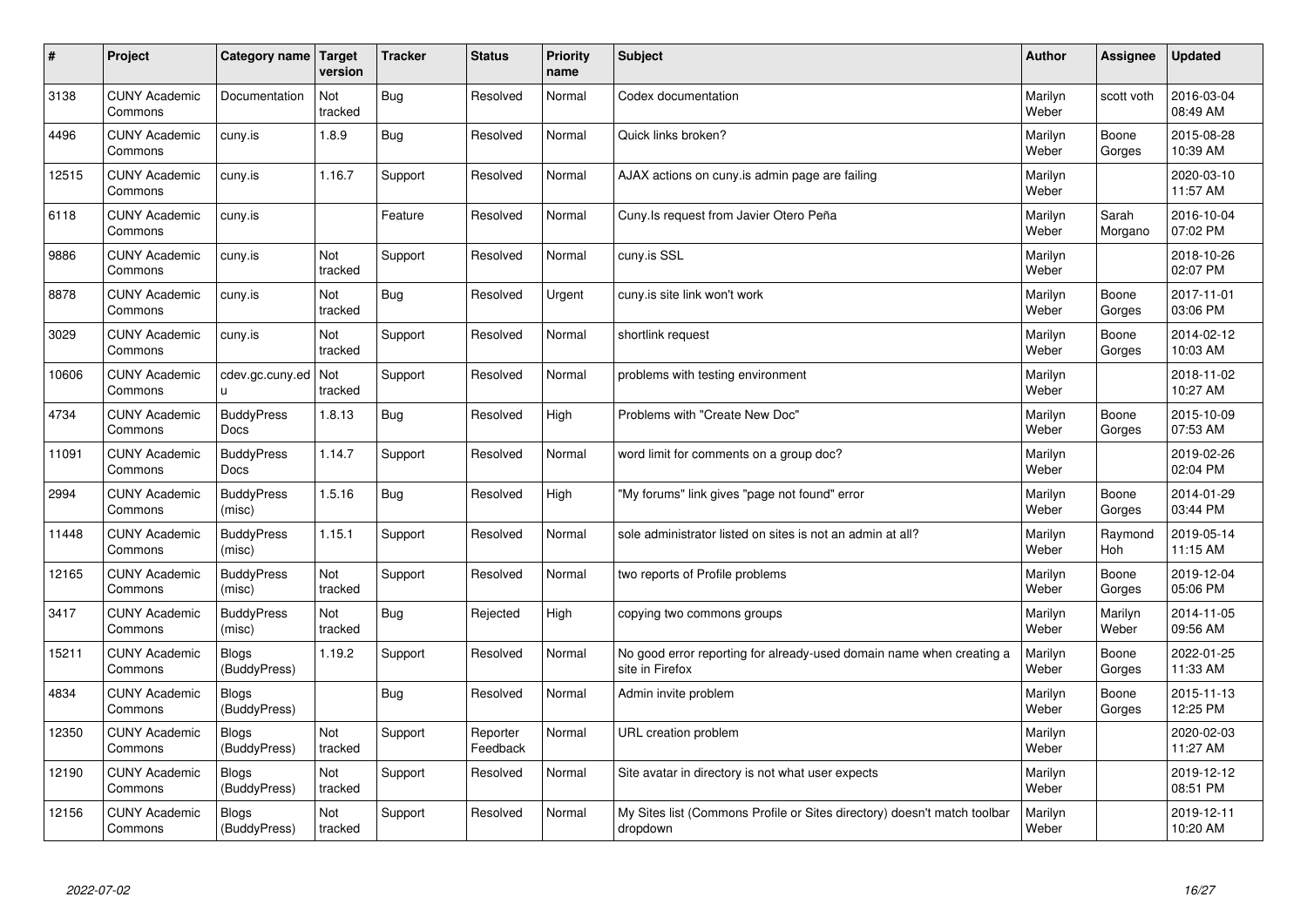| $\sharp$ | Project                         | Category name   Target       | version        | <b>Tracker</b> | <b>Status</b> | <b>Priority</b><br>name | <b>Subject</b>                                        | <b>Author</b>    | Assignee              | <b>Updated</b>         |
|----------|---------------------------------|------------------------------|----------------|----------------|---------------|-------------------------|-------------------------------------------------------|------------------|-----------------------|------------------------|
| 6857     | <b>CUNY Academic</b><br>Commons | <b>Blogs</b><br>(BuddyPress) | Not<br>tracked | Support        | Resolved      | Normal                  | Committee on Religion website                         | Marilyn<br>Weber | Boone<br>Gorges       | 2017-08-17<br>10:24 AM |
| 5799     | <b>CUNY Academic</b><br>Commons | Blogs<br>(BuddyPress)        | Not<br>tracked | Feature        | Resolved      | Normal                  | removing one's own access to sites?                   | Marilyn<br>Weber | Boone<br>Gorges       | 2016-07-26<br>01:55 PM |
| 11029    | <b>CUNY Academic</b><br>Commons | Authentication               | 1.14.9         | Support        | Resolved      | Normal                  | Sujatha Fernandes cannot edit her site                | Marilyn<br>Weber | Raymond<br><b>Hoh</b> | 2019-03-26<br>12:10 PM |
| 9928     | <b>CUNY Academic</b><br>Commons | Account<br>settings          |                | Support        | Resolved      | Normal                  | email change request from former student              | Marilyn<br>Weber | Matt Gold             | 2018-06-14<br>10:20 AM |
| 9659     | <b>CUNY Academic</b><br>Commons | Account<br>settings          |                | Support        | Resolved      | Normal                  | user email change                                     | Marilyn<br>Weber | <b>Matt Gold</b>      | 2018-04-24<br>12:08 PM |
| 9477     | <b>CUNY Academic</b><br>Commons | Account<br>settings          |                | Support        | Resolved      | Normal                  | email change request                                  | Marilyn<br>Weber | Matt Gold             | 2018-03-24<br>08:53 AM |
| 6175     | <b>CUNY Academic</b><br>Commons | Account<br>settings          |                | Support        | Resolved      | Normal                  | Email address (user cannot access old)                | Marilyn<br>Weber | Matt Gold             | 2016-11-29<br>06:31 PM |
| 11294    | <b>CUNY Academic</b><br>Commons | Account<br>settings          | Not<br>tracked | Support        | Resolved      | Normal                  | student emgail change                                 | Marilyn<br>Weber | Matt Gold             | 2019-04-07<br>09:11 PM |
| 9823     | <b>CUNY Academic</b><br>Commons | Account<br>settings          | Not<br>tracked | Support        | Resolved      | Normal                  | email change                                          | Marilyn<br>Weber | <b>Matt Gold</b>      | 2018-05-23<br>01:58 PM |
| 6899     | <b>CUNY Academic</b><br>Commons | Account<br>settings          | Not<br>tracked | Support        | Resolved      | Normal                  | New user has misspelled her own name                  | Marilyn<br>Weber | Boone<br>Gorges       | 2016-12-01<br>05:10 PM |
| 4012     | <b>CUNY Academic</b><br>Commons |                              | 1.7.20         | <b>Bug</b>     | Resolved      | Normal                  | Two users reporting same Forbidden 403 error message. | Marilyn<br>Weber |                       | 2015-05-01<br>08:13 PM |
| 7310     | <b>CUNY Academic</b><br>Commons |                              | 1.10.7         | Bug            | Resolved      | Normal                  | Friendship request mystery.                           | Marilyn<br>Weber | Boone<br>Gorges       | 2017-01-05<br>03:12 PM |
| 9768     | <b>CUNY Academic</b><br>Commons |                              | 1.13.2         | Bug            | Resolved      | High                    | search function on the Directory page                 | Marilyn<br>Weber | Boone<br>Gorges       | 2018-05-14<br>08:45 PM |
| 9949     | <b>CUNY Academic</b><br>Commons |                              | 1.13.4         | Support        | Resolved      | Normal                  | raise storage space limit?                            | Marilyn<br>Weber | Boone<br>Gorges       | 2018-06-26<br>12:00 PM |
| 9992     | <b>CUNY Academic</b><br>Commons |                              | 1.13.6         | Bug            | Resolved      | Normal                  | ACERT website down again                              | Marilyn<br>Weber |                       | 2018-07-10<br>12:15 PM |
| 10101    | <b>CUNY Academic</b><br>Commons |                              | 1.13.7         | Bug            | Resolved      | Normal                  | URL changes within Manage section of groups           | Marilyn<br>Weber |                       | 2018-08-03<br>01:54 PM |
| 11233    | <b>CUNY Academic</b><br>Commons |                              | 1.14.9         | Support        | Resolved      | Normal                  | Hotjar ?                                              | Marilyn<br>Weber |                       | 2019-03-26<br>12:10 PM |
| 11483    | <b>CUNY Academic</b><br>Commons |                              | 1.15.2         | Bug            | Resolved      | Normal                  | 'Add New user" not working                            | Marilyn<br>Weber |                       | 2019-05-21<br>02:26 PM |
| 10838    | <b>CUNY Academic</b><br>Commons |                              | 1.15.3         | Support        | Rejected      | Normal                  | two plugin/theme requests from a digital fellow       | Marilyn<br>Weber |                       | 2019-06-11<br>10:31 AM |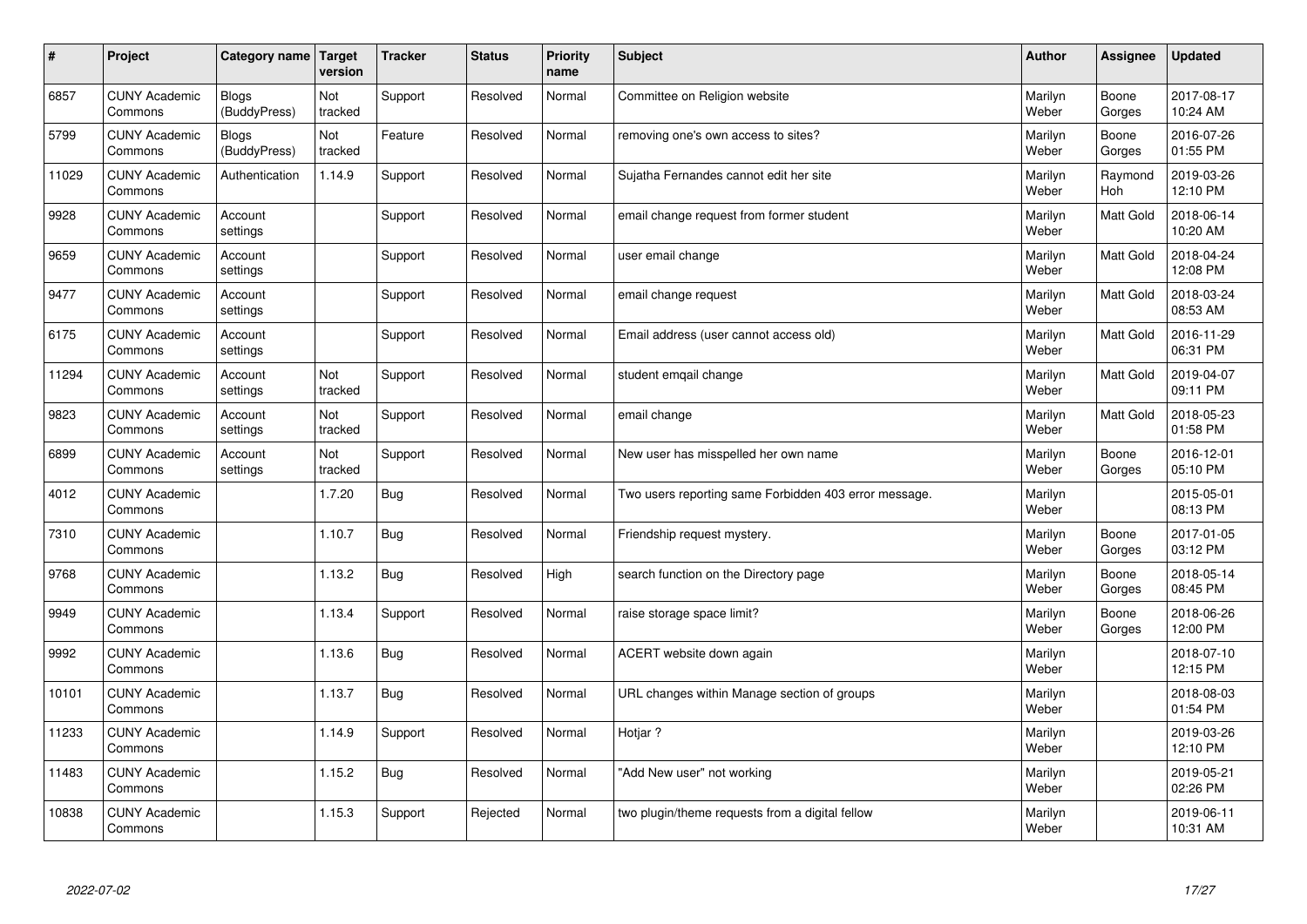| $\vert$ # | Project                         | Category name   Target | version | <b>Tracker</b> | <b>Status</b> | <b>Priority</b><br>name | <b>Subject</b>                                                  | <b>Author</b>    | <b>Assignee</b> | Updated                |
|-----------|---------------------------------|------------------------|---------|----------------|---------------|-------------------------|-----------------------------------------------------------------|------------------|-----------------|------------------------|
| 11609     | <b>CUNY Academic</b><br>Commons |                        | 1.15.5  | Support        | Resolved      | Normal                  | Mixed Content flag                                              | Marilyn<br>Weber |                 | 2019-06-27<br>06:54 PM |
| 11647     | <b>CUNY Academic</b><br>Commons |                        | 1.15.6  | Support        | Resolved      | Normal                  | Tribulant Newsletters update                                    | Marilyn<br>Weber |                 | 2019-07-18<br>02:27 PM |
| 12038     | <b>CUNY Academic</b><br>Commons |                        | 1.15.13 | Bug            | Resolved      | Normal                  | admin visibility problem at careerplan.commons.gc.cuny.edu      | Marilyn<br>Weber |                 | 2019-11-12<br>10:20 AM |
| 12483     | <b>CUNY Academic</b><br>Commons |                        | 1.16.7  | Bug            | Resolved      | High                    | post error                                                      | Marilyn<br>Weber |                 | 2020-02-28<br>02:44 PM |
| 12960     | <b>CUNY Academic</b><br>Commons |                        | 1.16.14 | Support        | Resolved      | Normal                  | mutiple plugin in requests                                      | Marilyn<br>Weber | Boone<br>Gorges | 2020-06-23<br>10:53 AM |
| 12905     | <b>CUNY Academic</b><br>Commons |                        | 1.16.14 | Support        | Resolved      | Normal                  | trouble embedding a flipbook from Flipsnack                     | Marilyn<br>Weber | Boone<br>Gorges | 2020-06-23<br>10:53 AM |
| 12777     | <b>CUNY Academic</b><br>Commons |                        | 1.16.14 | Support        | Resolved      | Normal                  | request to include custom javascript into a Commons-hosted site | Marilyn<br>Weber |                 | 2020-06-16<br>04:03 PM |
| 13091     | <b>CUNY Academic</b><br>Commons |                        | 1.17.0  | Support        | Resolved      | Normal                  | problem with latex (math equations)                             | Marilyn<br>Weber |                 | 2020-07-28<br>11:09 AM |
| 13169     | <b>CUNY Academic</b><br>Commons |                        | 1.17.4  | Support        | Rejected      | Normal                  | footer logo image has no alt-text                               | Marilyn<br>Weber |                 | 2020-09-22<br>10:18 AM |
| 13441     | <b>CUNY Academic</b><br>Commons |                        | 1.17.5  | Support        | Resolved      | Normal                  | ongoing user problems with daily digests                        | Marilyn<br>Weber |                 | 2020-10-13<br>10:02 AM |
| 13378     | <b>CUNY Academic</b><br>Commons |                        | 1.17.5  | <b>Bug</b>     | Resolved      | Normal                  | problem on one of my sites                                      | Marilyn<br>Weber |                 | 2020-09-24<br>05:27 PM |
| 13738     | <b>CUNY Academic</b><br>Commons |                        | 1.18.1  | Support        | Resolved      | Normal                  | theme requests from a non-CUY person                            | Marilyn<br>Weber |                 | 2020-12-23<br>11:34 AM |
| 12999     | <b>CUNY Academic</b><br>Commons |                        | 1.18.1  | Support        | Resolved      | Normal                  | request for Dentist theme                                       | Marilyn<br>Weber | Boone<br>Gorges | 2020-12-22<br>03:31 PM |
| 13783     | <b>CUNY Academic</b><br>Commons |                        | 1.18.2  | Support        | Resolved      | Normal                  | new CUNY OneSearch url                                          | Marilyn<br>Weber |                 | 2021-01-14<br>04:53 PM |
| 13641     | <b>CUNY Academic</b><br>Commons |                        | 1.18.2  | Support        | Resolved      | Normal                  | follow up to migration request                                  | Marilyn<br>Weber | Boone<br>Gorges | 2021-01-12<br>10:59 AM |
| 13958     | <b>CUNY Academic</b><br>Commons |                        | 1.18.4  | Support        | Resolved      | Normal                  | calendar widget problem                                         | Marilyn<br>Weber |                 | 2021-02-09<br>11:05 AM |
| 13929     | <b>CUNY Academic</b><br>Commons |                        | 1.18.4  | Support        | Resolved      | Normal                  | update error message                                            | Marilyn<br>Weber | Boone<br>Gorges | 2021-02-09<br>11:05 AM |
| 14246     | <b>CUNY Academic</b><br>Commons |                        | 1.18.8  | Support        | Resolved      | Normal                  | 'Weekly jQuery Migrate Status Update"                           | Marilyn<br>Weber |                 | 2021-04-13<br>11:08 AM |
| 14410     | <b>CUNY Academic</b><br>Commons |                        | 1.18.10 | Bug            | Resolved      | Normal                  | events calendar problem?                                        | Marilyn<br>Weber |                 | 2021-05-10<br>04:45 PM |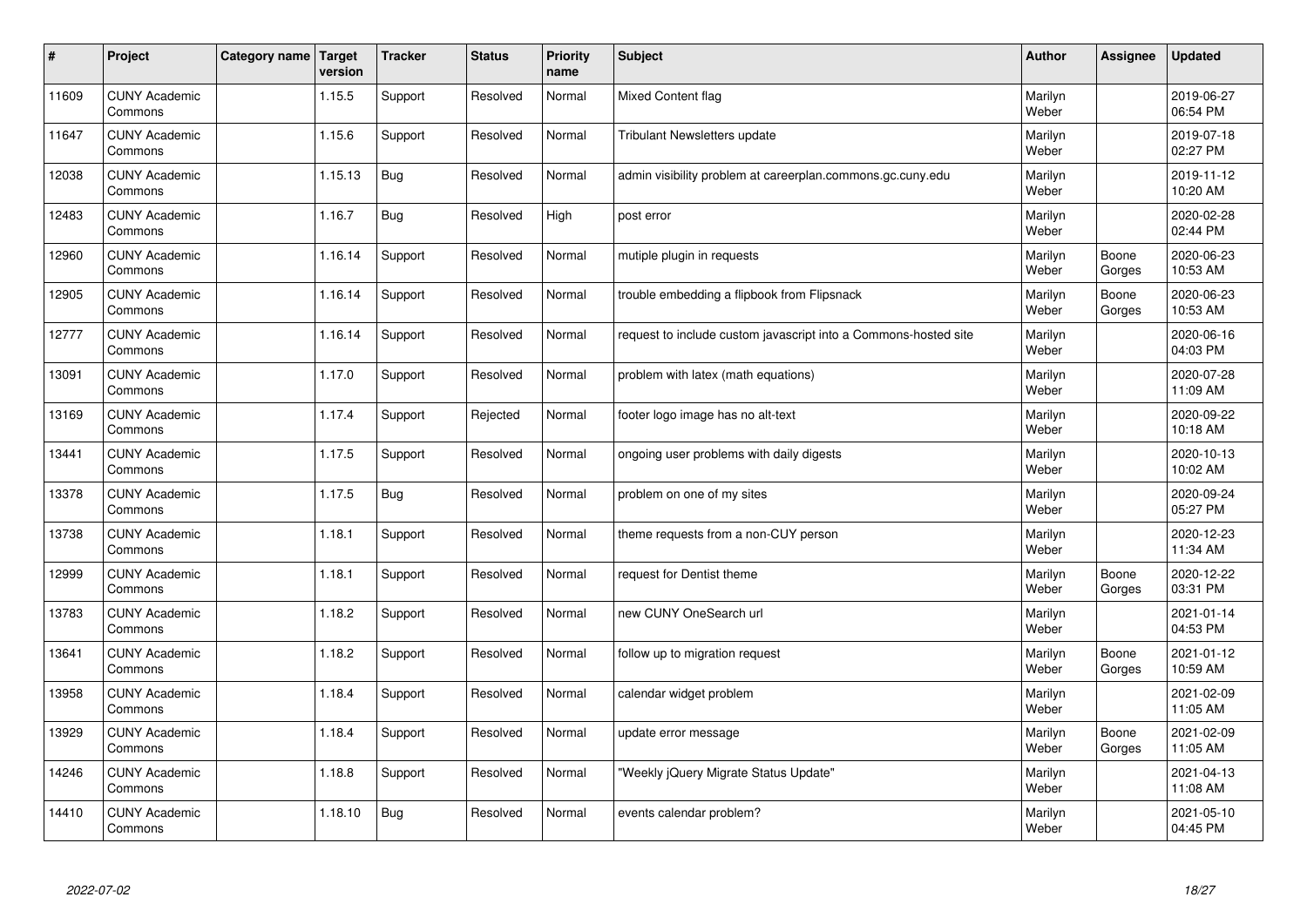| $\vert$ # | Project                         | Category name   Target | version | <b>Tracker</b> | <b>Status</b>        | <b>Priority</b><br>name | <b>Subject</b>                                                  | <b>Author</b>    | <b>Assignee</b>       | <b>Updated</b>         |
|-----------|---------------------------------|------------------------|---------|----------------|----------------------|-------------------------|-----------------------------------------------------------------|------------------|-----------------------|------------------------|
| 14799     | <b>CUNY Academic</b><br>Commons |                        | 1.18.19 | Support        | Resolved             | High                    | install the official Classic Widgets?                           | Marilyn<br>Weber |                       | 2021-09-22<br>02:17 PM |
| 16198     | <b>CUNY Academic</b><br>Commons |                        | 2.0.1   | <b>Bug</b>     | Resolved             | Normal                  | Change role to                                                  | Marilyn<br>Weber | Boone<br>Gorges       | 2022-06-14<br>11:35 AM |
| 15655     | <b>CUNY Academic</b><br>Commons |                        | 2.0.3   | Support        | Reporter<br>Feedback | Normal                  | Event Aggregator plugin?                                        | Marilyn<br>Weber |                       | 2022-06-29<br>11:32 AM |
| 15169     | <b>CUNY Academic</b><br>Commons |                        | 2.0.3   | Support        | Reporter<br>Feedback | Normal                  | new Prelude website zipfiles for custom theme and other files.  | Marilyn<br>Weber |                       | 2022-06-29<br>11:32 AM |
| 16110     | <b>CUNY Academic</b><br>Commons |                        |         | Support        | Reporter<br>Feedback | Normal                  | remove Creative Commons license from pages?                     | Marilyn<br>Weber | Raymond<br><b>Hoh</b> | 2022-05-17<br>06:11 PM |
| 16099     | <b>CUNY Academic</b><br>Commons |                        |         | Support        | Reporter<br>Feedback | Normal                  | request for Newsletter Glue                                     | Marilyn<br>Weber |                       | 2022-05-13<br>12:14 PM |
| 15685     | <b>CUNY Academic</b><br>Commons |                        |         | Support        | <b>New</b>           | High                    | problem with chrome?                                            | Marilyn<br>Weber |                       | 2022-04-25<br>03:40 PM |
| 15565     | <b>CUNY Academic</b><br>Commons |                        |         | Support        | <b>New</b>           | Normal                  | Events - send updates to an email listserv                      | Marilyn<br>Weber |                       | 2022-03-10<br>01:06 PM |
| 15370     | <b>CUNY Academic</b><br>Commons |                        |         | Support        | Reporter<br>Feedback | Normal                  | All-in-One Event Calendar?                                      | Marilyn<br>Weber |                       | 2022-02-17<br>11:03 AM |
| 15279     | <b>CUNY Academic</b><br>Commons |                        |         | Bug            | Rejected             | Normal                  | big delay - cloning the history site                            | Marilyn<br>Weber |                       | 2022-02-09<br>01:49 PM |
| 15266     | <b>CUNY Academic</b><br>Commons |                        |         | Support        | Resolved             | Normal                  | Just an appreciation                                            | Marilyn<br>Weber |                       | 2022-02-07<br>10:42 AM |
| 15260     | <b>CUNY Academic</b><br>Commons |                        |         | Support        | Reporter<br>Feedback | Normal                  | Diacritical markings   European Stages                          | Marilyn<br>Weber |                       | 2022-02-04<br>08:16 AM |
| 15120     | <b>CUNY Academic</b><br>Commons |                        |         | Support        | Resolved             | Normal                  | embed Zoom recordings in a post?                                | Marilyn<br>Weber |                       | 2021-12-29<br>08:15 AM |
| 15045     | <b>CUNY Academic</b><br>Commons |                        |         | Support        | New                  | Normal                  | no result for KCeL in the search box on the commons             | Marilyn<br>Weber |                       | 2021-12-10<br>11:29 AM |
| 15025     | <b>CUNY Academic</b><br>Commons |                        |         | Support        | Duplicate            | Normal                  | emails for all the papers on the commons that have been changed | Marilyn<br>Weber |                       | 2021-12-02<br>11:57 AM |
| 15022     | <b>CUNY Academic</b><br>Commons |                        |         | Support        | Rejected             | High                    | ArabStages                                                      | Marilyn<br>Weber |                       | 2021-12-06<br>10:16 AM |
| 14973     | <b>CUNY Academic</b><br>Commons |                        |         | Support        | Resolved             | Normal                  | <b>Mail Poet</b>                                                | Marilyn<br>Weber |                       | 2021-12-06<br>10:20 AM |
| 14972     | <b>CUNY Academic</b><br>Commons |                        |         | Support        | Rejected             | Normal                  | Mailchimp plugin                                                | Marilyn<br>Weber |                       | 2021-11-17<br>02:13 PM |
| 14850     | <b>CUNY Academic</b><br>Commons |                        |         | Support        | Abandoned            | Normal                  | brooklyn waterfront site "connection not secure"                | Marilyn<br>Weber |                       | 2022-04-27<br>04:56 PM |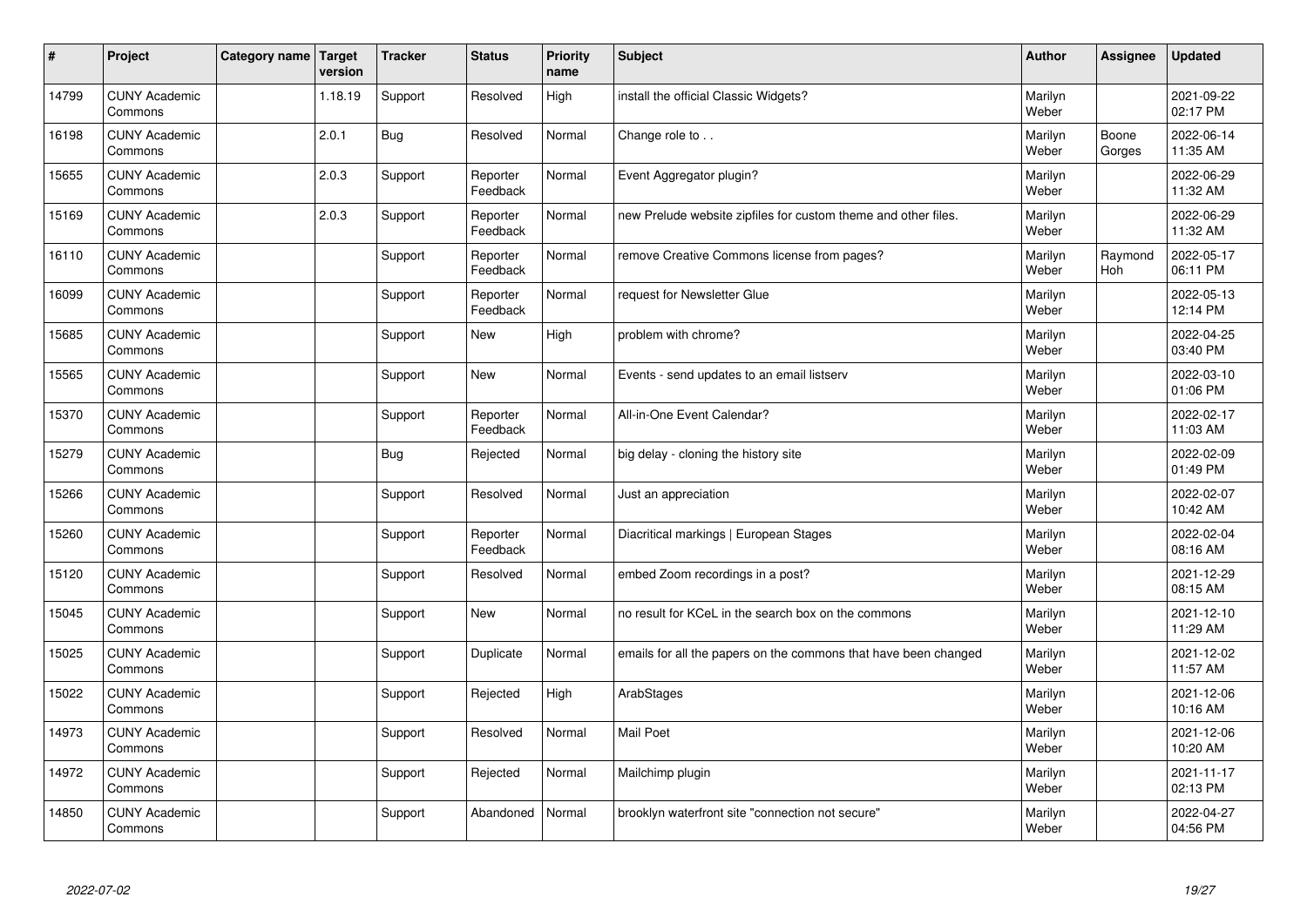| $\vert$ # | Project                         | Category name   Target | version | <b>Tracker</b> | <b>Status</b>        | <b>Priority</b><br>name | Subject                                                 | <b>Author</b>    | <b>Assignee</b> | <b>Updated</b>         |
|-----------|---------------------------------|------------------------|---------|----------------|----------------------|-------------------------|---------------------------------------------------------|------------------|-----------------|------------------------|
| 14784     | <b>CUNY Academic</b><br>Commons |                        |         | Support        | Reporter<br>Feedback | Normal                  | User report of logo problem when using Customizer theme | Marilyn<br>Weber |                 | 2021-09-17<br>10:25 AM |
| 14711     | <b>CUNY Academic</b><br>Commons |                        |         | Support        | Rejected             | Normal                  | Custom Facebook Feed plugin problem                     | Marilyn<br>Weber |                 | 2022-04-27<br>04:29 PM |
| 14389     | <b>CUNY Academic</b><br>Commons |                        |         | Support        | Abandoned            | Normal                  | WebflowIO?                                              | Marilyn<br>Weber |                 | 2021-09-14<br>10:45 AM |
| 14360     | <b>CUNY Academic</b><br>Commons |                        |         | Support        | Rejected             | Normal                  | danielgerouldarchives.org?                              | Marilyn<br>Weber |                 | 2021-04-27<br>10:42 AM |
| 14242     | <b>CUNY Academic</b><br>Commons |                        |         | Support        | Resolved             | Normal                  | LAILAC site missing content                             | Marilyn<br>Weber |                 | 2021-03-27<br>08:40 AM |
| 14148     | <b>CUNY Academic</b><br>Commons |                        |         | Support        | Abandoned            | Normal                  | post notification problem                               | Marilyn<br>Weber |                 | 2021-09-14<br>10:43 AM |
| 14016     | <b>CUNY Academic</b><br>Commons |                        |         | Support        | Rejected             | Normal                  | PDFs not downloading                                    | Marilyn<br>Weber |                 | 2021-02-22<br>11:00 AM |
| 14008     | <b>CUNY Academic</b><br>Commons |                        |         | Bug            | Resolved             | High                    | invisible user                                          | Marilyn<br>Weber |                 | 2021-02-18<br>05:53 PM |
| 13916     | <b>CUNY Academic</b><br>Commons |                        |         | Support        | Rejected             | Normal                  | <b>Custom Sidebars</b>                                  | Marilyn<br>Weber |                 | 2021-02-23<br>10:45 AM |
| 13826     | <b>CUNY Academic</b><br>Commons |                        |         | Support        | Resolved             | Normal                  | January 14th                                            | Marilyn<br>Weber |                 | 2021-01-26<br>04:26 PM |
| 13656     | <b>CUNY Academic</b><br>Commons |                        |         | Bug            | Resolved             | High                    | site down                                               | Marilyn<br>Weber |                 | 2020-12-11<br>12:50 PM |
| 13637     | <b>CUNY Academic</b><br>Commons |                        |         | Support        | Abandoned            | Normal                  | All-in-One Migration plugin request                     | Marilyn<br>Weber |                 | 2020-12-08<br>10:46 AM |
| 13596     | <b>CUNY Academic</b><br>Commons |                        |         | Support        | Abandoned            | Normal                  | invited as Author but show as Contributor               | Marilyn<br>Weber |                 | 2021-09-14<br>10:41 AM |
| 13584     | <b>CUNY Academic</b><br>Commons |                        |         | Support        | Abandoned            | Normal                  | Graphy theme question                                   | Marilyn<br>Weber |                 | 2021-09-14<br>10:41 AM |
| 13288     | <b>CUNY Academic</b><br>Commons |                        |         | Support        | Abandoned            | Normal                  | log in problems on iPhone 6                             | Marilyn<br>Weber |                 | 2020-10-27<br>10:26 AM |
| 13217     | <b>CUNY Academic</b><br>Commons |                        |         | Support        | Rejected             | Normal                  | upload recordings of our past webinars?                 | Marilyn<br>Weber |                 | 2020-08-25<br>07:56 AM |
| 13201     | <b>CUNY Academic</b><br>Commons |                        |         | Support        | Rejected             | Low                     | PDF embedder                                            | Marilyn<br>Weber |                 | 2020-09-29<br>11:37 AM |
| 13160     | <b>CUNY Academic</b><br>Commons |                        |         | Support        | Rejected             | Normal                  | site not working on iphone                              | Marilyn<br>Weber |                 | 2020-08-25<br>10:58 AM |
| 13121     | <b>CUNY Academic</b><br>Commons |                        |         | Support        | Rejected             | Normal                  | embed a DropBox Paper file                              | Marilyn<br>Weber |                 | 2020-08-25<br>10:56 AM |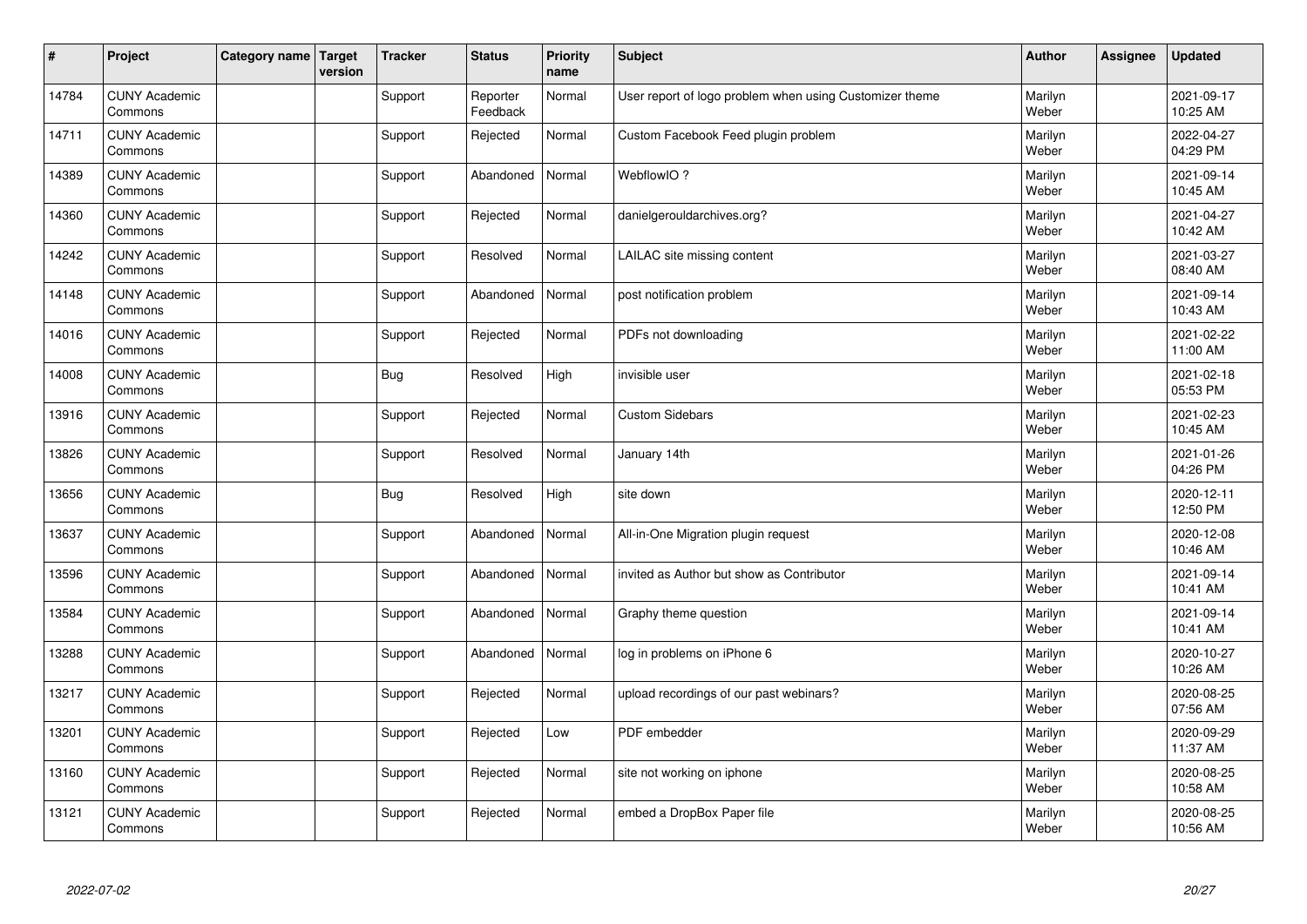| #     | Project                         | Category name   Target | version | <b>Tracker</b> | <b>Status</b> | <b>Priority</b><br>name | <b>Subject</b>                                                       | <b>Author</b>    | Assignee              | <b>Updated</b>         |
|-------|---------------------------------|------------------------|---------|----------------|---------------|-------------------------|----------------------------------------------------------------------|------------------|-----------------------|------------------------|
| 12986 | <b>CUNY Academic</b><br>Commons |                        |         | Support        | Rejected      | Normal                  | Someone is trying to create accounts using random CUNY entity emails | Marilyn<br>Weber |                       | 2020-07-02<br>09:47 PM |
| 12861 | <b>CUNY Academic</b><br>Commons |                        |         | Support        | Resolved      | Normal                  | trouble with YouTube                                                 | Marilyn<br>Weber | Raymond<br><b>Hoh</b> | 2020-06-09<br>11:16 AM |
| 12334 | <b>CUNY Academic</b><br>Commons |                        |         | Support        | Resolved      | Normal                  | request for a Redmine account                                        | Marilyn<br>Weber | <b>Matt Gold</b>      | 2020-01-30<br>12:01 PM |
| 12205 | <b>CUNY Academic</b><br>Commons |                        |         | Support        | Rejected      | Normal                  | possible update to the 2019 theme?                                   | Marilyn<br>Weber |                       | 2020-01-14<br>12:08 PM |
| 11912 | <b>CUNY Academic</b><br>Commons |                        |         | Support        | Resolved      | Normal                  | influence search results?                                            | Marilyn<br>Weber |                       | 2020-02-11<br>10:51 AM |
| 11665 | <b>CUNY Academic</b><br>Commons |                        |         | Support        | Resolved      | Immediate               | "My Groups" conflating two groups                                    | Marilyn<br>Weber |                       | 2019-07-24<br>10:43 PM |
| 11267 | <b>CUNY Academic</b><br>Commons |                        |         | Support        | Rejected      | Normal                  | signing up with a nonCUNY signup code from the Register page         | Marilyn<br>Weber |                       | 2019-03-26<br>03:00 PM |
| 10932 | <b>CUNY Academic</b><br>Commons |                        |         | Support        | Resolved      | Normal                  | add me as admin to meenaalexander.com                                | Marilyn<br>Weber | Matt Gold             | 2019-01-09<br>02:12 PM |
| 10850 | <b>CUNY Academic</b><br>Commons |                        |         | Support        | Rejected      | Normal                  | Gravity form being resent                                            | Marilyn<br>Weber |                       | 2018-12-20<br>10:18 PM |
| 10562 | <b>CUNY Academic</b><br>Commons |                        |         | <b>Bug</b>     | Rejected      | Normal                  | Commons is down                                                      | Marilyn<br>Weber |                       | 2018-10-23<br>10:49 AM |
| 10266 | <b>CUNY Academic</b><br>Commons |                        |         | Support        | Resolved      | Normal                  | GC email change requested                                            | Marilyn<br>Weber | Matt Gold             | 2018-08-30<br>03:07 PM |
| 10260 | <b>CUNY Academic</b><br>Commons |                        |         | Bug            | Rejected      | Normal                  | bad activation email                                                 | Marilyn<br>Weber |                       | 2018-08-30<br>01:25 PM |
| 10256 | <b>CUNY Academic</b><br>Commons |                        |         | Support        | Resolved      | Normal                  | email change requested                                               | Marilyn<br>Weber | Matt Gold             | 2018-08-29<br>02:52 PM |
| 10227 | <b>CUNY Academic</b><br>Commons |                        |         | Support        | Resolved      | Normal                  | user incorrectly entered her email address                           | Marilyn<br>Weber | <b>Matt Gold</b>      | 2018-08-26<br>08:55 PM |
| 9885  | <b>CUNY Academic</b><br>Commons |                        |         | Support        | Rejected      | Normal                  | Publications field problem                                           | Marilyn<br>Weber |                       | 2018-06-06<br>01:18 PM |
| 9834  | <b>CUNY Academic</b><br>Commons |                        |         | Support        | Duplicate     | Normal                  | add a "like" function                                                | Marilyn<br>Weber |                       | 2018-05-25<br>10:38 AM |
| 9684  | <b>CUNY Academic</b><br>Commons |                        |         | Support        | Rejected      | Normal                  | SEO cleanup for newlaborforum.cuny.edu                               | Marilyn<br>Weber |                       | 2018-04-30<br>10:29 AM |
| 9587  | <b>CUNY Academic</b><br>Commons |                        |         | Support        | Rejected      | Normal                  | possible request for the "PDF Poster" plugin                         | Marilyn<br>Weber |                       | 2018-04-24<br>10:52 AM |
| 9470  | <b>CUNY Academic</b><br>Commons |                        |         | <b>Bug</b>     | Resolved      | Normal                  | Users not appearing via "Add New"                                    | Marilyn<br>Weber |                       | 2018-03-22<br>07:44 PM |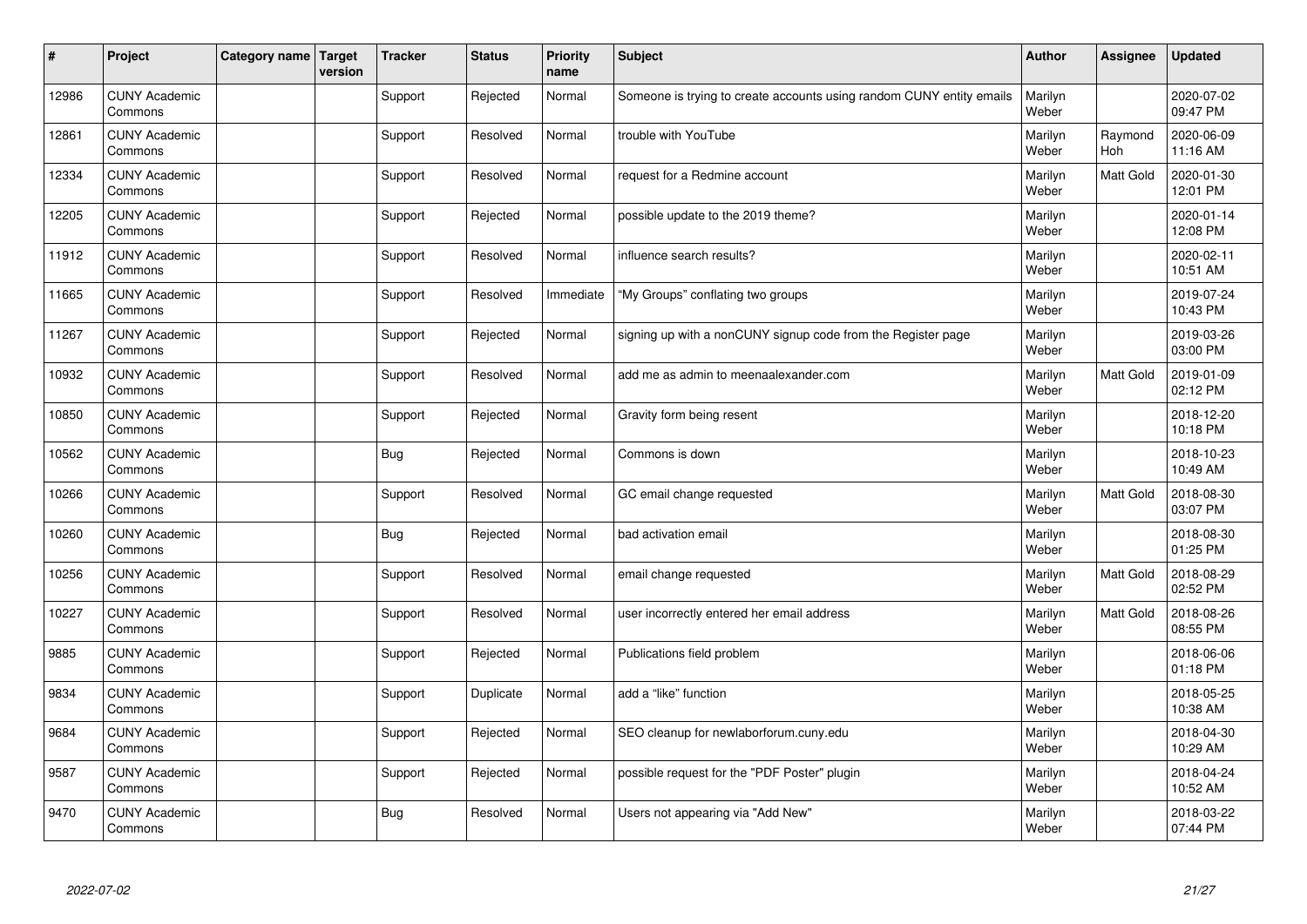| $\vert$ # | Project                         | Category name   Target | version           | <b>Tracker</b> | <b>Status</b>        | <b>Priority</b><br>name | <b>Subject</b>                                       | <b>Author</b>    | <b>Assignee</b>     | <b>Updated</b>         |
|-----------|---------------------------------|------------------------|-------------------|----------------|----------------------|-------------------------|------------------------------------------------------|------------------|---------------------|------------------------|
| 9276      | <b>CUNY Academic</b><br>Commons |                        |                   | <b>Bug</b>     | Resolved             | High                    | problem adding a member to a group - wrong username? | Marilyn<br>Weber |                     | 2018-02-25<br>12:47 PM |
| 9275      | <b>CUNY Academic</b><br>Commons |                        |                   | Support        | Rejected             | Normal                  | soft chalk page?                                     | Marilyn<br>Weber | Boone<br>Gorges     | 2018-04-09<br>10:37 AM |
| 9133      | <b>CUNY Academic</b><br>Commons |                        |                   | Support        | Duplicate            | Normal                  | webrecorder.io                                       | Marilyn<br>Weber |                     | 2018-01-29<br>10:34 AM |
| 9131      | <b>CUNY Academic</b><br>Commons |                        |                   | Support        | Resolved             | Normal                  | webrecorder.io via Firefox                           | Marilyn<br>Weber |                     | 2018-01-29<br>11:11 AM |
| 9033      | <b>CUNY Academic</b><br>Commons |                        |                   | Support        | Rejected             | Normal                  | Site search terms                                    | Marilyn<br>Weber |                     | 2017-12-22<br>01:10 PM |
| 8726      | <b>CUNY Academic</b><br>Commons |                        |                   | Support        | Resolved             | Normal                  | Redirect problem                                     | Marilyn<br>Weber |                     | 2017-09-21<br>12:14 PM |
| 8195      | <b>CUNY Academic</b><br>Commons |                        |                   | Support        | Rejected             | Normal                  | possible to make the Profile pic semi-hidden?        | Marilyn<br>Weber |                     | 2017-05-24<br>11:00 PM |
| 7803      | <b>CUNY Academic</b><br>Commons |                        |                   | <b>Bug</b>     | Resolved             | Normal                  | user email change                                    | Marilyn<br>Weber |                     | 2017-03-16<br>11:58 AM |
| 6800      | <b>CUNY Academic</b><br>Commons |                        |                   | Bug            | Rejected             | Immediate               | Is something going on?                               | Marilyn<br>Weber |                     | 2016-11-18<br>04:40 PM |
| 6410      | <b>CUNY Academic</b><br>Commons |                        |                   | Bug            | Duplicate            | Immediate               | Cannot log in - gives privacy error                  | Marilyn<br>Weber | Boone<br>Gorges     | 2016-10-24<br>10:01 AM |
| 6338      | <b>CUNY Academic</b><br>Commons |                        |                   | <b>Bug</b>     | Rejected             | Normal                  | Multiple email notifications for each blog post      | Marilyn<br>Weber | Boone<br>Gorges     | 2016-10-18<br>08:45 PM |
| 6107      | <b>CUNY Academic</b><br>Commons |                        |                   | Bug            | Resolved             | High                    | site redirect?                                       | Marilyn<br>Weber | Boone<br>Gorges     | 2016-09-29<br>03:45 PM |
| 5834      | <b>CUNY Academic</b><br>Commons |                        |                   | Bug            | Resolved             | Normal                  | My access to cdev                                    | Marilyn<br>Weber | Boone<br>Gorges     | 2016-07-25<br>03:12 PM |
| 5396      | <b>CUNY Academic</b><br>Commons |                        |                   | Outreach       | Resolved             | Urgent                  | Add CUNY Central to the survey choices?              | Marilyn<br>Weber | Samantha<br>Raddatz | 2016-03-31<br>01:38 PM |
| 5072      | <b>CUNY Academic</b><br>Commons |                        |                   | Feature        | Duplicate            | Normal                  | redirect shortcode handler                           | Marilyn<br>Weber | Boone<br>Gorges     | 2016-01-07<br>12:34 PM |
| 4013      | <b>CUNY Academic</b><br>Commons |                        |                   | Bug            | Duplicate            | Normal                  | Math question?                                       | Marilyn<br>Weber |                     | 2015-04-22<br>04:05 PM |
| 3674      | <b>CUNY Academic</b><br>Commons |                        |                   | <b>Bug</b>     | Rejected             | Normal                  | CBox pagination issue with the Wiki                  | Marilyn<br>Weber |                     | 2014-11-20<br>05:03 PM |
| 3673      | <b>CUNY Academic</b><br>Commons |                        |                   | <b>Bug</b>     | Rejected             | Normal                  | CBox pagination issue with the Wiki                  | Marilyn<br>Weber |                     | 2014-11-20<br>04:08 PM |
| 9207      | <b>CUNY Academic</b><br>Commons |                        | Future<br>release | Support        | Reporter<br>Feedback | Normal                  | display dashboards made in Tableau?                  | Marilyn<br>Weber | Boone<br>Gorges     | 2018-04-10<br>10:42 AM |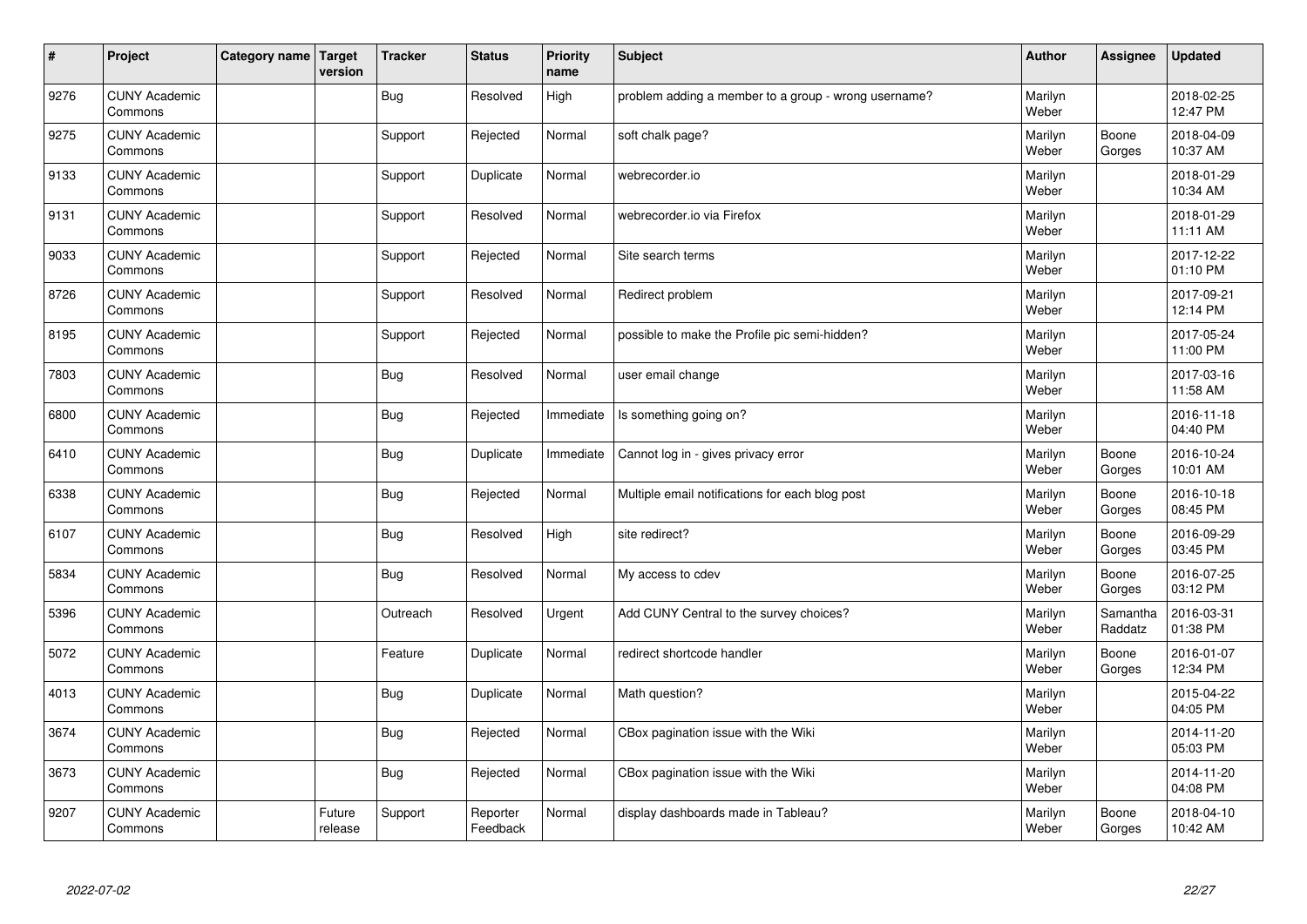| $\sharp$ | Project                         | Category name   Target | version        | <b>Tracker</b> | <b>Status</b>        | <b>Priority</b><br>name | <b>Subject</b>                           | <b>Author</b>    | Assignee       | <b>Updated</b>         |
|----------|---------------------------------|------------------------|----------------|----------------|----------------------|-------------------------|------------------------------------------|------------------|----------------|------------------------|
| 15816    | <b>CUNY Academic</b><br>Commons |                        | Not<br>tracked | Support        | New                  | Normal                  | slow loading at SPS                      | Marilyn<br>Weber |                | 2022-04-05<br>01:26 PM |
| 14900    | <b>CUNY Academic</b><br>Commons |                        | Not<br>tracked | Support        | Reporter<br>Feedback | Normal                  | previous theme?                          | Marilyn<br>Weber |                | 2021-10-25<br>10:31 AM |
| 14891    | <b>CUNY Academic</b><br>Commons |                        | Not<br>tracked | Support        | Resolved             | Normal                  | changing site template after creation?   | Marilyn<br>Weber |                | 2022-04-27<br>04:58 PM |
| 14813    | <b>CUNY Academic</b><br>Commons |                        | Not<br>tracked | Support        | Resolved             | Normal                  | raise the file size limit                | Marilyn<br>Weber |                | 2021-09-30<br>12:02 PM |
| 14812    | <b>CUNY Academic</b><br>Commons |                        | Not<br>tracked | Support        | Resolved             | Normal                  | Custom Sidebars and Wordpress 5.6        | Marilyn<br>Weber |                | 2021-09-30<br>10:43 AM |
| 14718    | <b>CUNY Academic</b><br>Commons |                        | Not<br>tracked | Support        | Resolved             | Normal                  | User wants to recover deleted account    | Marilyn<br>Weber |                | 2021-08-30<br>02:46 PM |
| 14625    | <b>CUNY Academic</b><br>Commons |                        | Not<br>tracked | Support        | Rejected             | Normal                  | image won't appear in slideshow.         | Marilyn<br>Weber |                | 2021-07-27<br>10:33 AM |
| 14594    | <b>CUNY Academic</b><br>Commons |                        | Not<br>tracked | Support        | Resolved             | Normal                  | Administration email verification?       | Marilyn<br>Weber |                | 2021-07-12<br>11:40 AM |
| 14404    | <b>CUNY Academic</b><br>Commons |                        | Not<br>tracked | Support        | Resolved             | Normal                  | blocked IP of user?                      | Marilyn<br>Weber |                | 2021-05-10<br>01:00 PM |
| 14398    | <b>CUNY Academic</b><br>Commons |                        | Not<br>tracked | Support        | Reporter<br>Feedback | Normal                  | Events plug-in notification problem      | Marilyn<br>Weber |                | 2021-05-11<br>11:21 AM |
| 14378    | <b>CUNY Academic</b><br>Commons |                        | Not<br>tracked | Support        | Resolved             | Normal                  | PPTX files unfetchable                   | Marilyn<br>Weber |                | 2021-05-11<br>11:25 AM |
| 13918    | <b>CUNY Academic</b><br>Commons |                        | Not<br>tracked | Support        | Rejected             | Normal                  | MailPoet Newsletters Premium plugin      | Marilyn<br>Weber |                | 2021-02-09<br>11:01 AM |
| 13912    | <b>CUNY Academic</b><br>Commons |                        | Not<br>tracked | Feature        | Hold                 | Low                     | posting "missed schedule"                | Marilyn<br>Weber |                | 2021-02-23<br>10:46 AM |
| 13715    | <b>CUNY Academic</b><br>Commons |                        | Not<br>tracked | Bug            | Resolved             | High                    | https://ulysses.commons.gc.cuny.edu down | Marilyn<br>Weber |                | 2020-12-22<br>03:02 PM |
| 13710    | <b>CUNY Academic</b><br>Commons |                        | Not<br>tracked | Support        | Resolved             | Normal                  | small change to Hosting Partner Handbook | Marilyn<br>Weber |                | 2020-12-16<br>04:29 PM |
| 13699    | <b>CUNY Academic</b><br>Commons |                        | Not<br>tracked | Support        | Resolved             | Normal                  | Martin Segal Center site down            | Marilyn<br>Weber | Raymond<br>Hoh | 2020-12-22<br>03:03 PM |
| 13633    | <b>CUNY Academic</b><br>Commons |                        | Not<br>tracked | Bug            | Resolved             | High                    | PublicsLab site down                     | Marilyn<br>Weber |                | 2020-11-30<br>02:01 PM |
| 13541    | <b>CUNY Academic</b><br>Commons |                        | Not<br>tracked | Support        | Resolved             | Normal                  | add a page template to OER site.         | Marilyn<br>Weber |                | 2020-11-11<br>11:12 AM |
| 13295    | <b>CUNY Academic</b><br>Commons |                        | Not<br>tracked | Support        | Resolved             | Normal                  | can't find new user                      | Marilyn<br>Weber |                | 2020-09-08<br>10:18 AM |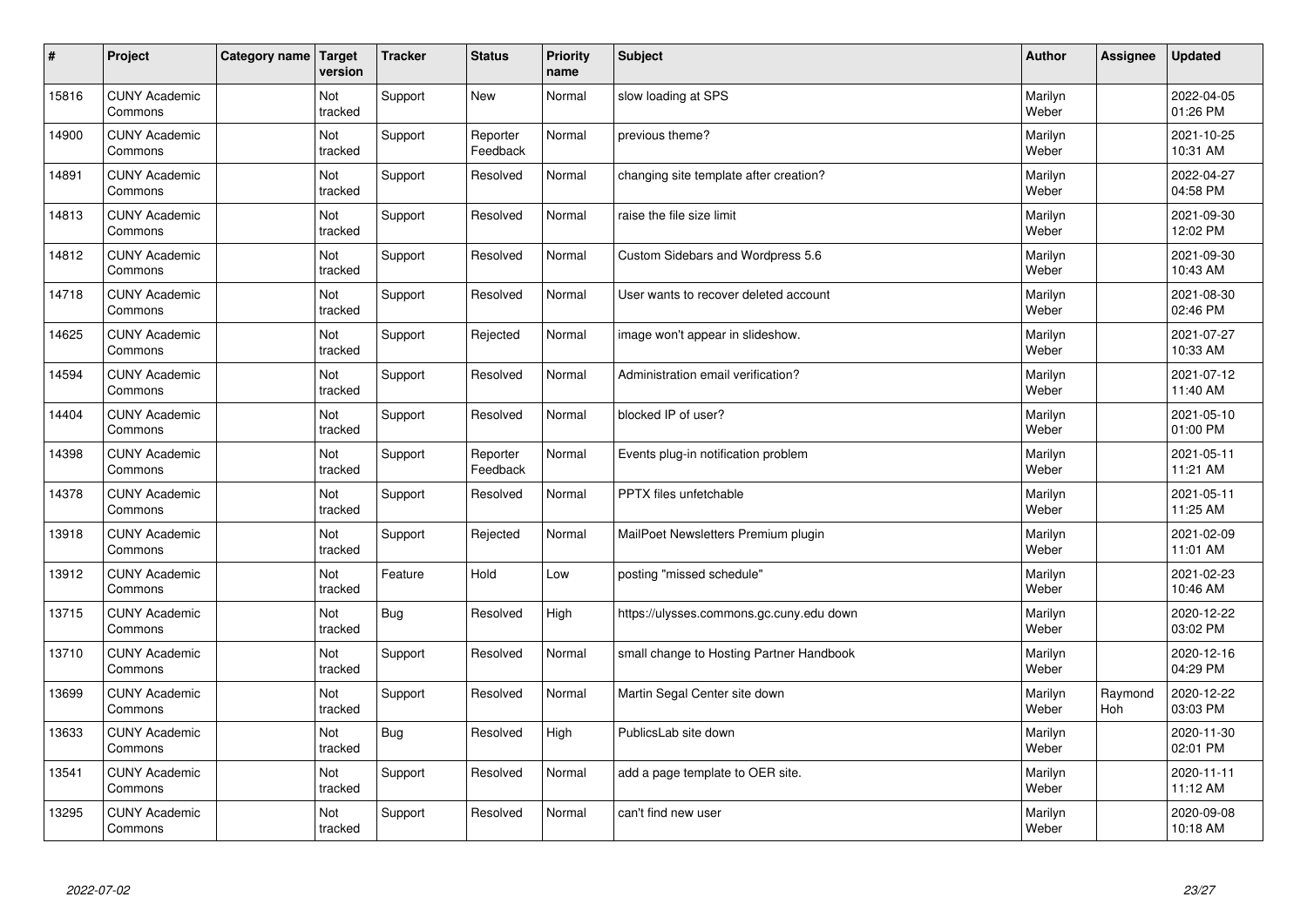| #     | Project                         | Category name | <b>Target</b><br>version | <b>Tracker</b> | <b>Status</b>        | Priority<br>name | <b>Subject</b>                                                                                         | <b>Author</b>    | Assignee              | <b>Updated</b>         |
|-------|---------------------------------|---------------|--------------------------|----------------|----------------------|------------------|--------------------------------------------------------------------------------------------------------|------------------|-----------------------|------------------------|
| 13286 | <b>CUNY Academic</b><br>Commons |               | Not<br>tracked           | Support        | <b>New</b>           | Normal           | problem connecting with WordPress app                                                                  | Marilyn<br>Weber | Raymond<br><b>Hoh</b> | 2020-09-08<br>11:16 AM |
| 13255 | <b>CUNY Academic</b><br>Commons |               | Not<br>tracked           | Support        | Reporter<br>Feedback | Normal           | Accessibility problems                                                                                 | Marilyn<br>Weber |                       | 2020-09-01<br>05:48 PM |
| 13065 | <b>CUNY Academic</b><br>Commons |               | Not<br>tracked           | Support        | Resolved             | Normal           | can't invite new user to group                                                                         | Marilyn<br>Weber |                       | 2020-07-22<br>04:24 PM |
| 13034 | <b>CUNY Academic</b><br>Commons |               | Not<br>tracked           | Support        | Reporter<br>Feedback | Normal           | a site is asking people to join the Commons to get a download                                          | Marilyn<br>Weber |                       | 2020-07-12<br>07:23 AM |
| 13013 | <b>CUNY Academic</b><br>Commons |               | Not<br>tracked           | Bug            | Resolved             | Normal           | an invite to Group Admins from Brian Foote?!                                                           | Marilyn<br>Weber |                       | 2020-07-07<br>02:36 PM |
| 12584 | <b>CUNY Academic</b><br>Commons |               | Not<br>tracked           | Bug            | Resolved             | Urgent           | No way to register                                                                                     | Marilyn<br>Weber |                       | 2020-03-27<br>02:38 PM |
| 12427 | <b>CUNY Academic</b><br>Commons |               | Not<br>tracked           | Support        | Resolved             | Normal           | organizing PDF on a site?                                                                              | Marilyn<br>Weber | scott voth            | 2020-03-10<br>11:11 AM |
| 12352 | <b>CUNY Academic</b><br>Commons |               | Not<br>tracked           | Support        | <b>New</b>           | Normal           | "posts list" page builder block option                                                                 | Marilyn<br>Weber |                       | 2020-02-03<br>01:29 PM |
| 12176 | <b>CUNY Academic</b><br>Commons |               | Not<br>tracked           | Support        | Resolved             | Normal           | Mp4s?                                                                                                  | Marilyn<br>Weber |                       | 2019-12-05<br>11:04 AM |
| 11977 | <b>CUNY Academic</b><br>Commons |               | Not<br>tracked           | Support        | Resolved             | Normal           | please remove me from many sites                                                                       | Marilyn<br>Weber |                       | 2019-11-21<br>01:05 PM |
| 11915 | <b>CUNY Academic</b><br>Commons |               | Not<br>tracked           | Support        | Resolved             | Normal           | User not in list                                                                                       | Marilyn<br>Weber |                       | 2019-10-28<br>10:13 AM |
| 11896 | <b>CUNY Academic</b><br>Commons |               | Not<br>tracked           | Support        | Resolved             | Normal           | https://thenurseswritingproject.commons.gc.cuny.edu                                                    | Marilyn<br>Weber |                       | 2019-09-24<br>08:09 AM |
| 11848 | <b>CUNY Academic</b><br>Commons |               | Not<br>tracked           | Support        | Hold                 | Normal           | a Dean of Faculty wants to share a large file                                                          | Marilyn<br>Weber |                       | 2019-09-24<br>08:44 AM |
| 11811 | <b>CUNY Academic</b><br>Commons |               | Not<br>tracked           | Support        | Duplicate            | Normal           | Content of Publications widget on profile page being erased on save                                    | Marilyn<br>Weber |                       | 2019-10-08<br>11:16 AM |
| 11787 | <b>CUNY Academic</b><br>Commons |               | Not<br>tracked           | Support        | Reporter<br>Feedback | Normal           | automated comments notifications on ZenDesk                                                            | Marilyn<br>Weber |                       | 2019-08-26<br>06:18 PM |
| 11771 | <b>CUNY Academic</b><br>Commons |               | Not<br>tracked           | Support        | Reporter<br>Feedback | Normal           | post displays in sections                                                                              | Marilyn<br>Weber |                       | 2019-08-20<br>10:34 AM |
| 11650 | <b>CUNY Academic</b><br>Commons |               | Not<br>tracked           | Support        | Resolved             | Normal           | https://commons.gc.cuny.edu/groups/introduction-to-literary-studies-engl<br>ish-252-at-hunter-college/ | Marilyn<br>Weber |                       | 2019-07-18<br>02:28 PM |
| 11519 | <b>CUNY Academic</b><br>Commons |               | Not<br>tracked           | Support        | Assigned             | Normal           | comment option not appearing                                                                           | Marilyn<br>Weber |                       | 2019-09-24<br>10:28 AM |
| 11509 | <b>CUNY Academic</b><br>Commons |               | Not<br>tracked           | Support        | Reporter<br>Feedback | Normal           | deleted Page causing a Menu problem?                                                                   | Marilyn<br>Weber |                       | 2019-06-04<br>09:54 AM |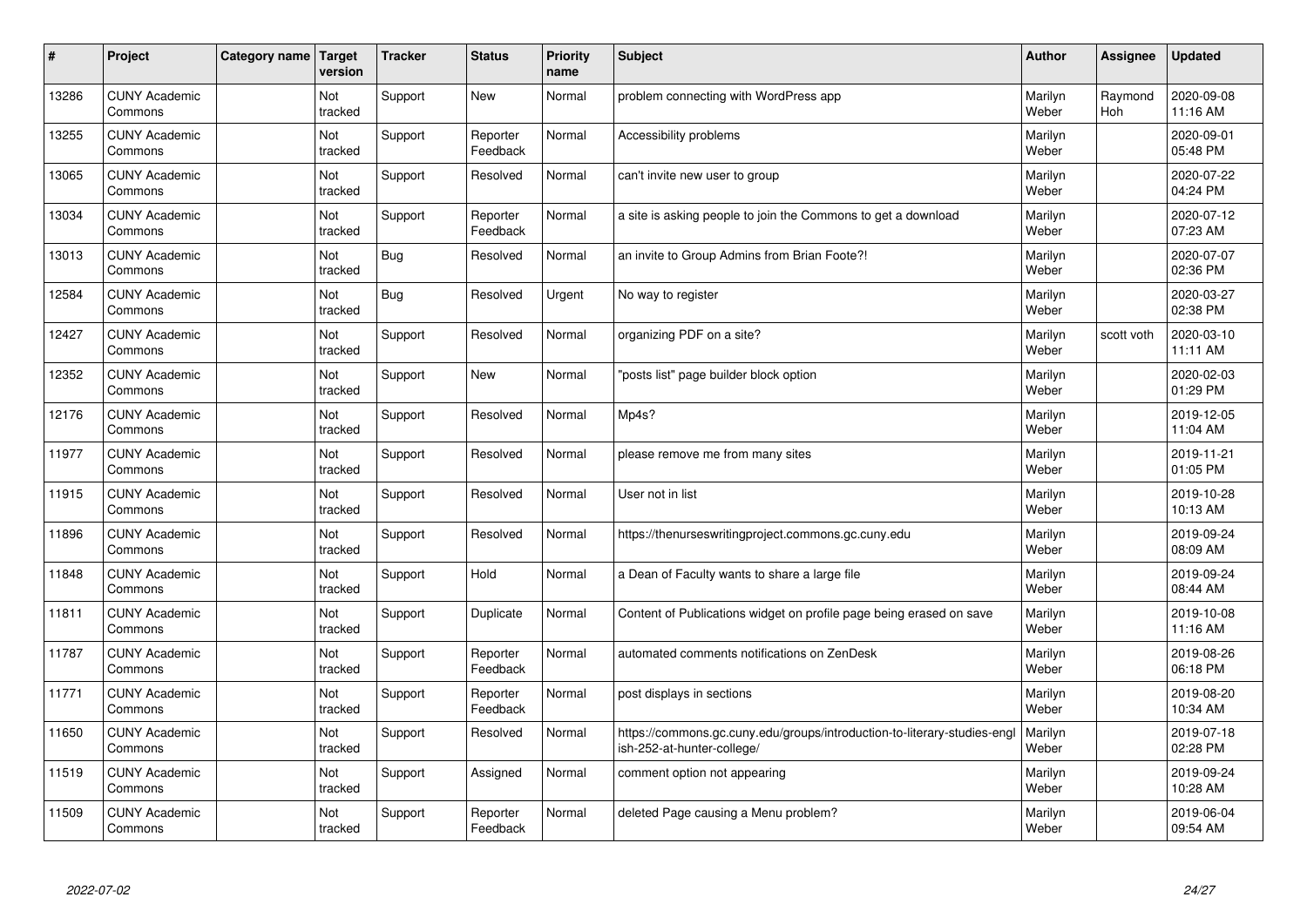| $\vert$ # | Project                         | Category name   Target | version               | <b>Tracker</b> | <b>Status</b>        | <b>Priority</b><br>name | <b>Subject</b>                                     | <b>Author</b>    | <b>Assignee</b>       | <b>Updated</b>         |
|-----------|---------------------------------|------------------------|-----------------------|----------------|----------------------|-------------------------|----------------------------------------------------|------------------|-----------------------|------------------------|
| 11225     | <b>CUNY Academic</b><br>Commons |                        | Not<br>tracked        | Support        | Resolved             | Normal                  | bulk upload?                                       | Marilyn<br>Weber |                       | 2019-09-18<br>10:31 AM |
| 11198     | <b>CUNY Academic</b><br>Commons |                        | Not<br>tracked        | Support        | Resolved             | Normal                  | former CUNY employee                               | Marilyn<br>Weber |                       | 2019-03-07<br>02:21 PM |
| 11149     | <b>CUNY Academic</b><br>Commons |                        | Not<br>tracked        | Support        | Reporter<br>Feedback | Normal                  | comments getting blocked                           | Marilyn<br>Weber | Raymond<br><b>Hoh</b> | 2019-03-26<br>11:40 AM |
| 11031     | <b>CUNY Academic</b><br>Commons |                        | Not<br>tracked        | Support        | Resolved             | Normal                  | new group with seemingly old topics                | Marilyn<br>Weber |                       | 2019-02-11<br>12:17 PM |
| 11017     | <b>CUNY Academic</b><br>Commons |                        | <b>Not</b><br>tracked | Support        | Resolved             | Normal                  | site didn't save?                                  | Marilyn<br>Weber |                       | 2019-01-25<br>03:47 PM |
| 11003     | <b>CUNY Academic</b><br>Commons |                        | Not<br>tracked        | Support        | Resolved             | Normal                  | user email change                                  | Marilyn<br>Weber |                       | 2019-01-24<br>02:50 PM |
| 11002     | <b>CUNY Academic</b><br>Commons |                        | Not<br>tracked        | Support        | Resolved             | Normal                  | open link in a new tab not working                 | Marilyn<br>Weber |                       | 2019-06-03<br>07:57 PM |
| 10986     | <b>CUNY Academic</b><br>Commons |                        | Not<br>tracked        | Support        | Resolved             | Normal                  | PDF embedder provoking error                       | Marilyn<br>Weber |                       | 2019-03-29<br>04:28 PM |
| 10820     | <b>CUNY Academic</b><br>Commons |                        | Not<br>tracked        | Support        | Resolved             | Normal                  | retrieve deleted pages/posts                       | Marilyn<br>Weber |                       | 2018-12-13<br>06:33 PM |
| 10657     | <b>CUNY Academic</b><br>Commons |                        | Not<br>tracked        | Support        | Reporter<br>Feedback | Normal                  | child theme problems                               | Marilyn<br>Weber |                       | 2018-11-08<br>01:19 PM |
| 10571     | <b>CUNY Academic</b><br>Commons |                        | Not<br>tracked        | Support        | Abandoned            | Normal                  | newsletter queue problem                           | Marilyn<br>Weber |                       | 2018-12-10<br>03:58 PM |
| 10537     | <b>CUNY Academic</b><br>Commons |                        | Not<br>tracked        | <b>Bug</b>     | Resolved             | Normal                  | jpegs not showing                                  | Marilyn<br>Weber |                       | 2018-10-23<br>10:51 AM |
| 10440     | <b>CUNY Academic</b><br>Commons |                        | Not<br>tracked        | Support        | Resolved             | Normal                  | Acert post problem                                 | Marilyn<br>Weber |                       | 2018-12-10<br>03:57 PM |
| 10407     | <b>CUNY Academic</b><br>Commons |                        | Not<br>tracked        | Support        | Resolved             | Normal                  | toolbar problem                                    | Marilyn<br>Weber | Boone<br>Gorges       | 2018-10-23<br>10:52 AM |
| 10298     | <b>CUNY Academic</b><br>Commons |                        | Not<br>tracked        | Support        | Resolved             | Normal                  | RSS feed to itunes problem                         | Marilyn<br>Weber |                       | 2018-12-10<br>03:57 PM |
| 10239     | <b>CUNY Academic</b><br>Commons |                        | Not<br>tracked        | Support        | Resolved             | Normal                  | musicroombooking.commons.gc.cuny.edu               | Marilyn<br>Weber |                       | 2018-08-29<br>03:06 PM |
| 10035     | <b>CUNY Academic</b><br>Commons |                        | Not<br>tracked        | <b>Bug</b>     | Resolved             | Normal                  | Reconnecting user to site                          | Marilyn<br>Weber |                       | 2018-07-23<br>11:55 AM |
| 9919      | <b>CUNY Academic</b><br>Commons |                        | Not<br>tracked        | <b>Bug</b>     | Resolved             | Normal                  | admin of https://sphcurriculum.commons.gc.cuny.edu | Marilyn<br>Weber |                       | 2018-06-12<br>09:37 PM |
| 9889      | <b>CUNY Academic</b><br>Commons |                        | Not<br>tracked        | Support        | Resolved             | Normal                  | remove comments from activity feed?                | Marilyn<br>Weber |                       | 2018-12-10<br>03:53 PM |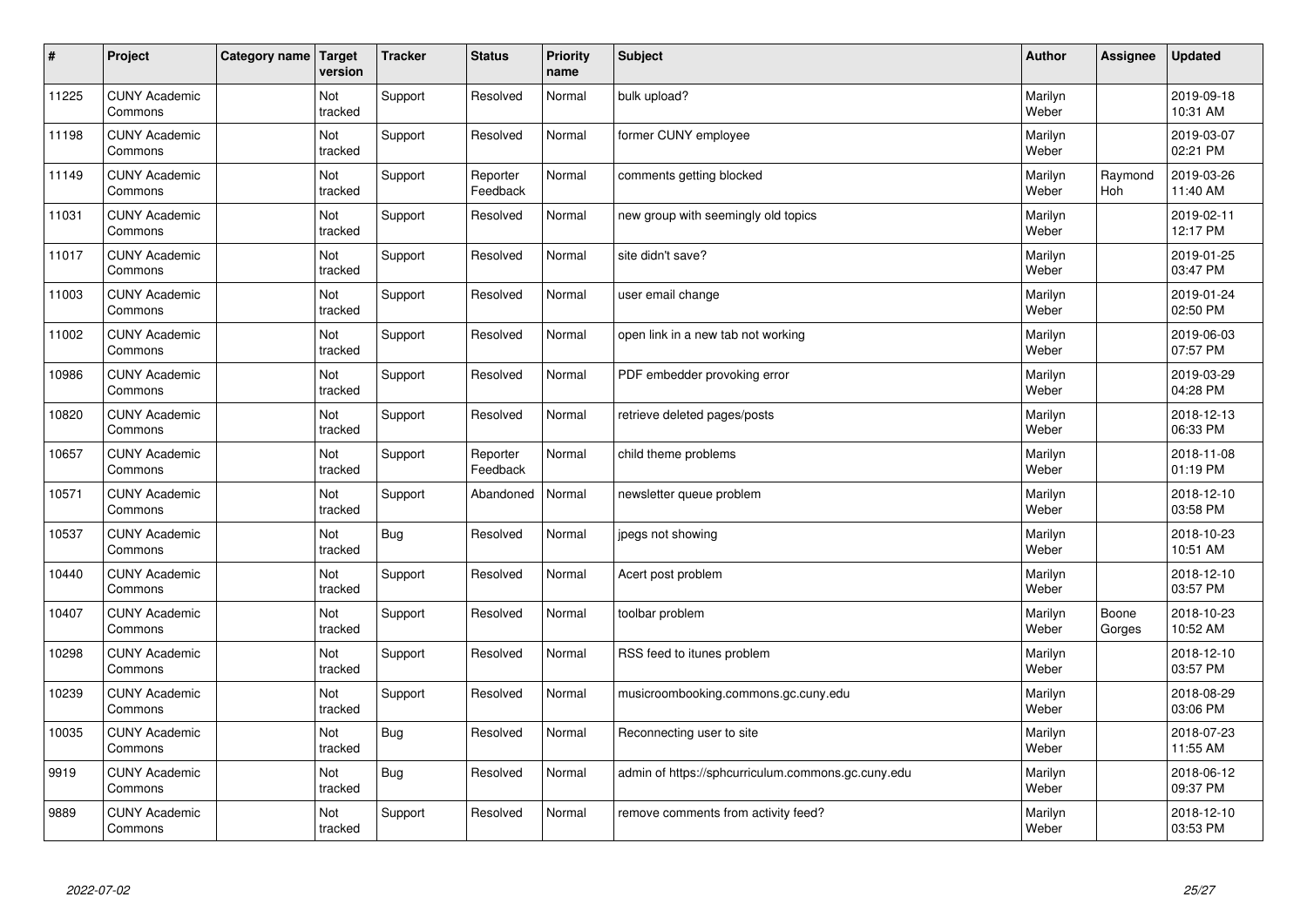| $\sharp$ | Project                         | Category name | Target<br>version | <b>Tracker</b> | <b>Status</b> | <b>Priority</b><br>name | <b>Subject</b>                                     | <b>Author</b>    | Assignee       | <b>Updated</b>         |
|----------|---------------------------------|---------------|-------------------|----------------|---------------|-------------------------|----------------------------------------------------|------------------|----------------|------------------------|
| 9780     | <b>CUNY Academic</b><br>Commons |               | Not<br>tracked    | Support        | Resolved      | Normal                  | remove the phone number on this profile?           | Marilyn<br>Weber |                | 2018-05-15<br>10:35 AM |
| 9725     | <b>CUNY Academic</b><br>Commons |               | Not<br>tracked    | Support        | Resolved      | Normal                  | problems with deleting a site                      | Marilyn<br>Weber |                | 2018-05-07<br>10:24 PM |
| 9604     | <b>CUNY Academic</b><br>Commons |               | Not<br>tracked    | Support        | Resolved      | Normal                  | I (Marilyn) can only log into cdev as teststudent  | Marilyn<br>Weber |                | 2018-04-21<br>10:20 AM |
| 9535     | <b>CUNY Academic</b><br>Commons |               | Not<br>tracked    | Support        | Resolved      | Normal                  | admin for https://video.commons.gc.cuny.edu/?      | Marilyn<br>Weber | Matt Gold      | 2018-04-13<br>05:06 PM |
| 9518     | <b>CUNY Academic</b><br>Commons |               | Not<br>tracked    | Support        | Rejected      | Normal                  | problems with site on Internet Explorer            | Marilyn<br>Weber | Raymond<br>Hoh | 2019-03-11<br>11:18 PM |
| 9355     | <b>CUNY Academic</b><br>Commons |               | Not<br>tracked    | Support        | Resolved      | Normal                  | 14gb of video?                                     | Marilyn<br>Weber |                | 2018-03-13<br>11:56 AM |
| 9223     | <b>CUNY Academic</b><br>Commons |               | Not<br>tracked    | Support        | Resolved      | Normal                  | moving wordpress sites                             | Marilyn<br>Weber |                | 2018-02-18<br>08:44 PM |
| 9062     | <b>CUNY Academic</b><br>Commons |               | Not<br>tracked    | Bug            | Resolved      | Normal                  | re-add me as admin of https://commons.gc.cuny.edu/ | Marilyn<br>Weber |                | 2018-01-08<br>12:03 PM |
| 8937     | <b>CUNY Academic</b><br>Commons |               | Not<br>tracked    | Bug            | Resolved      | Normal                  | videos gone                                        | Marilyn<br>Weber |                | 2017-12-01<br>11:27 AM |
| 8882     | <b>CUNY Academic</b><br>Commons |               | Not<br>tracked    | Support        | Resolved      | Normal                  | question about search engines                      | Marilyn<br>Weber |                | 2017-11-01<br>03:26 PM |
| 8873     | <b>CUNY Academic</b><br>Commons |               | Not<br>tracked    | Support        | Resolved      | Normal                  | maximum file upload size?                          | Marilyn<br>Weber |                | 2017-10-30<br>11:23 AM |
| 8855     | <b>CUNY Academic</b><br>Commons |               | Not<br>tracked    | Support        | Resolved      | Normal                  | another email change request                       | Marilyn<br>Weber |                | 2017-10-25<br>10:55 AM |
| 8848     | <b>CUNY Academic</b><br>Commons |               | Not<br>tracked    | Support        | Resolved      | Normal                  | email change request                               | Marilyn<br>Weber |                | 2017-10-24<br>11:19 AM |
| 8768     | <b>CUNY Academic</b><br>Commons |               | Not<br>tracked    | Support        | Resolved      | Normal                  | unsafe redirect?                                   | Marilyn<br>Weber |                | 2017-10-06<br>12:14 PM |
| 8729     | <b>CUNY Academic</b><br>Commons |               | Not<br>tracked    | Support        | Resolved      | Normal                  | email change                                       | Marilyn<br>Weber |                | 2017-09-25<br>02:14 PM |
| 8607     | <b>CUNY Academic</b><br>Commons |               | Not<br>tracked    | Support        | New           | Normal                  | Paypal?                                            | Marilyn<br>Weber | Matt Gold      | 2018-05-15<br>01:37 PM |
| 8553     | <b>CUNY Academic</b><br>Commons |               | Not<br>tracked    | Support        | Resolved      | Normal                  | storage limits?                                    | Marilyn<br>Weber |                | 2017-08-18<br>04:36 PM |
| 8529     | <b>CUNY Academic</b><br>Commons |               | Not<br>tracked    | Support        | Resolved      | Normal                  | lframe regiest?                                    | Marilyn<br>Weber |                | 2017-08-16<br>04:40 PM |
| 8471     | <b>CUNY Academic</b><br>Commons |               | Not<br>tracked    | Support        | Resolved      | Normal                  | admin at https://commons.gc.cuny.edu/              | Marilyn<br>Weber |                | 2017-09-06<br>01:50 PM |